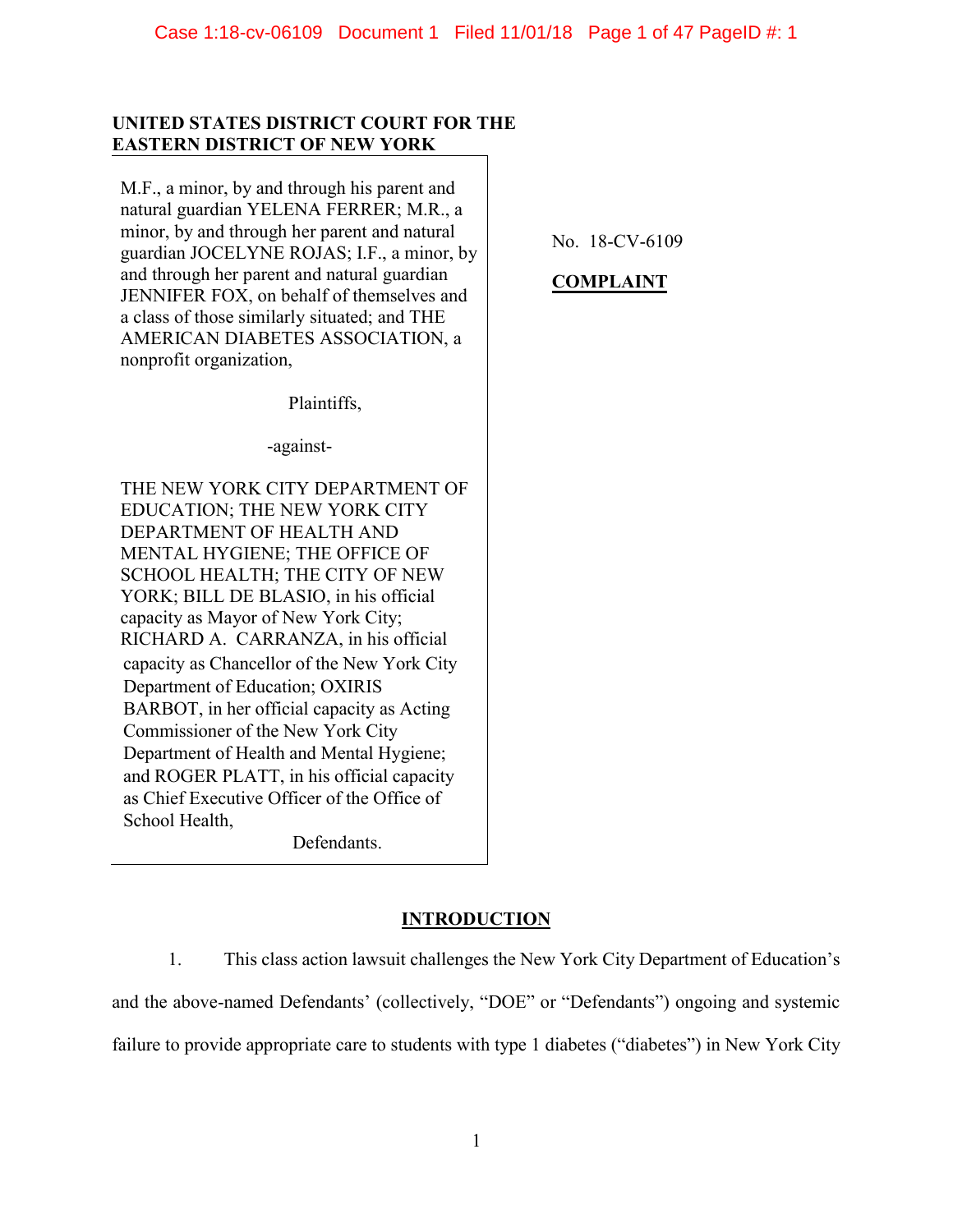## Case 1:18-cv-06109 Document 1 Filed 11/01/18 Page 2 of 47 PageID #: 2

public schools, in violation of these students' civil rights and resulting in short- and long-term harm.

2. DOE consistently fails to put necessary services in place at the start of the school year for students with diabetes. Despite parental efforts, it can take days, weeks, or even months before students with diabetes can safely attend school and school-sponsored activities without their parents also attending because schools routinely fail to hold Section 504 meetings and implement and finalize Section 504 plans before the start of the school year, as the law and DOE's own regulations require them to do.

3. DOE's failures burden parents and guardians who must report to school, often multiple times a day, to provide the medical care that DOE does not provide, including testing blood glucose levels and administering insulin.

4. DOE places very young children, particularly four- and five-year-olds entering the school system for the first time, in danger by routinely failing to sufficiently monitor students' blood glucose levels and failing to respond appropriately to hypoglycemia and hyperglycemia. Young children, whether their diagnosis is new or not, are often unable to recognize the symptoms of these conditions on their own. Yet, teachers, paraprofessionals, and even nursing staff are frequently not trained or undertrained to recognize these potentially lifethreatening symptoms.

5. In addition to the lack of appropriately trained personnel, DOE segregates and stigmatizes students with diabetes and requires students to miss important educational time. DOE forces students with diabetes to leave class multiple times a day to receive routine and necessary diabetes care without analyzing whether that care should be provided in the student's classroom based on the student's individual circumstances.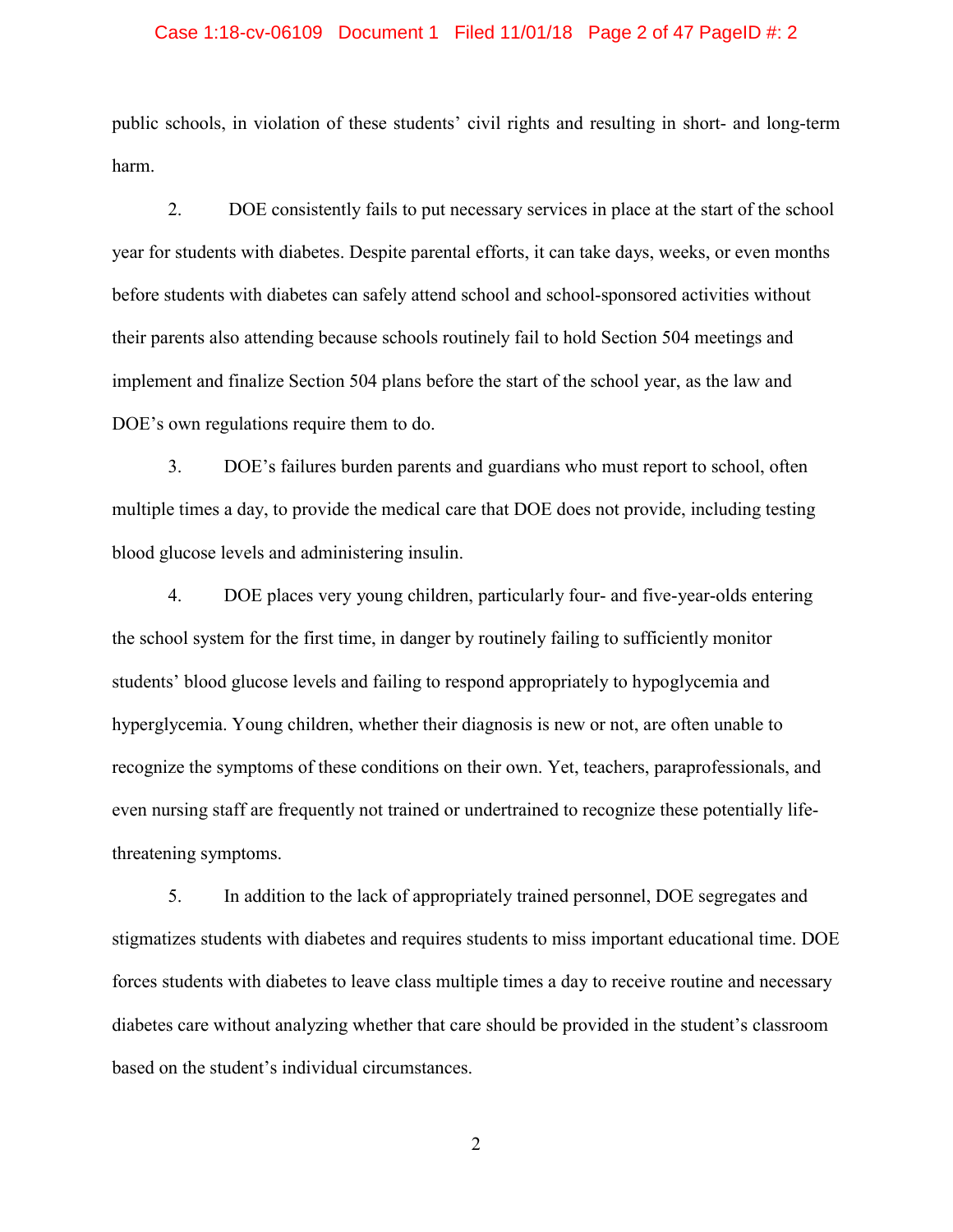## Case 1:18-cv-06109 Document 1 Filed 11/01/18 Page 3 of 47 PageID #: 3

6. DOE also excludes children with diabetes from important educational

opportunities. Because DOE fails to provide them with necessary medical care specifically laid out in medical orders their doctors submit to DOE, students with diabetes are regularly prevented from participation in field trips taken during the school day and participation in before and afterschool activities including school breakfast, after-school care, and school bus transportation. At other times, students with diabetes can attend only if they have the resources to provide their own medical care at parent expense.

7. These DOE failures affect a large group of students. There are at least 2,000 students with diabetes – which qualifies as a disability under the law – attending DOE schools.

8. Schools are required to provide these students with a medically safe environment at school as well as a free appropriate public education ("FAPE") and equal access to all the programs and activities of that school. Yet DOE's policies, practices, and procedures related to diabetes care fail to meet these legally required standards.

9. Laws protecting children with disabilities were enacted to prevent discrimination like this. DOE denies Plaintiffs their rights in violation of Section 504 of the Rehabilitation Act of 1973 ("Section 504"), the Americans with Disabilities Act ("ADA"), and the New York City Human Rights Law ("NYCHRL").

10. The American Diabetes Association (the "Association") and the students named as Plaintiffs and representing the putative class seek declaratory and injunctive systemic relief in the form of an order finding Defendants out of compliance with relevant education and discrimination laws and directing Defendants to make systemic reforms to their policies, practices, and procedures regarding diabetes care in order to provide FAPE and equal access to education for all students with diabetes attending DOE schools.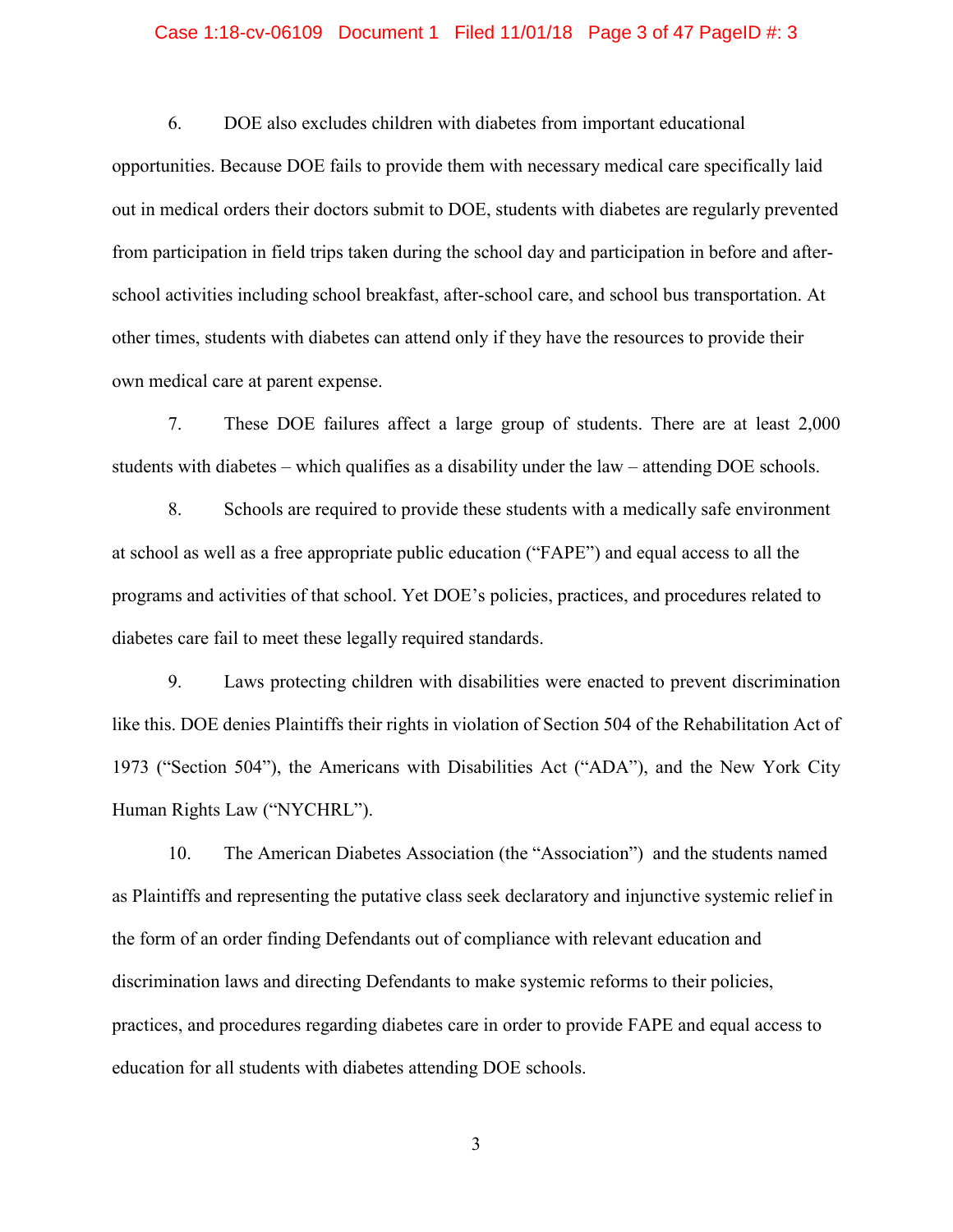### **JURISDICTION**

11. Plaintiffs bring claims under Section 504, 29 U.S.C. § 794; Title II of the ADA, 42 U.S.C. § 12101 *et seq.*; and the NYCHRL, N.Y.C. Admin. Code § 8-101 *et seq.* 

12. This Court has subject matter jurisdiction over the action pursuant to 28 U.S.C. §§ 1331, 1343(a)(3), and 1343(a)(4) as this is a civil action arising under the laws of the United States. This Court has jurisdiction over the supplemental claims arising under New York City law pursuant to 28 U.S.C. § 1367(a). Moreover, this Court has jurisdiction to issue a declaratory judgment pursuant to 28 U.S.C. §§ 2201 and 2202.

## **VENUE**

13. Pursuant to 28 U.S.C. § 1391(b), venue is proper in this District because one or more of the parties are located within this District. Moreover, a substantial part of the events or omissions giving rise to the claims alleged herein occurred in this District.

### **PARTIES**

14. Plaintiff M.F. is four years old and is a resident of Manhattan. At the time of filing, he attends a public school located in Manhattan. His next friend is his mother, Yelena Ferrer. Ms. Ferrer is a member of the American Diabetes Association.

15. M.F. has been diagnosed with type 1 diabetes. This impairment substantially limits one or more major life activities of eating and caring for oneself, and the operation of his endocrine system, making him an individual with a disability for the purposes of Section 504 and the ADA. At the time of filing, M.F. is a pre-school student at a DOE public school and, as such, is qualified to participate in the programs, services, and activities of DOE.

16. M.F. has been denied the diabetes care he needs to attend school and would have been excluded from school-related activities if his parent had not provided care. M.F. unnecessarily missed class time during the current school year solely because of his diabetes,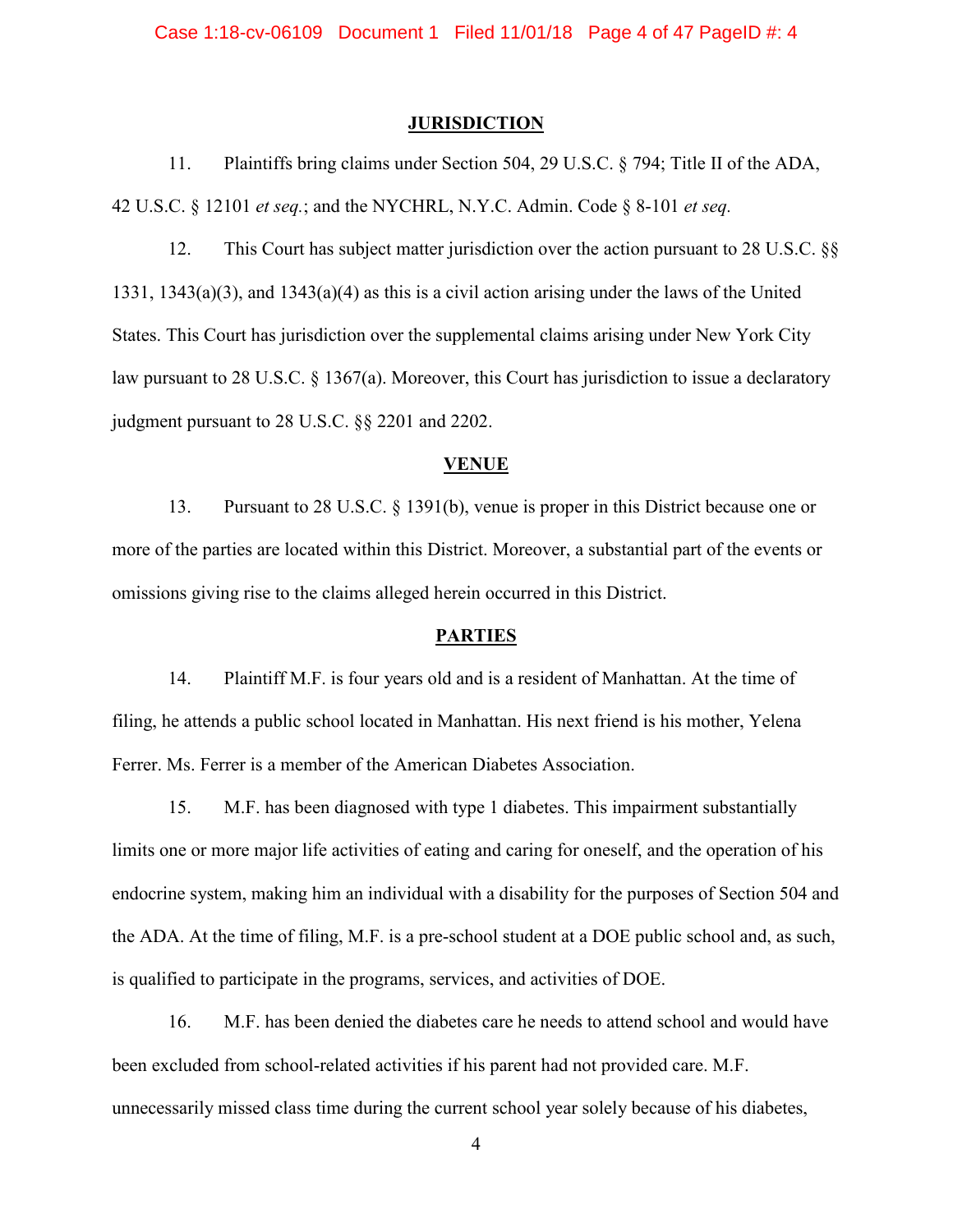## Case 1:18-cv-06109 Document 1 Filed 11/01/18 Page 5 of 47 PageID #: 5

and, absent court intervention, will continue to unnecessarily miss school and class time unless his parent attends with him because of Defendants' failure to follow Section 504 for routine and necessary diabetes care.

17. Plaintiff M.R. is five years old and is a resident of Brooklyn. At the time of filing, she attends a public school located in Brooklyn. Her next friend is her mother, Jocelyne Rojas. Ms. Rojas is a member of the American Diabetes Association.

18. M.R. has been diagnosed with type 1 diabetes. This impairment substantially limits one or more major life activities of eating and caring for oneself, and the operation of her endocrine system, making her an individual with a disability for the purposes of Section 504 and the ADA. At the time of filing, M.R. is a kindergarten student at a DOE public school and, as such, is qualified to participate in the programs, services, and activities of DOE.

19. M.R. has been denied the diabetes care she needs to attend school without a family member providing care. M.R. unnecessarily missed class time during the current school year solely because of her diabetes, and, absent court intervention, will continue to unnecessarily miss class time and school-related activities because of Defendants' failure to follow Section 504 for routine and necessary diabetes care.

20. Plaintiff I.F. is seven years old and is a resident of the Bronx. At the time of filing, she attends a public school located in Manhattan. Her next friend is her mother, Jennifer "Jaye" Fox. Ms. Fox is a member of the American Diabetes Association.

21. I.F. has been diagnosed with type 1 diabetes. This impairment substantially limits one or more major life activities of eating and caring for oneself, and the operation of her endocrine system, making her an individual with a disability for the purposes of Section 504 and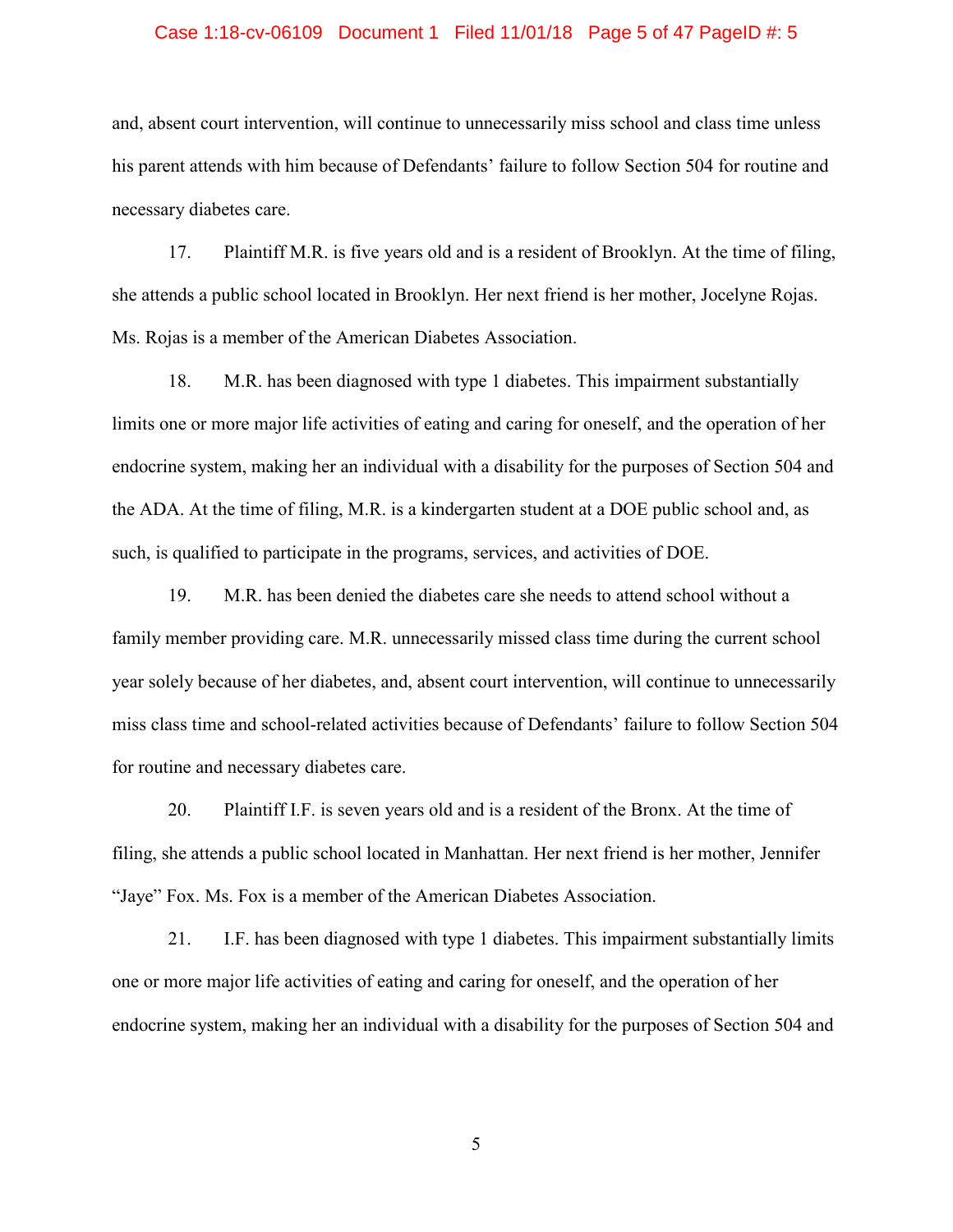## Case 1:18-cv-06109 Document 1 Filed 11/01/18 Page 6 of 47 PageID #: 6

the ADA. At the time of filing, I.F. is a second-grade student at a DOE public school and, as such, is qualified to participate in the programs, services, and activities of DOE.

22. I.F. has been excluded from class time and school-related activities, and unnecessarily missed class time during the current school year solely because of her diabetes. Absent court intervention, I.F. will continue to unnecessarily miss class time and school-related activities unless her parent attends with her because of Defendants' failure to follow Section 504 for routine and necessary diabetes care.

23. Plaintiff American Diabetes Association's mission is to prevent and cure diabetes and to improve the lives of all those affected by diabetes. Founded in 1940, the Association publishes the global standards of medical care for diabetes as well as scientific and medical research in its peer reviewed journals *Diabetes*, *Diabetes Care*, *Clinical Diabetes*, and *Diabetes Spectrum*. Alongside its published journals, the Association publishes position statements regarding the care and rights of people with diabetes in certain settings, to include *Diabetes Care in the School Setting*. The Association provides consumer resources to people with diabetes and their families including information about living with diabetes and offers programs to individuals with diabetes such as summer camp programs for children with diabetes.

24. The Association's members and constituents include children with diabetes and their parents who attend DOE public schools and need routine and necessary diabetes-related care. These students have received or are at risk of receiving insufficient related aids, services, and academic accommodations under DOE's current policies, practices, and procedures.

25. The Association has suffered an injury-in-fact due to DOE's systemic failure to provide routine and necessary diabetes care to students with diabetes in DOE public schools. As a result of DOE's actions, the Association has had to divert resources to expend extensive,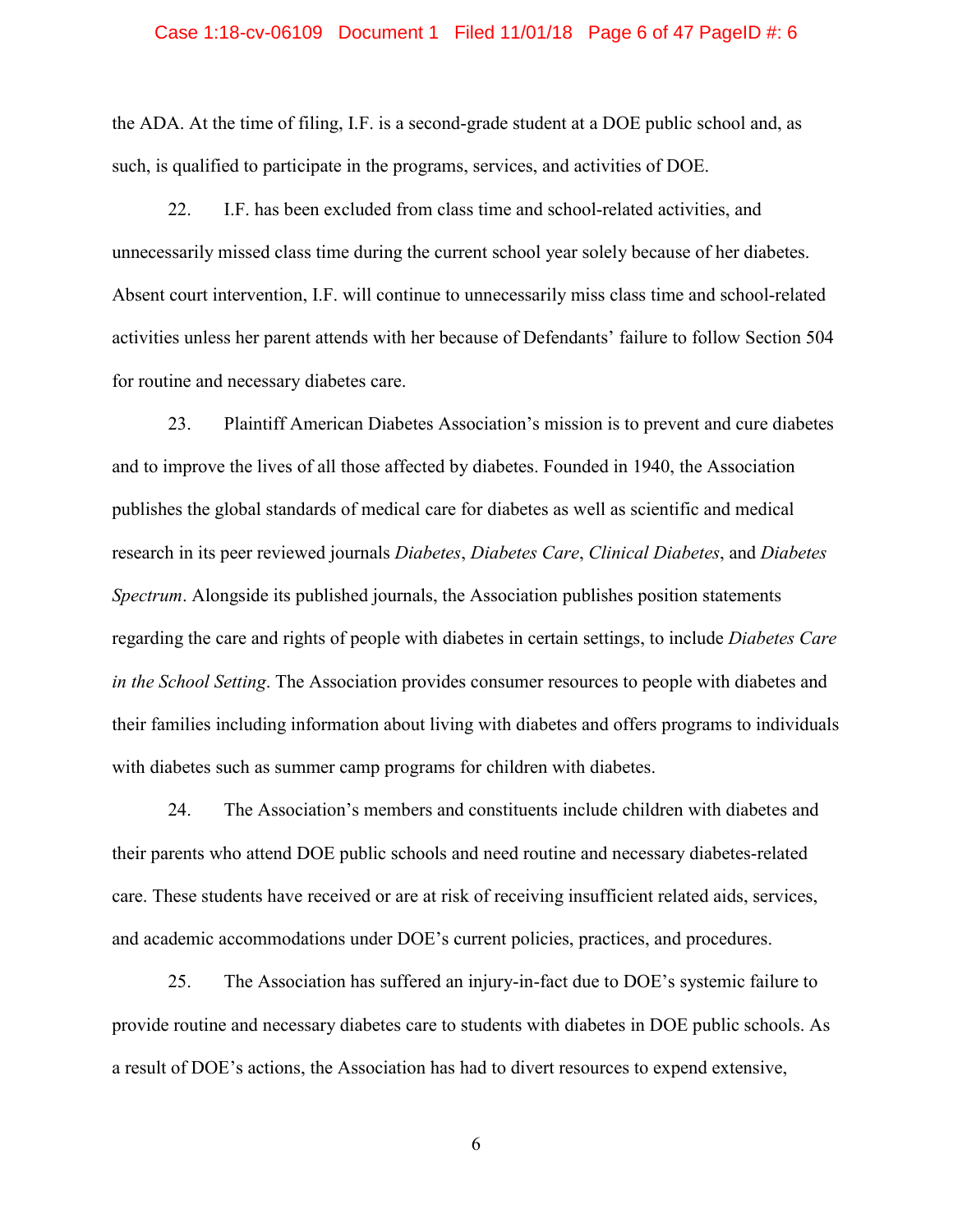## Case 1:18-cv-06109 Document 1 Filed 11/01/18 Page 7 of 47 PageID #: 7

focused efforts counseling parents of children attending DOE public schools. The Association has had to divert resources to educate and negotiate with officials from the Defendant agencies regarding provision of appropriate diabetes care that enables children with diabetes to be safe at school. The Association has had to divert considerable resources to conduct a legislative lobbying effort to change New York law regarding the provision of diabetes care in schools, when DOE schools refused to engage in best practices for children with diabetes. And the Association has conducted community outreach and educational efforts aimed at ensuring families and medical providers understand the rights of children with diabetes in school.

26. Additionally, the Association has members, including Yelena Ferrer, Jocelyne Rojas, and Jaye Fox, who have suffered injury-in-fact due to Defendants' actions and inactions regarding the provision of diabetes-related care to students with diabetes.

27. Defendant City of New York ("the City") was, and is, a municipal entity created and authorized under the laws of the State of New York. State law vests control of the New York City Department of Education with a chancellor who is appointed by the Mayor of the City of New York. N.Y. Educ. Law § 2590-h. The chancellor is tasked with overseeing every aspect of the schooling of New York City children, from underperforming schools to procurement policy to services for students with disabilities. The chancellor has issued regulations that outline New York City's Section 504 policies and procedures, "Regulation of the Chancellor, Section 504 Policy and Procedures for Students" ("DOE Chancellor's 504 Regulations"). The City is a recipient of federal financial assistance related to the provision of educational services within the meaning of Section 504.

28. Defendant Bill de Blasio, sued in his official capacity, is the Mayor of the City of New York.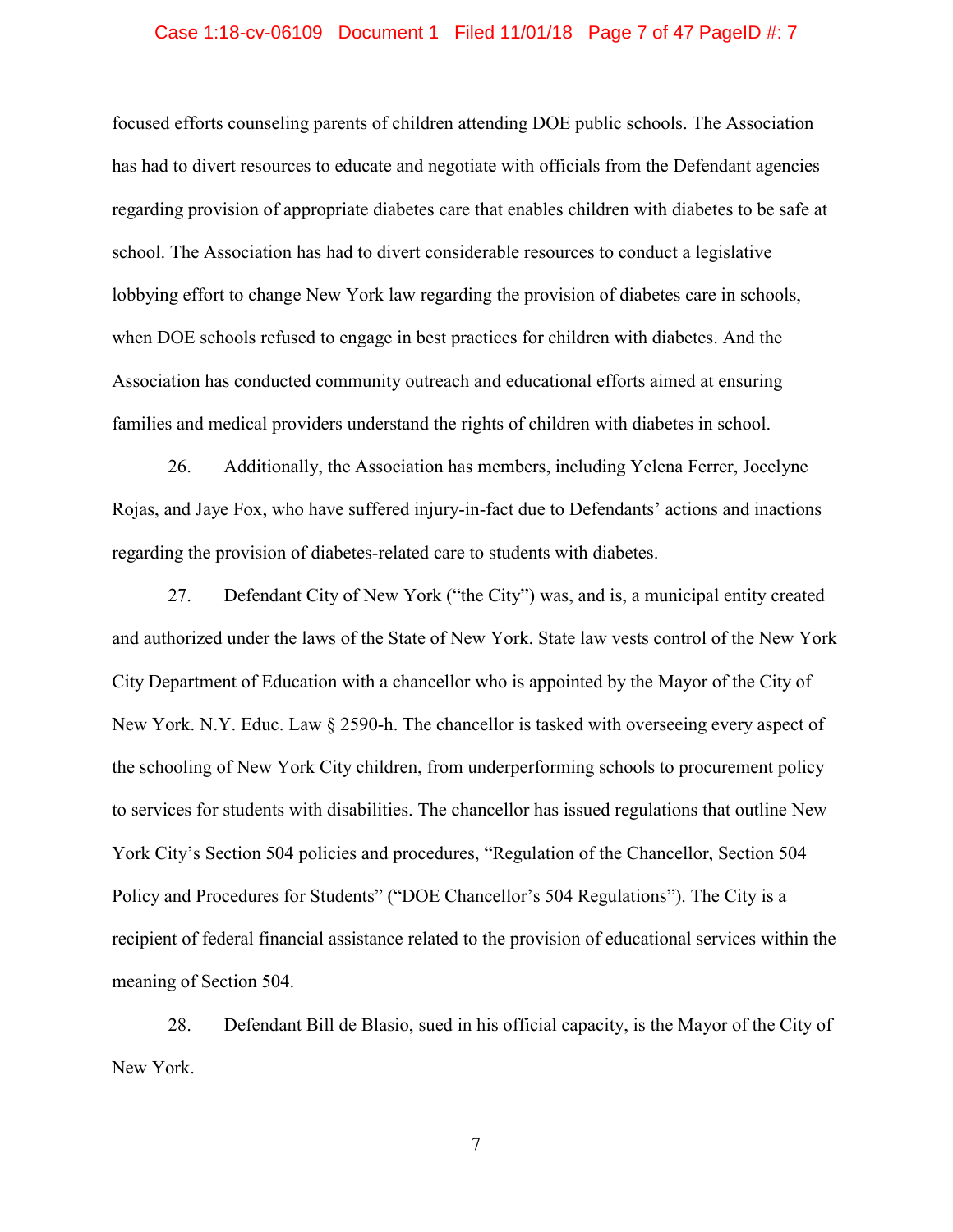## Case 1:18-cv-06109 Document 1 Filed 11/01/18 Page 8 of 47 PageID #: 8

29. Defendant New York City Department of Education ("NYC DOE") is responsible for operating the public school program in New York City, including providing FAPE and equal access to education to children with disabilities. Defendant NYC DOE is a recipient of federal financial assistance to operate its school system and services within the meaning of Section  $504$ .<sup>[1](#page-7-0)</sup>

30. Defendant Richard A. Carranza is the Chancellor of the New York City Department of Education ("the Chancellor") and as such is entrusted with powers and duties set forth in N.Y. Educ. Law § 2590-h. The Chancellor is sued in his official capacity.

31. Defendant New York City Department of Health and Mental Hygiene ("DOHMH") is responsible for public health, including providing medical and health services for school children. Defendant DOHMH is a recipient of federal financial assistance to operate its public health programs and services within the meaning of Section 504.

32. Defendant Oxiris Barbot is the Acting Commissioner of the New York City Department of Health and Mental Hygiene and is sued in her official capacity.

33. Defendant Office of School Health ("OSH") is a joint program of the New York City Department of Education and the New York City Department of Health and Mental Hygiene. OSH manages the processes surrounding students who need medication administration, medically prescribed treatment, and other Section 504 services. OSH receives and implements students' Diabetes Medication Administration Forms ("DMAF") and reviews Section 504 medical accommodations requests, including requests for health paraprofessionals.

34. Defendant Roger Platt is the Chief Executive Officer of the Office of School Health and is sued in his official capacity.

<span id="page-7-0"></span><sup>&</sup>lt;sup>1</sup> The NYC DOE is formally known as the Board of Education of the City School District of the City of New York. *See* N.Y. Educ. Law § 2590-b(1)(a).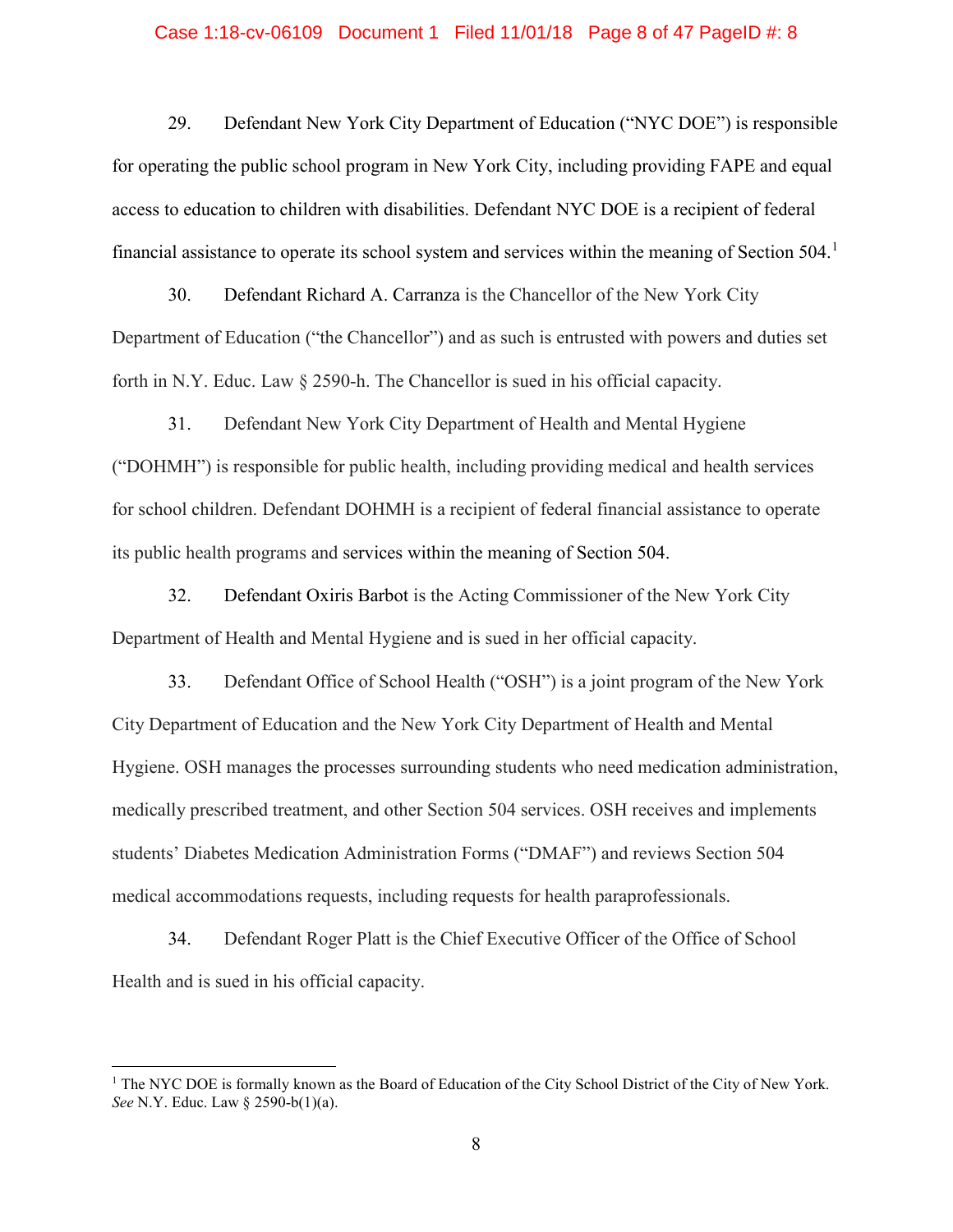#### **CLASS ALLEGATIONS**

35. Plaintiffs bring this action individually and on behalf of all persons similarly situated pursuant to Fed. R. Civ. P. 23(a) and (b)(2).

36. The class consists of students with diabetes who are now or will be entitled to receive diabetes-related care and attend DOE schools.

37. The persons in the class are so numerous that joinder of all such persons is impracticable and the disposition of their claims in a class action is a benefit to the parties and to the Court. DOE estimates the number of students with diabetes attending DOE public schools to be at least 2,000.

38. There are questions of law and fact common to the class. All individuals are subject to the same citywide illegal policies, practices, and procedures that regularly fail to put diabetes-related care in place for students at the start of the school year, adequately train teachers, paraprofessionals, and nursing staff about delivering diabetes care, force students to unnecessarily miss class time for routine diabetes-related care, and exclude and/or delay students from participating in school-sponsored nonacademic and extracurricular activities, including field trips, school bus transportation, school breakfast, and after-school programs, the legality of which will be determined under Section 504, the ADA, and the NYCHRL.

39. The claims of the Plaintiffs are typical of the claims of the class. Plaintiffs have been and are being denied their legal right to FAPE and equal access to education due to DOE's failure to assess and provide students with diabetes with routine and necessary diabetes-related care in appropriate settings and ensure their safety at school and school-related events, including in emergencies.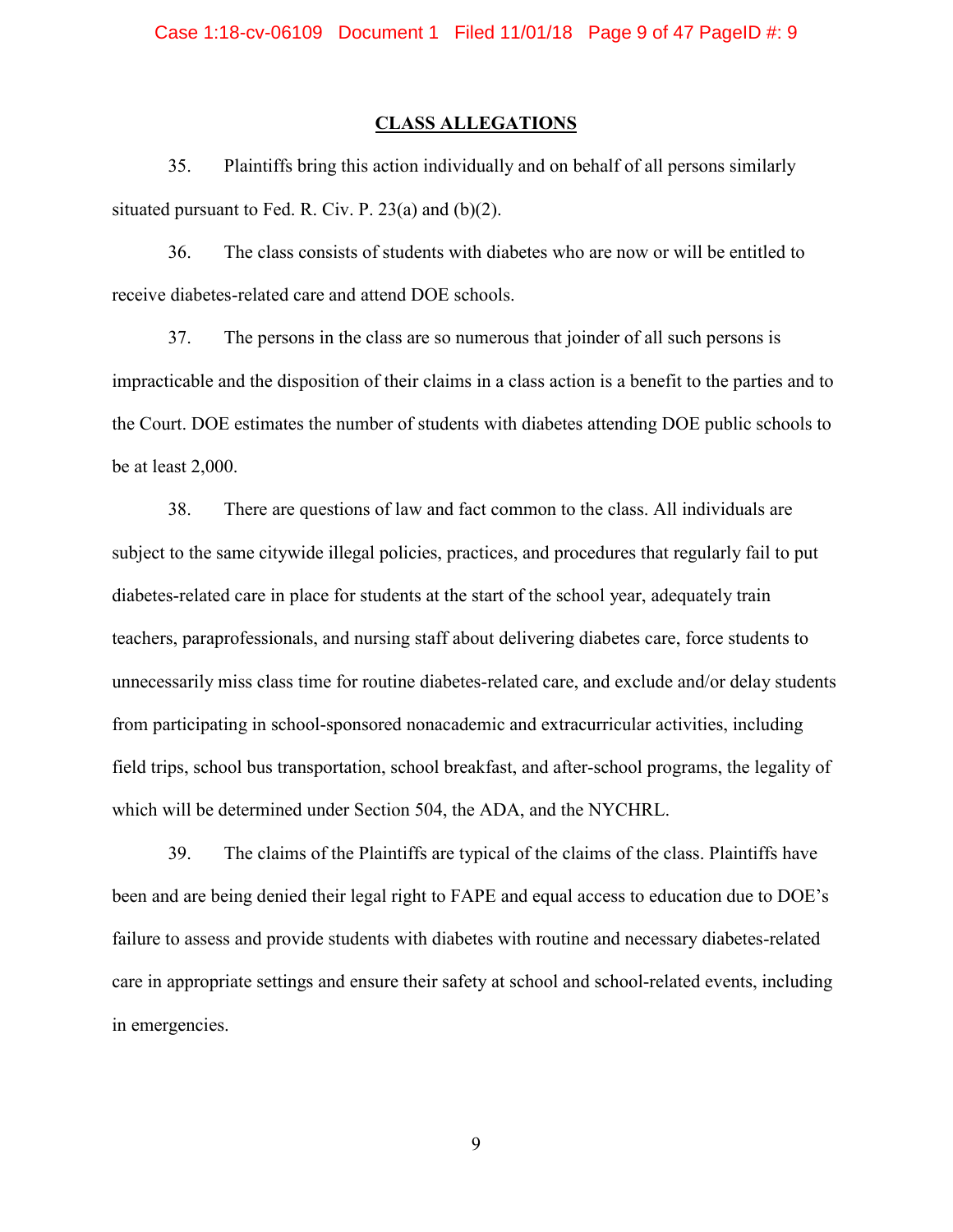#### Case 1:18-cv-06109 Document 1 Filed 11/01/18 Page 10 of 47 PageID #: 10

40. Plaintiffs will fairly and adequately protect the interests of the class. There are no conflicts between the Plaintiffs and other class members. Plaintiffs have retained counsel experienced in class litigation relating to education, services for children with diabetes, and the civil rights of persons with disabilities.

41. Defendants have acted and/or failed to act on grounds generally applicable to the class as a whole, thereby making appropriate final declaratory and injunctive relief with respect to the class as a whole.

42. Plaintiffs cannot exhaust their educational due process administrative remedies pursuant to Section 504 because it is futile and impossible to do so. Exhaustion through individual due process claims in Defendants' Impartial Hearing Office is impossible because the harms that the individual plaintiffs allege and the remedies they seek are systemic. Systemic deficiencies are not capable of review in a particular student's due process claim, nor is systemic relief available as a remedy in such a case. Thus, any effort to exhaust for the individual plaintiffs would be futile. Additionally, it is impossible for the Association to exhaust its claims for the organizational harms it has suffered through Defendants' Impartial Hearing Office.

# **LEGAL FRAMEWORK REGARDING DOE'S OBLIGATION TO PROVIDE DIABETES-RELATED CARE TO STUDENTS WITH DIABETES**

43. Federal and local disability laws – Section 504, the ADA, and the NYCHRL – require Defendants to provide students with disabilities with FAPE in the least restrictive environment ("LRE") and to provide equal access to education.

44. LRE refers to the requirement that a student with a disability must be provided an education, including participating in nonacademic and extracurricular services and activities, with students who do not have disabilities "to the maximum extent appropriate to the needs" of the student with a disability.  $34$  C.F.R. § 104.34(a)-(b).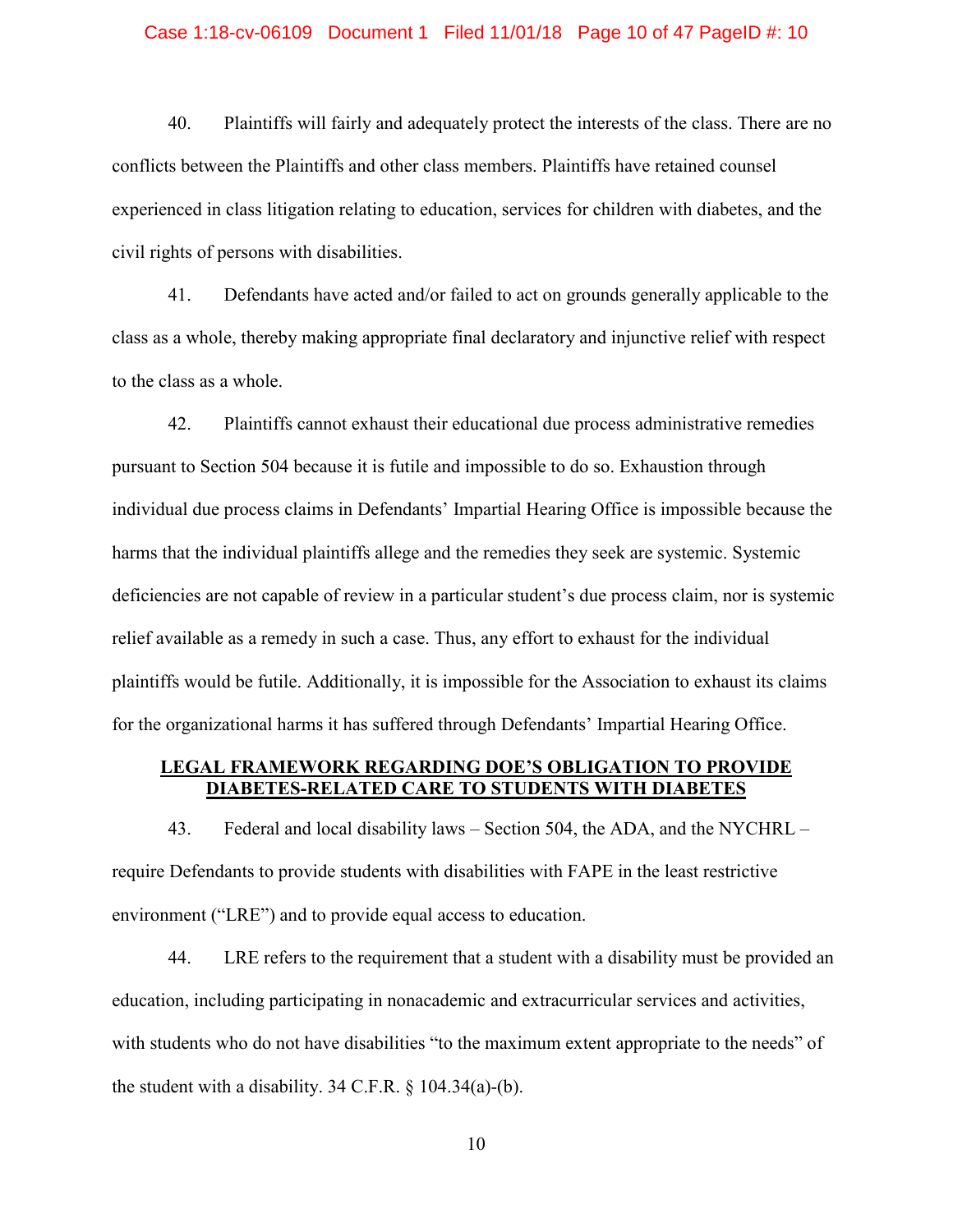#### Case 1:18-cv-06109 Document 1 Filed 11/01/18 Page 11 of 47 PageID #: 11

45. Section 504 defines FAPE as "special education and related aids and services . . . that are designed to meet individual educational needs" of students with disabilities as adequately as the needs of students without disabilities, without charge to the student or his or her family. 34 C.F.R. § 104.33.

46. Students with disabilities are entitled to accommodations at nonacademic and extracurricular activities as well, including "meals, recess periods," "counseling services, physical recreational athletics, transportation, health services, recreational activities, [and] special interest groups or clubs sponsored by recipients" of federal funding. 34 C.F.R.  $\S$ 104.34(b), 104.37(a).

47. The accommodations and services necessary for students with diabetes to receive FAPE in an appropriate setting are included in Section 504 plans. Such accommodations and services may include routine and necessary medical services such as blood glucose monitoring and insulin injections and staff able to respond appropriately to medical emergencies, including the administration of glucagon.

48. The ADA also provides for equal access in education. Such access can be achieved through, among other things, reasonable modifications to policies, practices, and procedures; changes in methods of administration; and revisions to eligibility criteria.

49. Additionally, NYCHRL mandates that educational institutions do not discriminate against students with disabilities.

50. Thus, the relevant city agencies' legal duties are quite clear: Defendants must be prepared at the beginning of each school year, and continuing throughout the school year, with appropriately trained staff to provide routine and necessary diabetes-related care for students with diabetes in the appropriate setting, including in the students' classroom, as well as during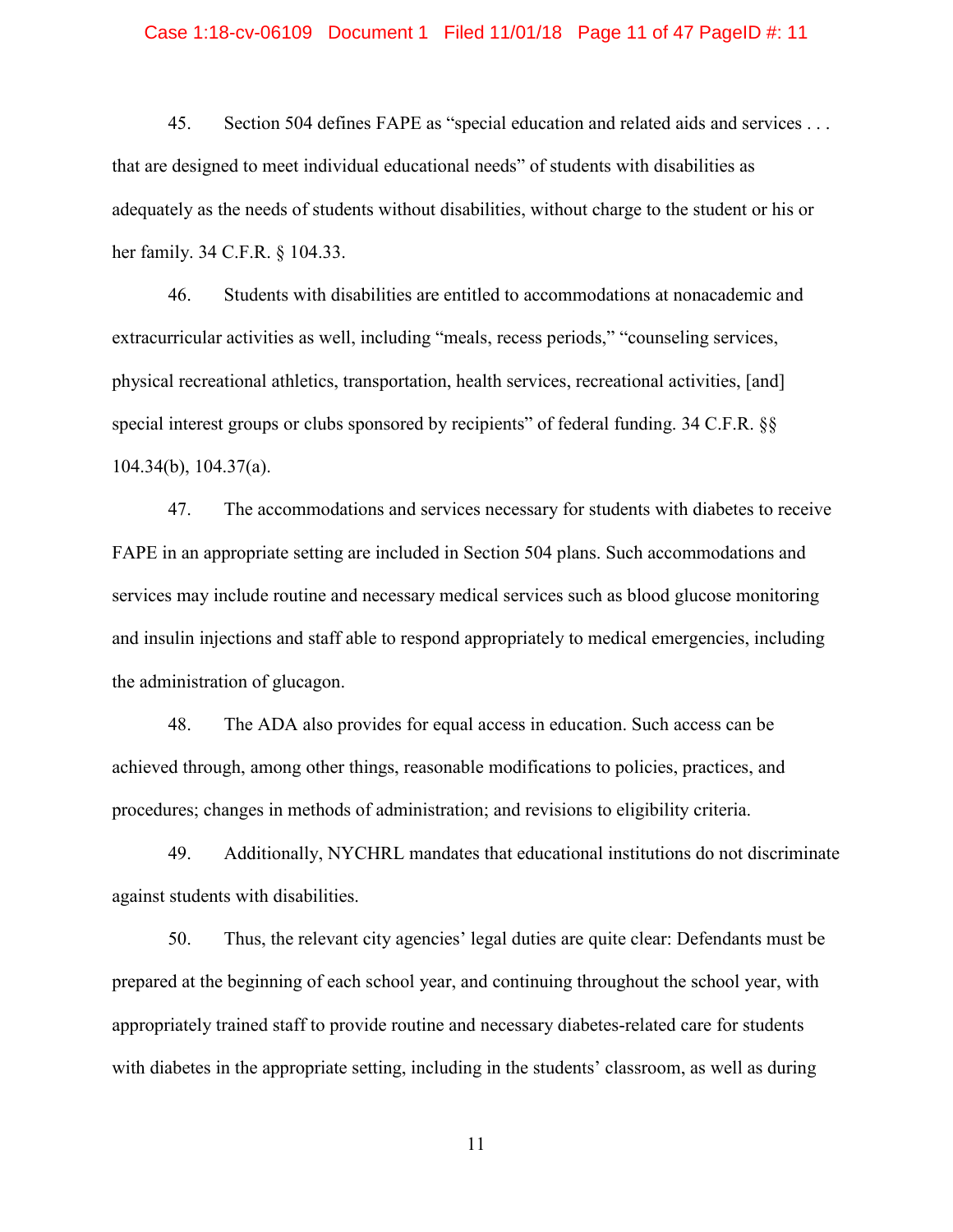Case 1:18-cv-06109 Document 1 Filed 11/01/18 Page 12 of 47 PageID #: 12

nonacademic and extracurricular activities, and also be prepared to provide emergency remedies, regardless of whether those activities occur before, during, or after the school day.

# **FACTUAL ALLEGATIONS**

# *Students with Type 1 Diabetes Have a Disability Which Requires Related Services and Accommodations*

51. Type 1 diabetes is a chronic and incurable disease of the endocrine system and qualifies as a disability for the purposes of Section 504, the ADA, and NYCHRL.

52. Type 1 diabetes is characterized by the body's inability to produce insulin. Insulin is the hormone that regulates the amount of glucose in the blood; it takes the glucose from the blood into the cells where it can be used as energy. Glucose is the body's main energy source. Thus, failure to produce insulin deprives the body of glucose and, as a result, energy. Insulin is necessary to sustain life, and thus people with type 1 diabetes must receive supplemental insulin to help regulate their glucose and energy levels. Insulin can be delivered through either an injection with a syringe or pen or a pump implanted into the skin.

53. Typically, insulin must be administered each time a person with diabetes consumes any food containing carbohydrates, including meals and snacks. To avoid short- and long-term complications, glucose levels are monitored, adjusting insulin and carbohydrate intake as needed. If the glucose levels get too low, a condition called hypoglycemia results. If left untreated, hypoglycemia can lead to seizures, unconsciousness, and even death.

54. Severe hypoglycemia should be treated with quick-acting carbohydrates, such as juice, and potentially an injection of glucagon, a life-saving hormone that causes the liver to release glucose reserves into the student's bloodstream. Glucagon cannot be self-administered, because it is only given when a person is unresponsive.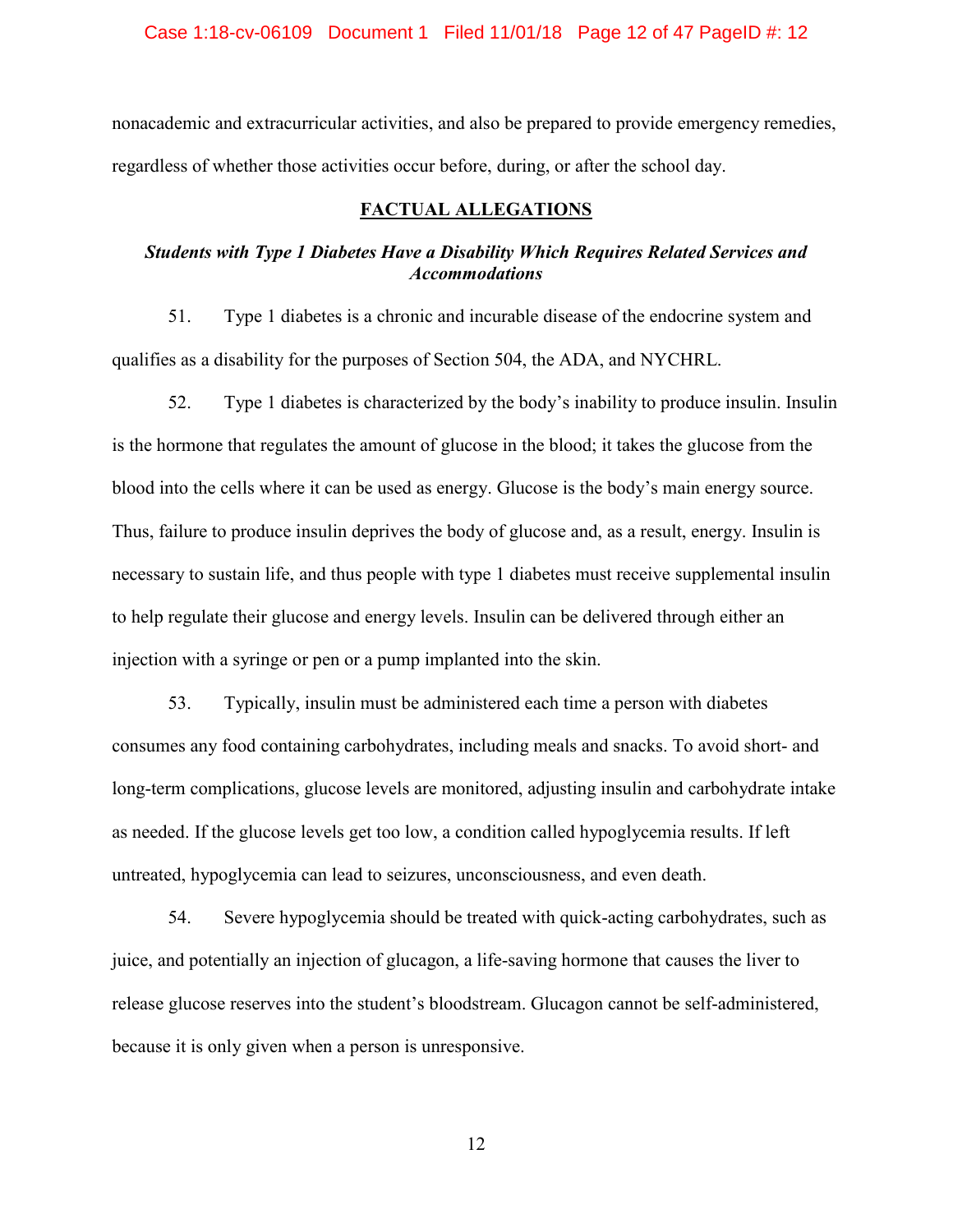#### Case 1:18-cv-06109 Document 1 Filed 11/01/18 Page 13 of 47 PageID #: 13

55. On the opposite end of the blood glucose spectrum, hyperglycemia is the condition of having too much glucose in the blood. This can occur for a variety of reasons, including if a person is ill, consumes more carbohydrates than planned, or misses a dose of insulin. When hyperglycemia occurs, a "correction" dose of insulin may be needed to lower the levels of glucose in the blood. If hyperglycemia is untreated, it can lead to symptoms including thirst, frequent urination, nausea, blurry vision, headache, and fatigue. Chronic hyperglycemia leads to long term complications of diabetes, including damage to the heart, kidneys, eyes, and nerves.

56. While the specifics of care for each student with type 1 diabetes vary based on factors including but not limited to age and complexity of regimen, and can change over time, these treatments for managing type 1 diabetes are routine, well-established, and necessary.

# *The Legal Framework for Providing Diabetes-Related Care for Students with Diabetes in DOE Public Schools*

57. The NYC DOE operates a school system serving around one million children dispersed throughout thirty-two geographic school districts across the five boroughs. For the 2018 financial year, the NYC DOE had an operating budget of \$25.2 billion.

58. At least 2,000 students attending NYC DOE public schools have type 1 diabetes.

59. Students with diabetes are considered students with disabilities for the purposes of Section 504, and thus those who are entering DOE public schools for the first time should receive an evaluation, have a Section 504 meeting, and have a Section 504 plan in place for the first day of school.

60. According to DOE Chancellor's 504 Regulations (III)(B), new Section 504 requests initiated by parents must be submitted in writing. For students who already have Section 504 plans, the plans must be updated "on an annual basis before the end of the school year."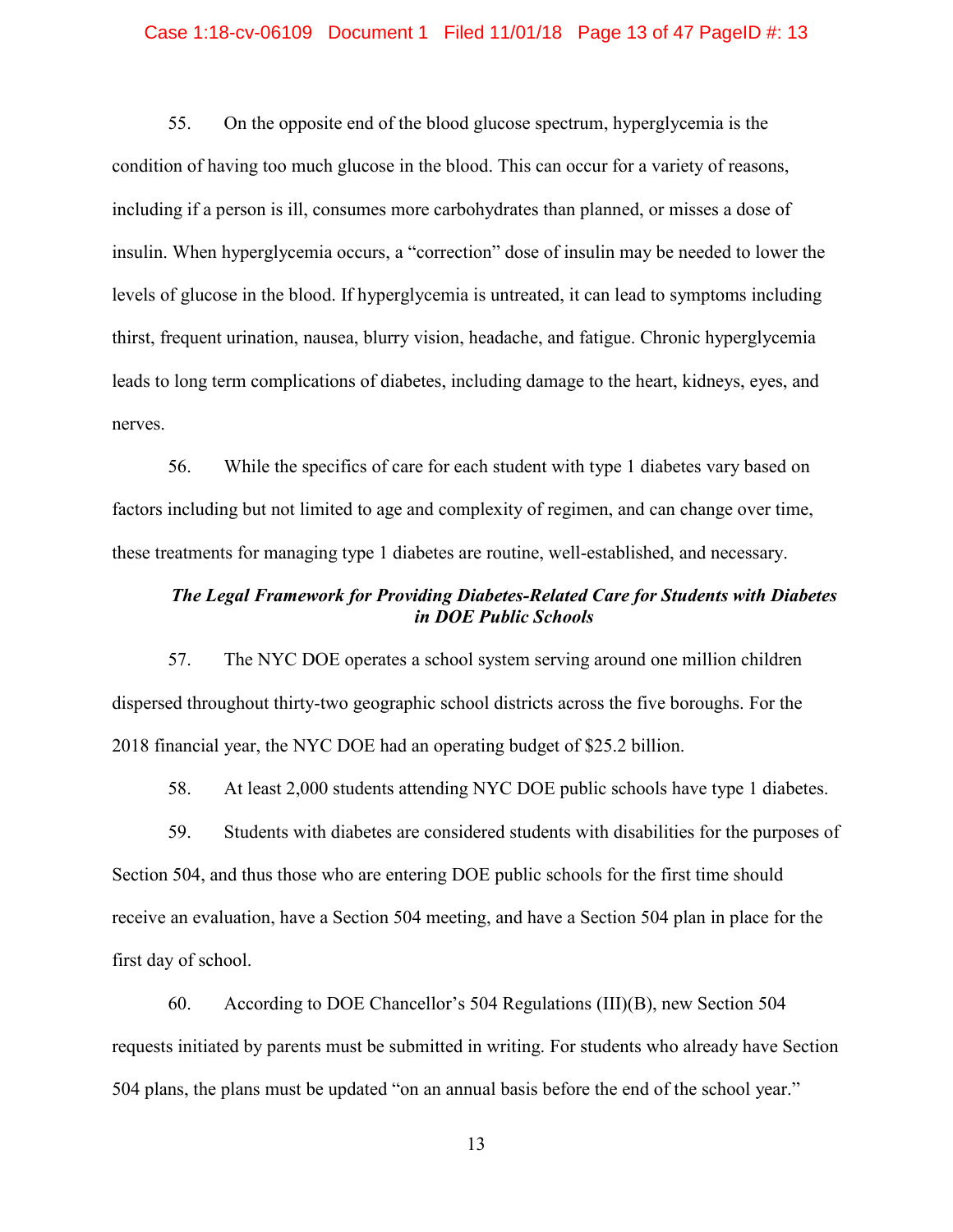#### Case 1:18-cv-06109 Document 1 Filed 11/01/18 Page 14 of 47 PageID #: 14

DOE Chancellor's 504 Regulations (V) $(E)(1)$ . A signed copy of the finalized Section 504 accommodation plan must be provided to parents, DOE Chancellor's 504 Regulations (V)(C), so that parents know which accommodations are in place for their student to be safe at school.

61. Schools annually provide paperwork to parents and physicians to determine if a student's diabetes-related needs have changed, and as described above, if so, a meeting must be convened and the Section 504 plan must be modified.

62. The timing of the provision of services and accommodations for students with diabetes is inflexible because starting from the beginning of the first day of school, the accommodations and services are medically necessary. Moreover, there must be a reasonable deadline for the plan to be in place *prior* to the start of the school year so the necessary training of both medical (nurse) and non-medical (paraprofessional and teacher) providers can take place.

63. Licensed nurses, nurse practitioners, physician assistants, and physicians are authorized to "calculate prescribed insulin dosages, administer prescribed insulin, program the prescribed insulin pump, refill the reservoir in the insulin pump, change the infusion site, [and] inject prescribed glucagon." N.Y. Educ. Law § 902-a (McKinney 2015). Unlicensed school personnel, such as paraprofessionals and teachers, may be trained to inject prescribed glucagon, N.Y. Educ. Law § 921 (McKinney 2015), and to monitor blood glucose. N.Y. STATE EDUC. DEP'T, GUIDELINES FOR MEDICATION MANAGEMENT IN SCHOOLS 2015 29 (Rev. Dec. 2017), http://www.p12.nysed.gov/sss/documents/MedicationManagement-DEC2017.pdf.

64. New York State Law and guidance recognizes that there is rarely a medical reason for students with diabetes to receive care outside of the classroom, and it can be safer and less disruptive to a student's education for care to be administered in the classroom. According to state guidance, "[t]he risk of exposure to blood borne pathogens by [] blood glucose monitoring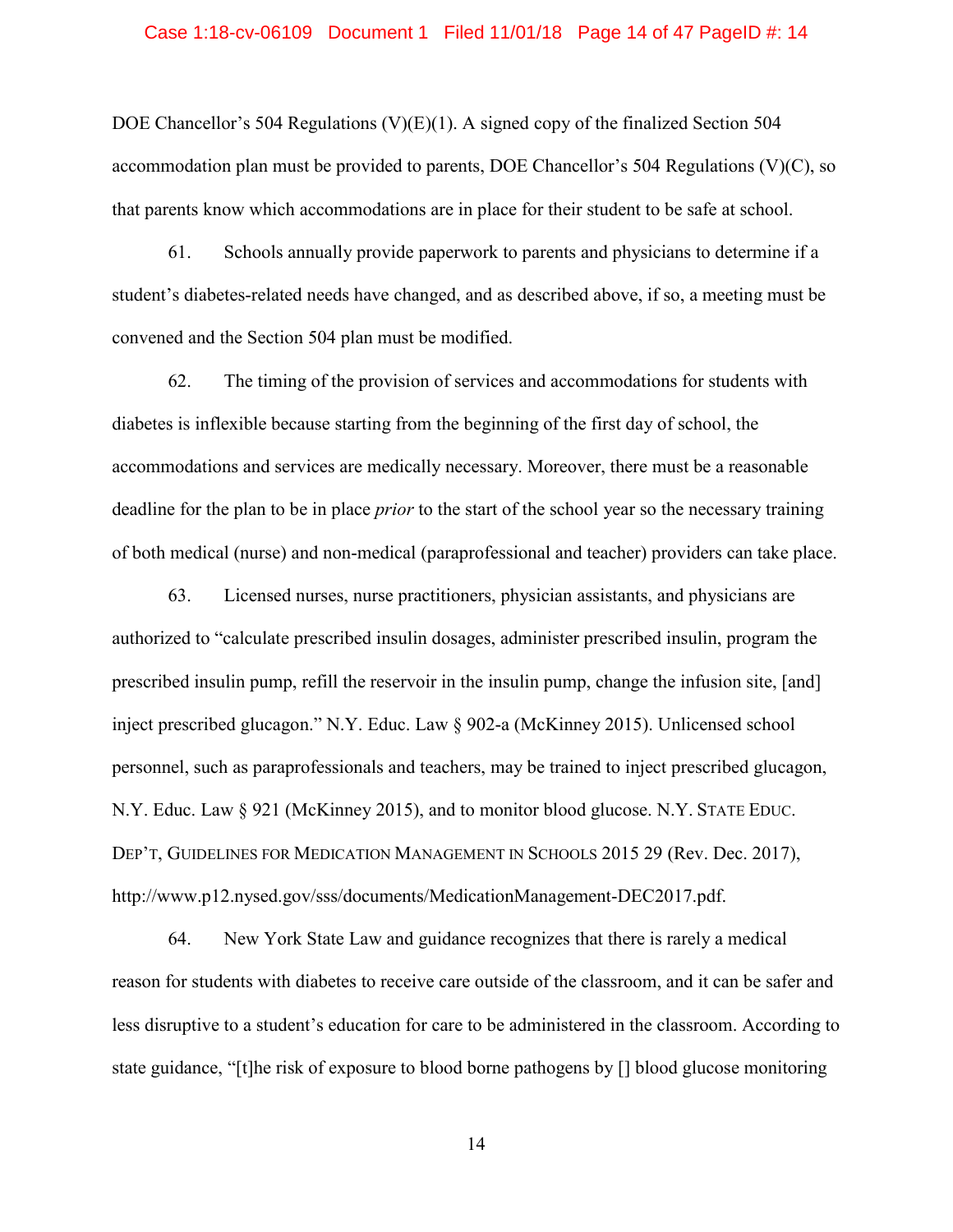## Case 1:18-cv-06109 Document 1 Filed 11/01/18 Page 15 of 47 PageID #: 15

is minimal and should not be used as a reason to prohibit a student from checking blood glucose outside of the health office," and "[t]he more quickly high or low blood glucose is treated, the more likely the student will not lose instructional time, and long term health complications will be prevented," N.Y. STATE EDUC. DEP'T, GUIDELINES FOR MEDICATION MANAGEMENT IN SCHOOLS 2015 28-29 (Rev. Dec. 2017),

http://www.p12.nysed.gov/sss/documents/MedicationManagement-DEC2017.pdf. This guidance, coupled with Section 504's LRE provision, make clear that DOE must conduct an individual assessment of each child to determine whether diabetes-related care and accommodations should be administered in the student's classroom, including insulin and blood glucose testing, taking into account individual needs and preferences.

# *DOE'S Failure to Provide Routine and Necessary Diabetes Care to Students with Diabetes in Appropriate Settings*

65. DOE systemically fails to provide students with diabetes with routine and necessary diabetes-related care in appropriate settings.

66. In DOE public schools, students with diabetes regularly start the school year without services and finalized Section 504 plans in place, forcing children with diabetes either to attend school without those services and a plan in place, have their parents attend with them, or miss the critical first days of school and to be excluded from school-related activities, including field trips and after and before-school programs.

67. In order for a student with diabetes to get a Section 504 plan, their parents must have their medical provider complete the DOE's Diabetes Medication Administration Form. DOE will not accept a completed DMAF until at least June 1, and it is not due until July 15, approximately three weeks after the end of the school year.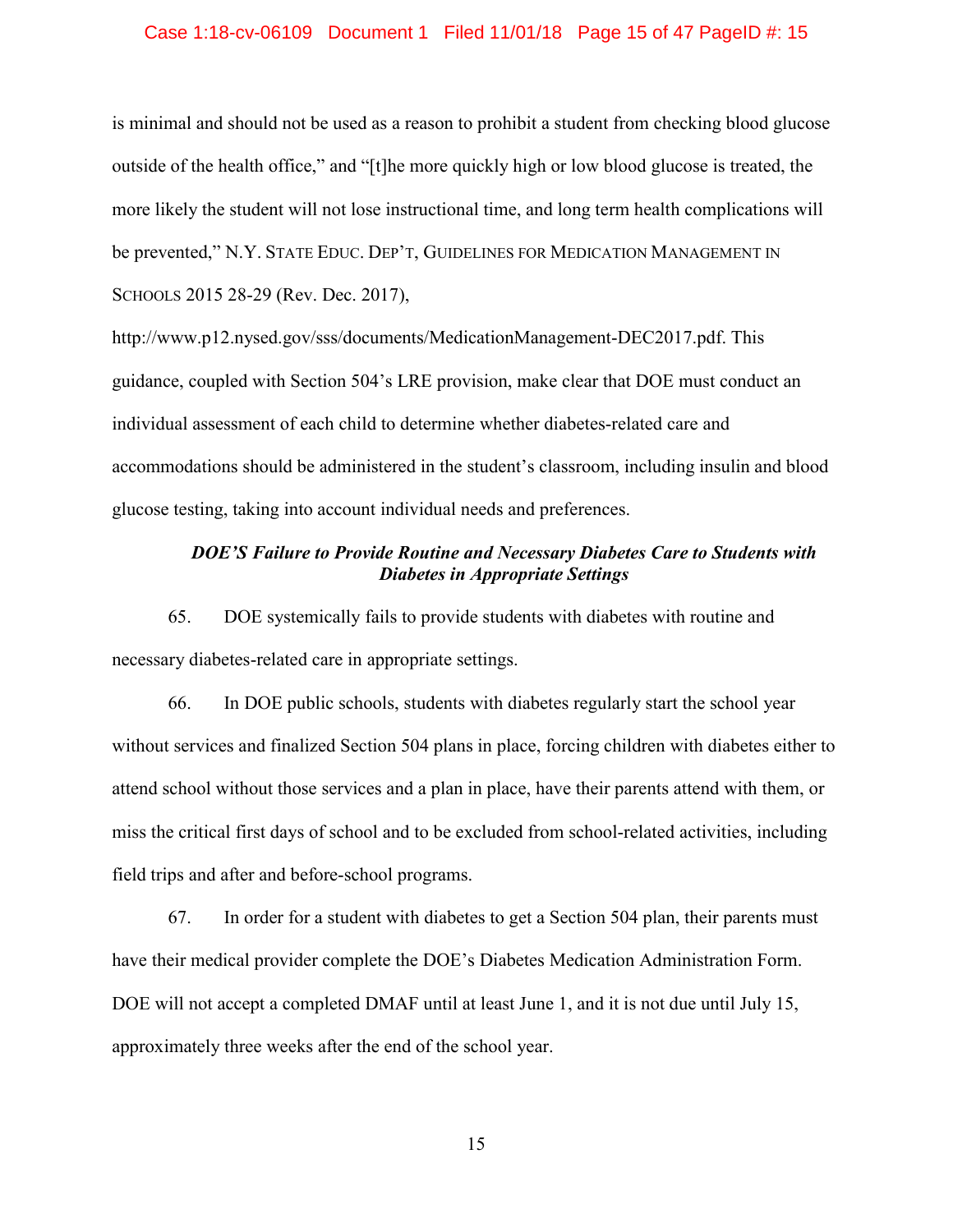#### Case 1:18-cv-06109 Document 1 Filed 11/01/18 Page 16 of 47 PageID #: 16

68. Defendants do not typically conduct Section 504 planning over the summer, leaving students with diabetes without services and Section 504 plans in place for the first day of school.

69. Starting school without a plan for a child's care in place wreaks havoc on the lives of families of students with diabetes. Parents and guardians are forced to choose to send their children to school with uncertainty about whether their children will be safe, keep their kids out of school entirely, or if possible, accompany their child to school to provide the care their child requires.

70. The harm of being forced, by virtue of disability, to either have a parent accompany the child all day to administer necessary care or else miss the first day of school harms students irreparably. The first several days of school are the student's first opportunities to meet their classmates and teachers, adjust to separation from parents and gain a measure of independence, learn school rules, and develop a routine. Students with diabetes are routinely deprived of this opportunity solely because of their disabilities, and the feeling of being ostracized and being marked as "different" from their peers can have both immediate and lasting detrimental psychological consequences.

71. Parents are frequently forced to miss work either to care for their children at home or to go to the school to provide necessary diabetes-related care.

72. Eventually, if and when DOE gets around to finalizing and implementing Section 504 plans, they continue to unnecessarily segregate, ostracize, and discriminate against students with diabetes by refusing to provide routine and necessary diabetes-related care in students' classrooms.

73. DOE fails to conduct the individualized determination for the location of care, including the administration of insulin, blood glucose monitoring, and treatment of low blood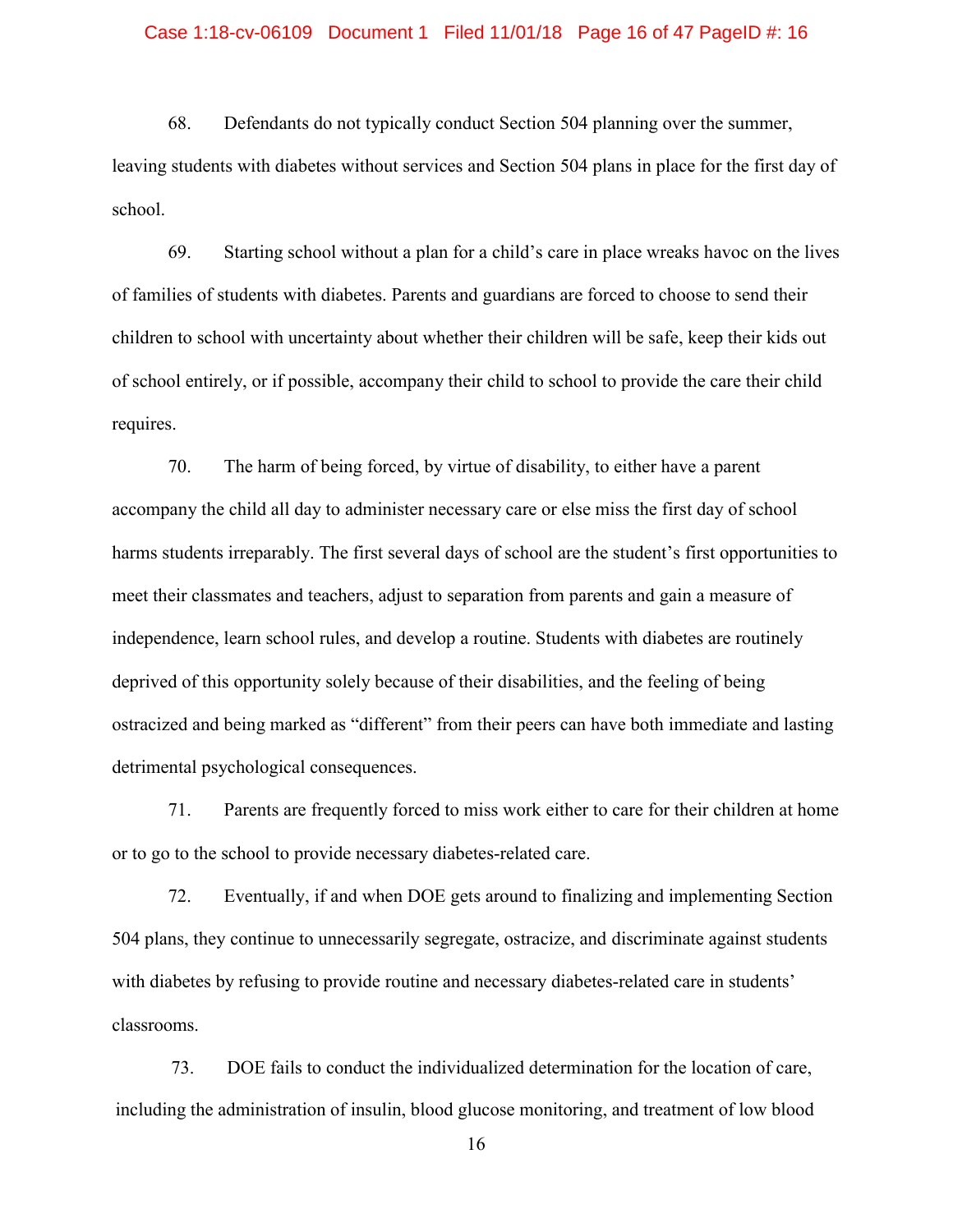#### Case 1:18-cv-06109 Document 1 Filed 11/01/18 Page 17 of 47 PageID #: 17

glucose, as required by the law. Instead, DOE regularly requires students to miss critical classroom instruction by forcing them to leave the classroom to receive diabetes care multiple times per day, without considering whether this care could be provided in the classroom, or what is best for the individual student. If possible and preferable to the parent and student, diabetes care should be administered in the classroom, regardless of who administers it, with exceptions based on the individual needs of the child. *See* N.Y. Educ. Law § 916-b (McKinney 2015).

74. DOE also denies students with diabetes and their parents the security of reliable, consistent policies related to the potentially life-saving administration of glucagon and frequently fails to train unlicensed personnel to administer glucagon, despite clear state law to the contrary. *See* N.Y. Educ. Law § 921 (McKinney 2015). Their failure to train unlicensed personnel to administer glucagon puts children with diabetes in danger if they experience hypoglycemia in the event the school nurse is unavailable, especially during school-sponsored activities.

75. DOE's refusal to provide appropriate care for students with diabetes extends beyond the school day and outside the school building. DOE regularly refuses to provide accommodations during school-sponsored nonacademic and extracurricular activities, including before and after school care, bus transportation, meals, and field trips. For example, rather than provide trained personnel to administer diabetes-related care for field trips, DOE frequently forces parents to attend field trips to provide care as a condition of their child's attendance. Additionally, an addendum to the 2018-2019 DMAF explicitly refuses to ensure diabetes-related care during school breakfast: "The school nurse may not always be on site when breakfast is served. It is the parent's responsibility to ensure a back-up plan is in place to provide insulin coverage if/when the school nurse is not on site to give insulin prior to breakfast." The form cites options such as the parent giving insulin or "grandmother will come give insulin after breakfast."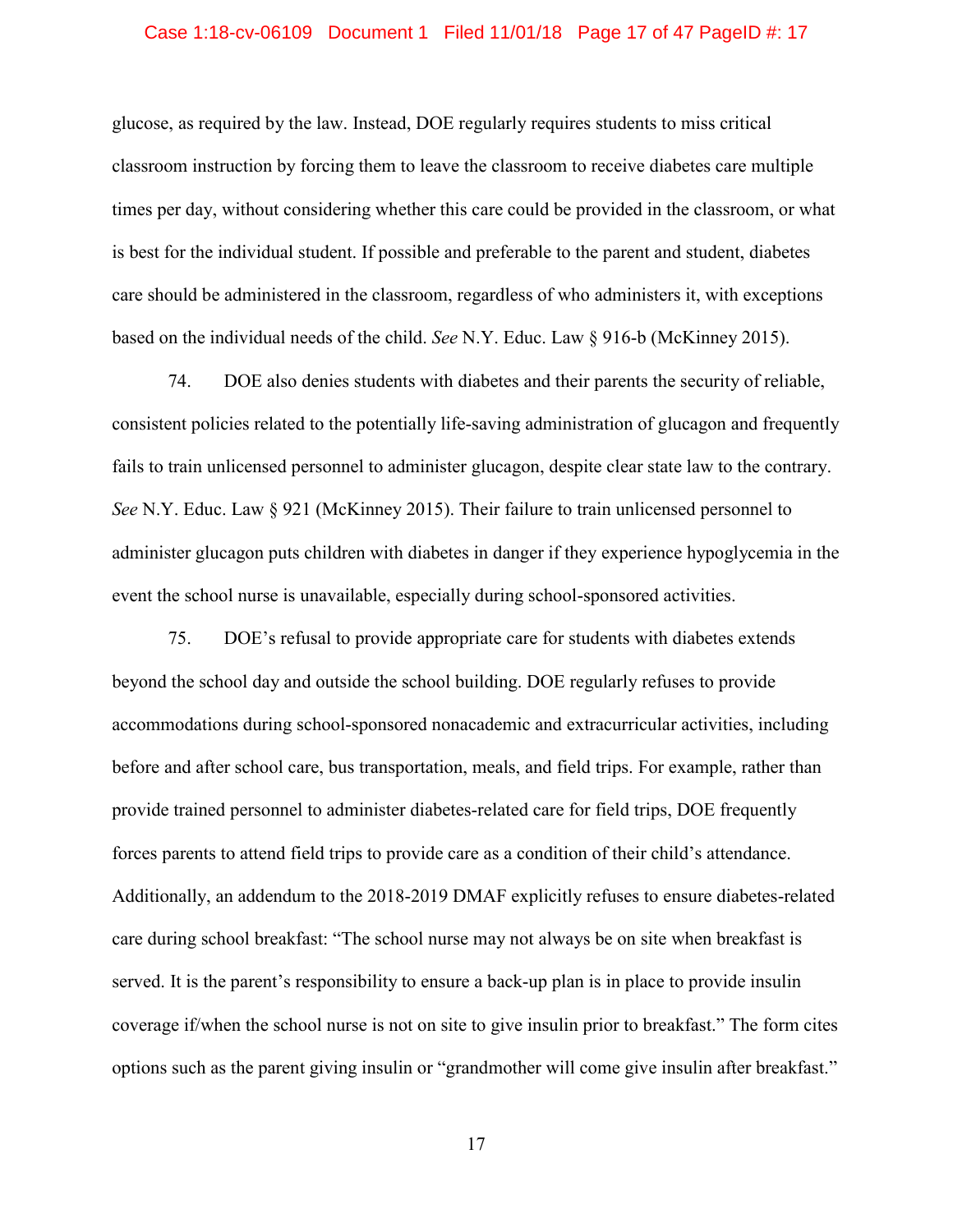#### Case 1:18-cv-06109 Document 1 Filed 11/01/18 Page 18 of 47 PageID #: 18

The form does not provide details about when or how the parents would be informed that the nurse is not present on any particular day.

76. These issues – delay in getting services in place, failure to adequately train staff in the delivery of diabetes care, forcing students to miss class time to receive routine diabetesrelated care without an individualized assessment of whether missing class time is necessary, and delaying and in some instances refusing to provide accommodations for school-related activities before, during, and after-school – are blatant violations of city and federal law and result in substantially unequal educational opportunities for students with diabetes.

# *Plaintiffs' Individual Allegations*

## **M.F.**

77. M.F. is a four-year-old child with type 1 diabetes. Currently, M.F. attends preschool at a DOE public school in Manhattan.

78. M.F.'s mother, Yelena Ferrer, is a member of the American Diabetes Association.

79. M.F. was diagnosed with type 1 diabetes in June 2018. M.F. cannot independently self-administer his own diabetes care, which means that he cannot test his glucose levels independently, determine the dose of insulin he needs without a trained adult, and often fails to recognize hypoglycemia and hyperglycemia.

80. M.F. was scheduled to start preschool in September 2018. Ms. Ferrer submitted a timely request for accommodations for M.F. to DOE in June 2018. No Section 504 meeting ever took place, and Ms. Ferrer was not contacted about her son at any point before the start of school.

81. When M.F. arrived for the first day of school on September 5, 2018, the school nurse was on maternity leave and a daily contract nurse, unfamiliar with diabetes care or M.F.'s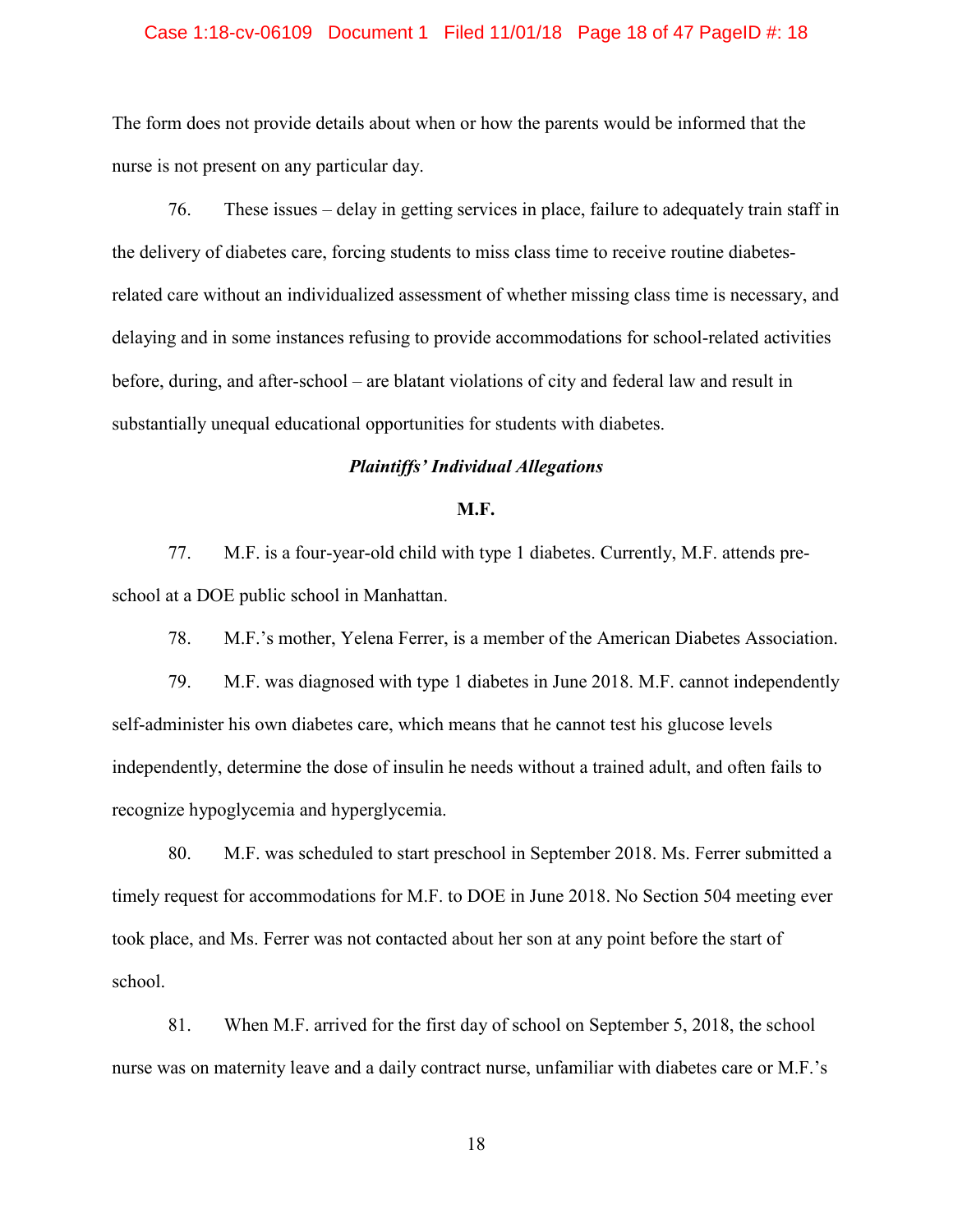#### Case 1:18-cv-06109 Document 1 Filed 11/01/18 Page 19 of 47 PageID #: 19

needs, was present instead. Therefore, Ms. Ferrer remained with M.F. for the majority of the school day and provided all of his care herself.

82. M.F. was assigned a paraprofessional who had no training in diabetes care. Ms. Ferrer personally trained the paraprofessional in how to recognize the symptoms of hypo- and hyperglycemia, and to read M.F.'s Continuous Glucose Monitor ("CGM"). The paraprofessional monitors M.F.'s CGM and remains in constant communication with Ms. Ferrer for guidance on how to interpret the blood glucose values but is not trained to manually test his blood glucose level, which is critical because the CGM can be inaccurate. Ms. Ferrer explicitly requested that the paraprofessional be trained in and responsible for manual blood glucose checks in M.F.'s Section 504 plan request in June 2018.

83. From September 10, 2018 to October 22, 2018, M.F.'s school had a new temporary nurse each day, none of whom were trained in the provision of diabetes-related care. Ms. Ferrer went to the nurse's office each morning to meet the new nurse, who were all unfamiliar with both M.F.'s CGM and his insulin pump. Though M.F.'s request for a Section 504 plan specifies that a nurse must check blood glucose levels and administer insulin at breakfast, lunch, snack, and as needed, school staff could not provide any of this care.

84. During that time, Ms. Ferrer visited M.F.'s school 3-5 times a day to test his blood glucose levels and administer insulin. Ms. Ferrer needed to be available to care for her son both routinely and in case of an emergency.

85. Though Ms. Ferrer submitted all necessary documents in June 2018, the school did not offer her a Section 504 plan until October 16, nearly six weeks after school started.

86. On October 18, 2018, Ms. Ferrer emailed school officials about the lack of implementation of the services outlined in M.F.'s draft Section 504 plan, and her concerns about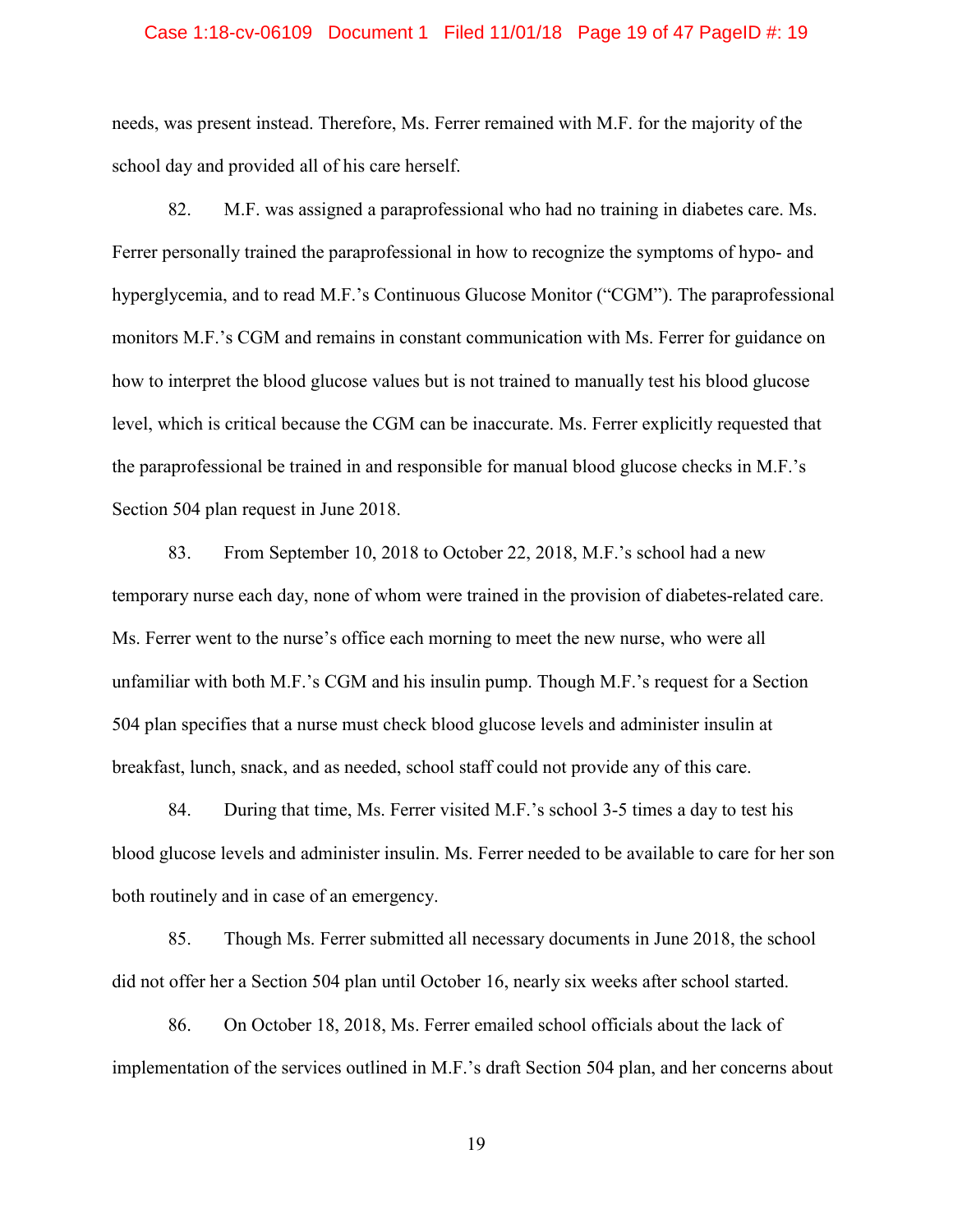#### Case 1:18-cv-06109 Document 1 Filed 11/01/18 Page 20 of 47 PageID #: 20

M.F.'s situation, impressing on them the severity of the risk to which they had exposed her son. She informed them of her daily visits to the nurse's office where she was always troubled by their inexperience with diabetes-related care. On several occasions, the nurses asked her to train them on the use of M.F.'s insulin pump and CGM. She expressed that this situation was "beyond unnerving and stressful" and that M.F. is "always a moment away from a severe health episode." She made clear that they were in violation of the law by not providing appropriate care.

87. In response to Ms. Ferrer's complaints, on October 24 and October 25, 2018, numerous school officials met with M.F.'s parents. They stated that they had resources issues and that is why M.F. was not receiving the care he needed. They told Ms. Ferrer the temporary nurse who was familiar with diabetes care and had started on October 23 was going to stay at the school, and that they would begin making requests for nurses on field trips, but that they "could not guarantee" a nurse would be available for field trips. In those situations, either one of M.F.'s parents would have to go on the field trip, or the trip for the whole class would be cancelled.

88. Ms. Ferrer raised the issue of why her son was being removed from class to have his blood glucose checked and insulin administered, because he was missing valuable class time. The school officials told Ms. Ferrer that the nurse's office was close in proximity to the classroom and that it was not appropriate for the nurse to leave the nurse's office.

89. Lastly, the school officials indicated that the week of October 29, 2018—two months after the start of school—they were going to have the nurse and paraprofessional trained on the basics of diabetes so that they all are able to recognize the signs and symptoms of hypoglycemia and hyperglycemia.

90. As a result of the delay in addressing M.F.'s situation, the school did not notify Ms. Ferrer it needed updated doctor's orders until October 25, 2018. Thus, at the time of filing,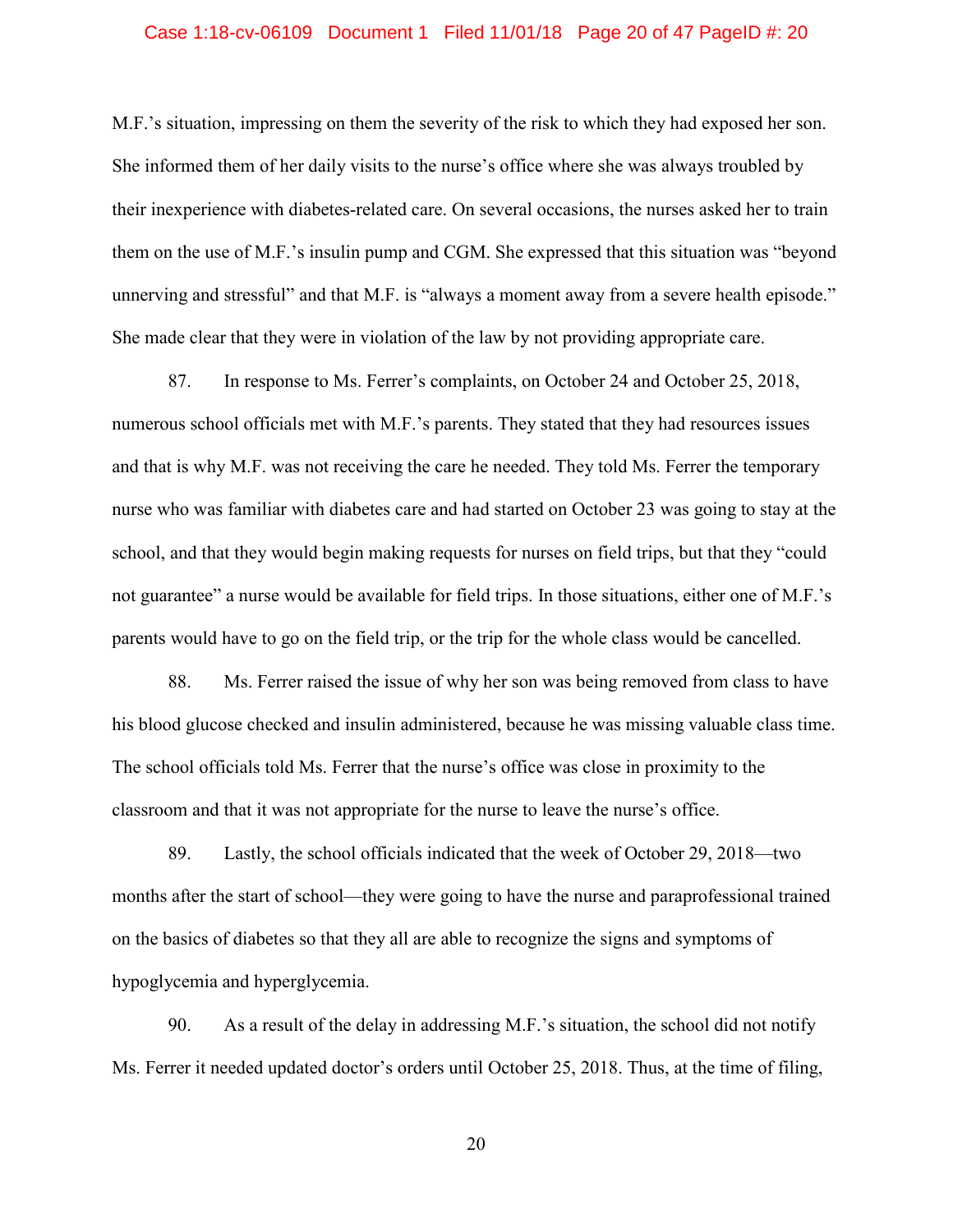#### Case 1:18-cv-06109 Document 1 Filed 11/01/18 Page 21 of 47 PageID #: 21

despite the recent efforts by school personnel to provide care, Ms. Ferrer continues to provide M.F. all diabetes-related care at school.

91. M.F. has missed school several times this year because Ms. Ferrer was not able to go to school to provide care, including two times after the meeting with school officials. Ms. Ferrer also had to pick M.F. up from school early because of ineffective management of his blood glucose levels several times during the month of October.

92. M.F. has faced numerous other issues related to diabetes care. On October 10, 2018, M.F. would have been excluded from a field trip where no nurse was provided if Ms. Ferrer had not attended with him and provided the necessary care. Additionally, the school offers no care at breakfast, forcing Ms. Ferrer to remain with M.F. to check his blood glucose level, calculate the carbohydrate load of his breakfast meal, and administer insulin. M.F., who has become used to Ms. Ferrer being at school with him, has had trouble adjusting to attending school without her.

93. Ms. Ferrer feels distressed over the harm that this continued discrimination will cause M.F. because of the lack of diabetes care, and distressed over the fact that even if M.F.'s situation is temporarily resolved, it can change at any point in time during the year and she will face the same situation next year unless DOE alters their systemic policies, practices, and procedures regarding the provision of diabetes-related care.

# **M.R.**

94. M.R. is a five-year-old child with type 1 diabetes. Currently, M.R. is a kindergartner at a DOE public school in Brooklyn.

95. M.R.'s mother, Jocelyne Rojas, is a member of the American Diabetes Association.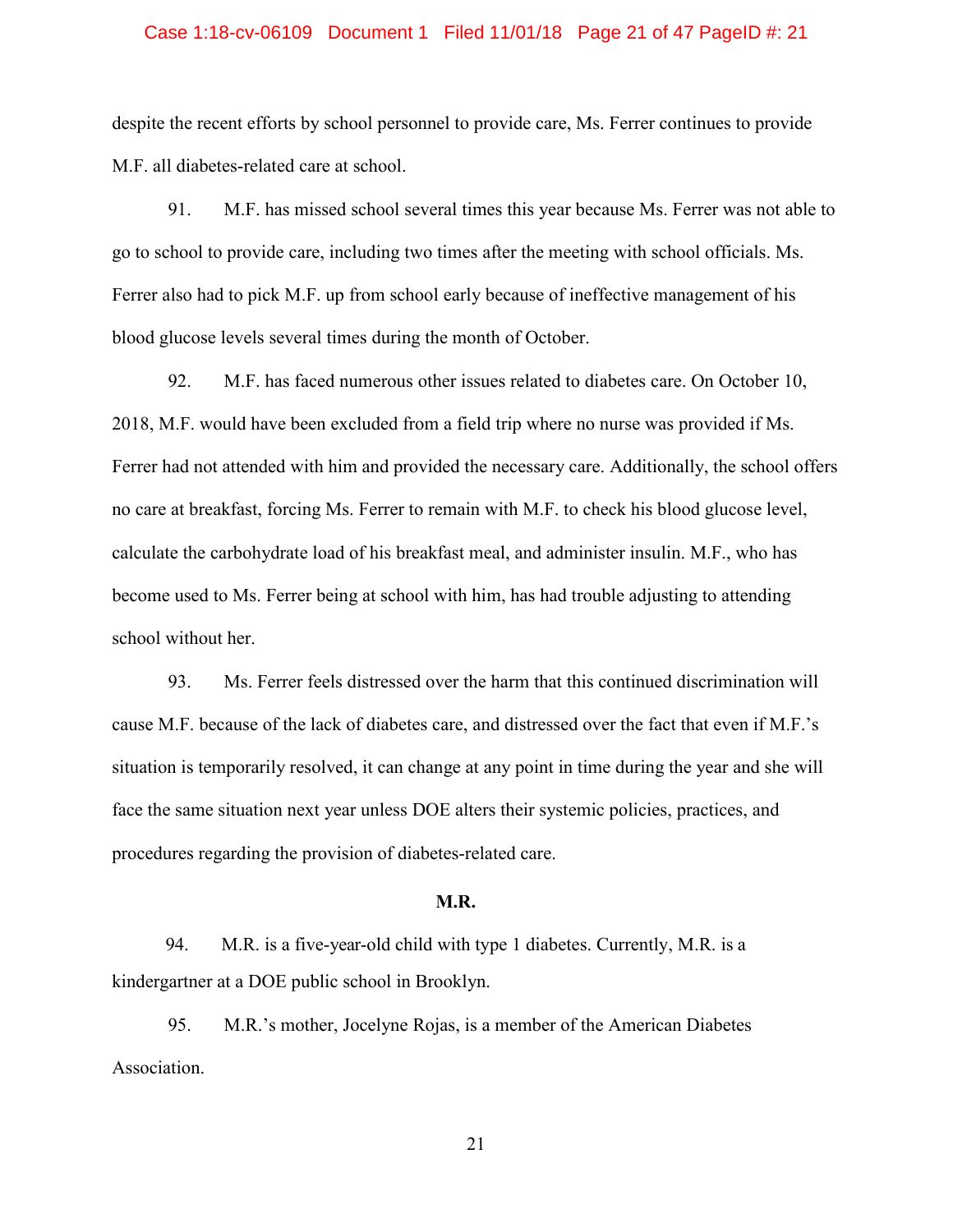#### Case 1:18-cv-06109 Document 1 Filed 11/01/18 Page 22 of 47 PageID #: 22

96. M.R. was diagnosed with type 1 diabetes in June 2017. M.R. cannot independently self-administer her own diabetes care, which means that she cannot test her glucose levels independently, determine the dose of insulin she needs without a trained adult, and often fails to recognize hypoglycemia and hyperglycemia.

97. Ms. Rojas attempted to submit a timely request for accommodations for M.R. to DOE in late June or early July 2018. A school official told Ms. Rojas that they could not accept the forms because the school was closed for the summer, and that she should come back the last week in August when the school re-opens. When the school re-opened in August, Ms. Rojas submitted her medical documents in person. DOE never gave Ms. Rojas a date for a Section 504 meeting, let alone approved and finalized a Section 504 plan.

98. On September 5, 2018, the first day of school, Ms. Rojas discovered that the school nurse would be out for 2-3 weeks. Since the school could not provide any diabetes-related care, Ms. Rojas spent the entire first day with her daughter at school, administering all necessary care.

99. During the nurse's absence either Ms. Rojas or her mother (M.R.'s grandmother) were with M.R. all day at school providing all necessary diabetes-related care. Ms. Rojas could not go into work, and sometimes worked remotely from an empty classroom in the school. Ms. Rojas worried about losing her job in order to provide M.R.'s care, but knew that if she did not provide that care M.R. could not attend school.

100. On September 11, 2018, Ms. Rojas requested a meeting with the principal, vice principal, teacher, and paraprofessional. No one had been trained on diabetes so Ms. Rojas gave them an overview of diabetes and the care she expected them to provide M.R.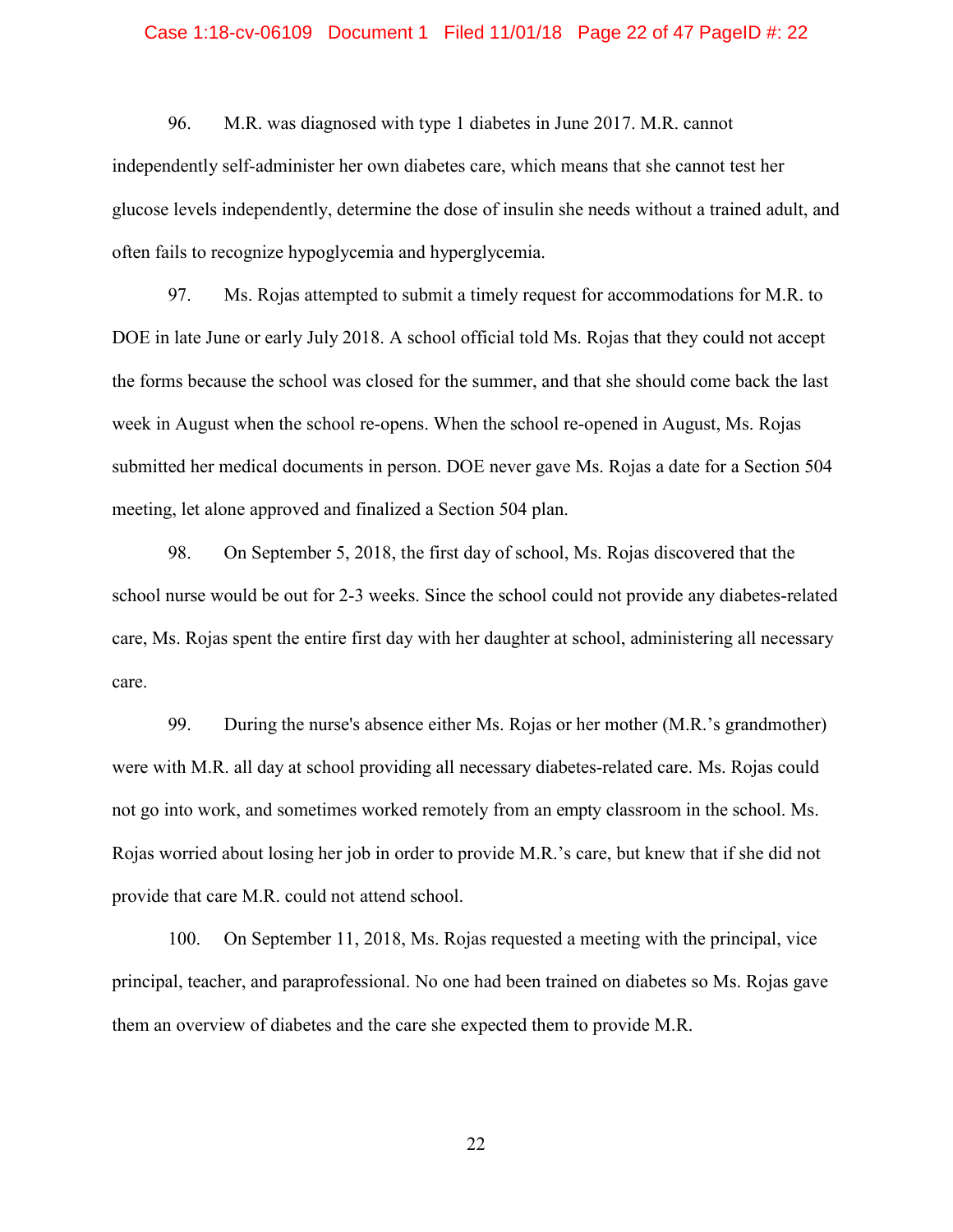#### Case 1:18-cv-06109 Document 1 Filed 11/01/18 Page 23 of 47 PageID #: 23

101. Approximately three weeks into the school year, the nurse returned to school. Though he had treated children with diabetes in the past, he had no training with an insulin pump or CGM. Every day for the next week, Ms. Rojas went to school prior to M.R.'s lunchtime insulin administration and showed the nurse how to use M.R.'s CGM and insulin pump. The next week, Ms. Rojas' mother came to school for every insulin administration and supervised the nurse using M.R.'s CGM and insulin pump.

102. In total, Ms. Rojas and her mother provided all diabetes-related care to M.R. for the first 3-4 weeks of school, trained all of the staff themselves, and supervised the nurse's care for an additional week.

103. M.R. was assigned a paraprofessional the first day of school. However, this paraprofessional had not been trained on diabetes care. The paraprofessional would not contact Ms. Rojas, would not communicate with her, and could not hear when the CGM was beeping to indicate a high or low blood sugar. On one occasion, M.R.'s blood glucose was over 300 and the CGM was beeping. The teacher asked if M.R. needed any care and the paraprofessional said that M.R. was fine. Ms. Rojas did not feel M.R. was safe with this paraprofessional and requested a new one.

104. The second paraprofessional missed three days of school the first week, and no backup paraprofessional was provided. Instead, three office staff members, none of whom were familiar with M.R.'s situation or had any medical training, substituted. Ms. Rojas again requested a new paraprofessional.

105. The third paraprofessional has cared for a child with diabetes in the past, so she has some understanding of M.R.'s needs. However, she was told by school officials the paraprofessional could not administer glucose tablets or carbohydrates in the event of a low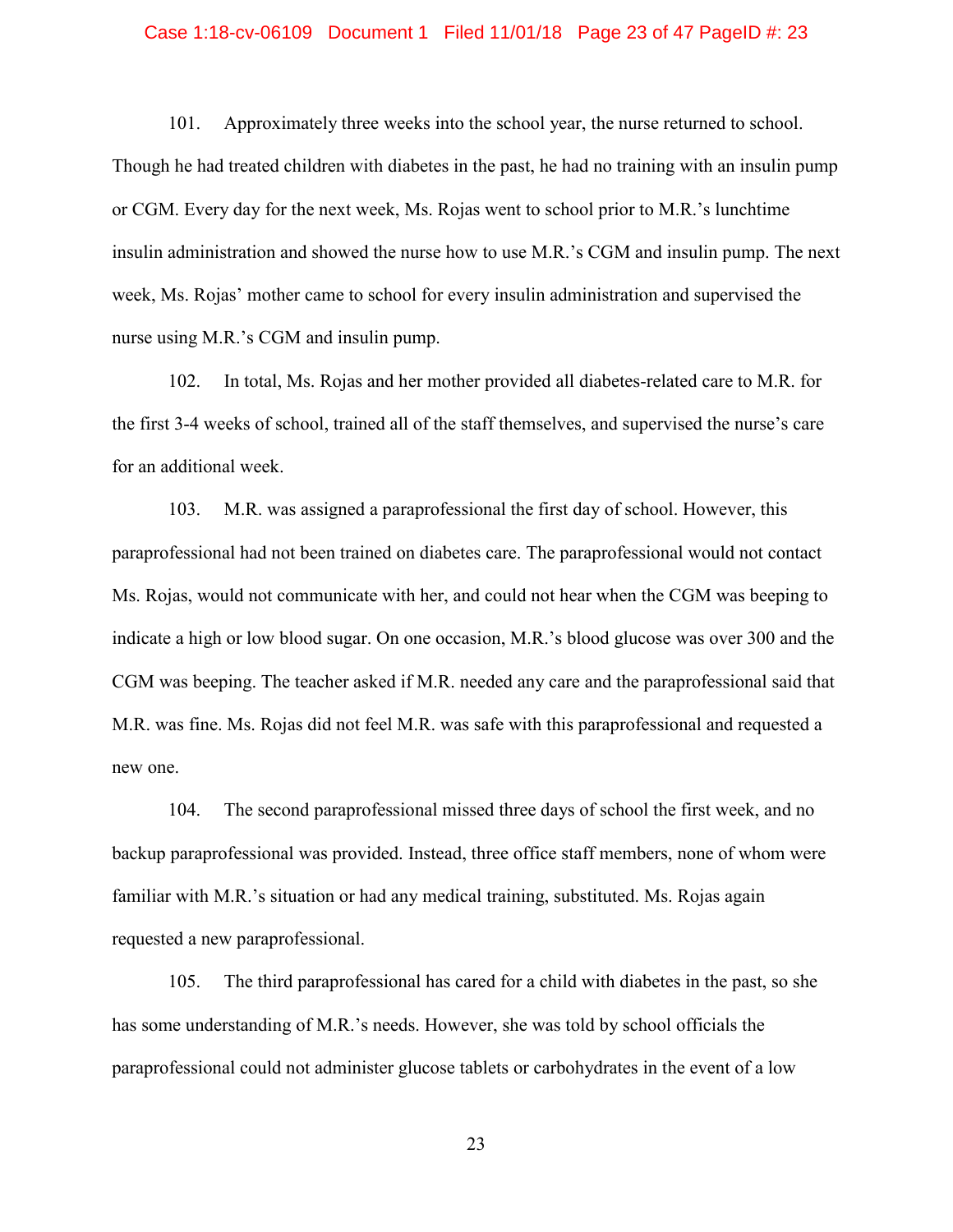#### Case 1:18-cv-06109 Document 1 Filed 11/01/18 Page 24 of 47 PageID #: 24

blood glucose reading and instead M.R. had to be taken to the nurse's office, located on another floor.

106. When M.R.'s blood glucose level is very low, Ms. Rojas strongly prefers that they confirm the CGM reading with a finger prick test, which is more accurate, but neither the nurse nor the paraprofessional administer finger pricks to check M.R.'s blood glucose levels, instead relying on the CGM.

107. Other issues with M.R.'s care abound. She is removed from class for routine insulin administration every day for approximately 15-20 minutes before lunch. M.R. is also not permitted to eat any snack with carbohydrates in the afternoon, because snack time takes place when the nurse is on lunch and therefore unavailable to administer insulin. Additionally, the school does not provide a nurse during breakfast, which M.R. attends twice a week and would attend more frequently if Ms. Rojas did not have to provide care herself. Ms. Rojas also expects to provide care in the event of a field trip because a school official called Ms. Rojas' mother about field trips and asked, "What's going to happen with M.R.?"

108. Ms. Rojas has missed significant periods of work to provide M.R.'s diabetesrelated care and worries that a life-threatening hypoglycemic or hyperglycemic incident may go untreated due to lack of training and/or unavailability of the nurse or paraprofessional.

109. Ms. Rojas feels distressed over the harm that this continued discrimination will cause M.R. and overwhelmed due to the fact that she will face this continuing situation throughout this school year and the next unless DOE alters their systemic policies, practices, and procedures regarding the provision of diabetes-related care.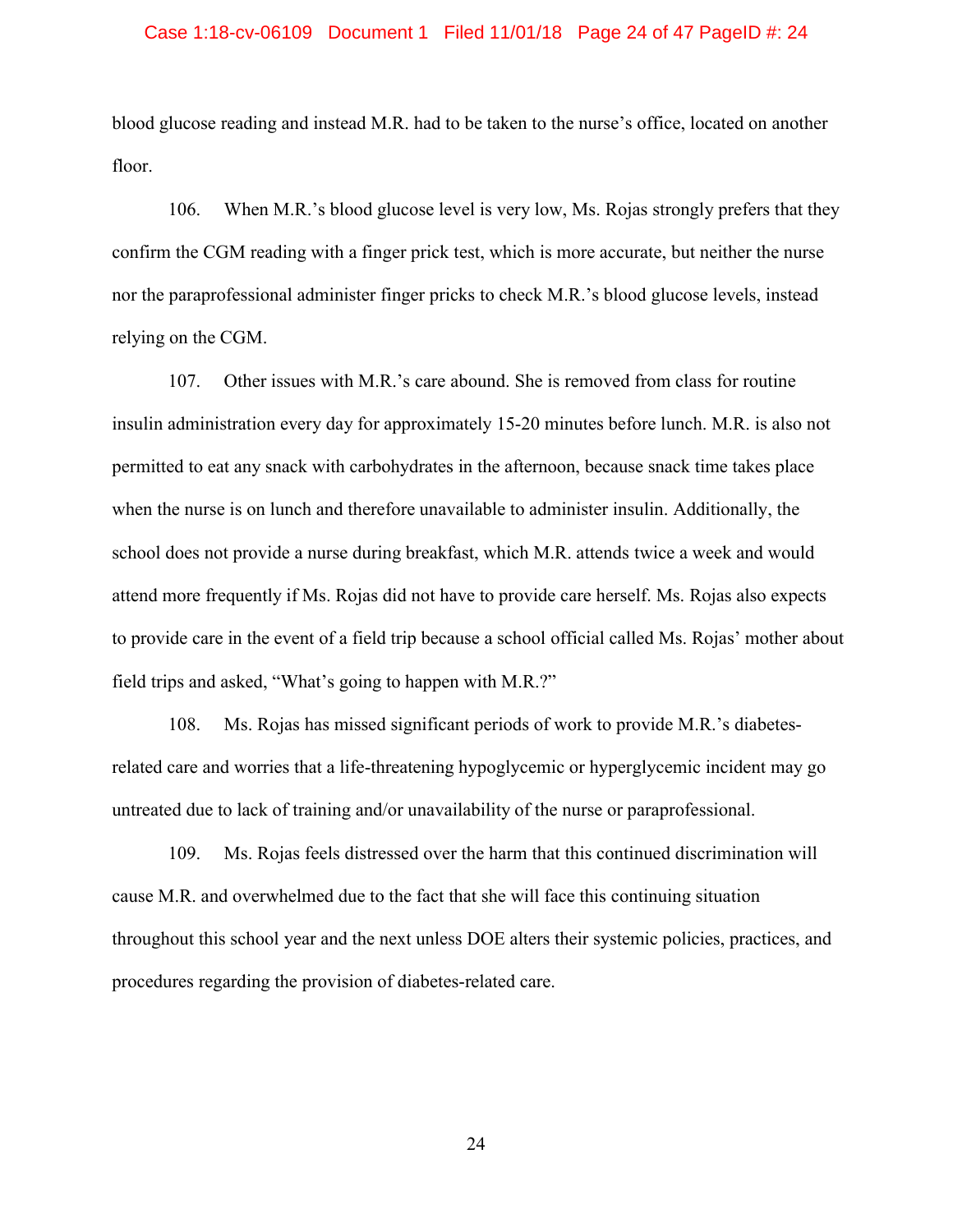#### **I.F.**

110. I.F. is a seven-year-old child with type 1 diabetes. Currently, I.F. is a secondgrader at a DOE public school in Manhattan.

111. I.F.'s mother, Jaye Fox, is a member of the American Diabetes Association.

112. I.F. was diagnosed with type 1 diabetes in October 2013. I.F. needs assistance to manage her diabetes care, which means that she cannot test her glucose levels independently, determine the dose of insulin she needs without a trained adult, and often fails to recognize hypoglycemia and hyperglycemia.

113. I.F. first enrolled in a DOE school in kindergarten for the 2016-2017 school year. Ms. Fox submitted a timely request for accommodations for I.F. to DOE in June 2016. DOE did not give Ms. Fox a date for a Section 504 meeting, let alone approved and finalized a Section 504 plan before the start of the school year.

114. I.F. experienced numerous discriminatory barriers in kindergarten. The school would only provide I.F. diabetes-related care, including blood glucose checks and insulin administration, in the nurse's office, which was on the other side of the building and on another floor from I.F.'s regular classroom. I.F. regularly missed half or all of recess to receive routine diabetes care because, Ms. Fox was told, the school had only one nurse who could not leave the nurse's office. After advocacy from Ms. Fox, I.F. was permitted to have her blood glucose checked in the classroom but only if she moved to the back away from the other students. The school inconsistently provided a nurse on school field trips, and if no nurse was available, a parent was required to go with her or she could not attend. I.F. was also unable to attend any after-school activities for the first several months of kindergarten because no nurse was provided.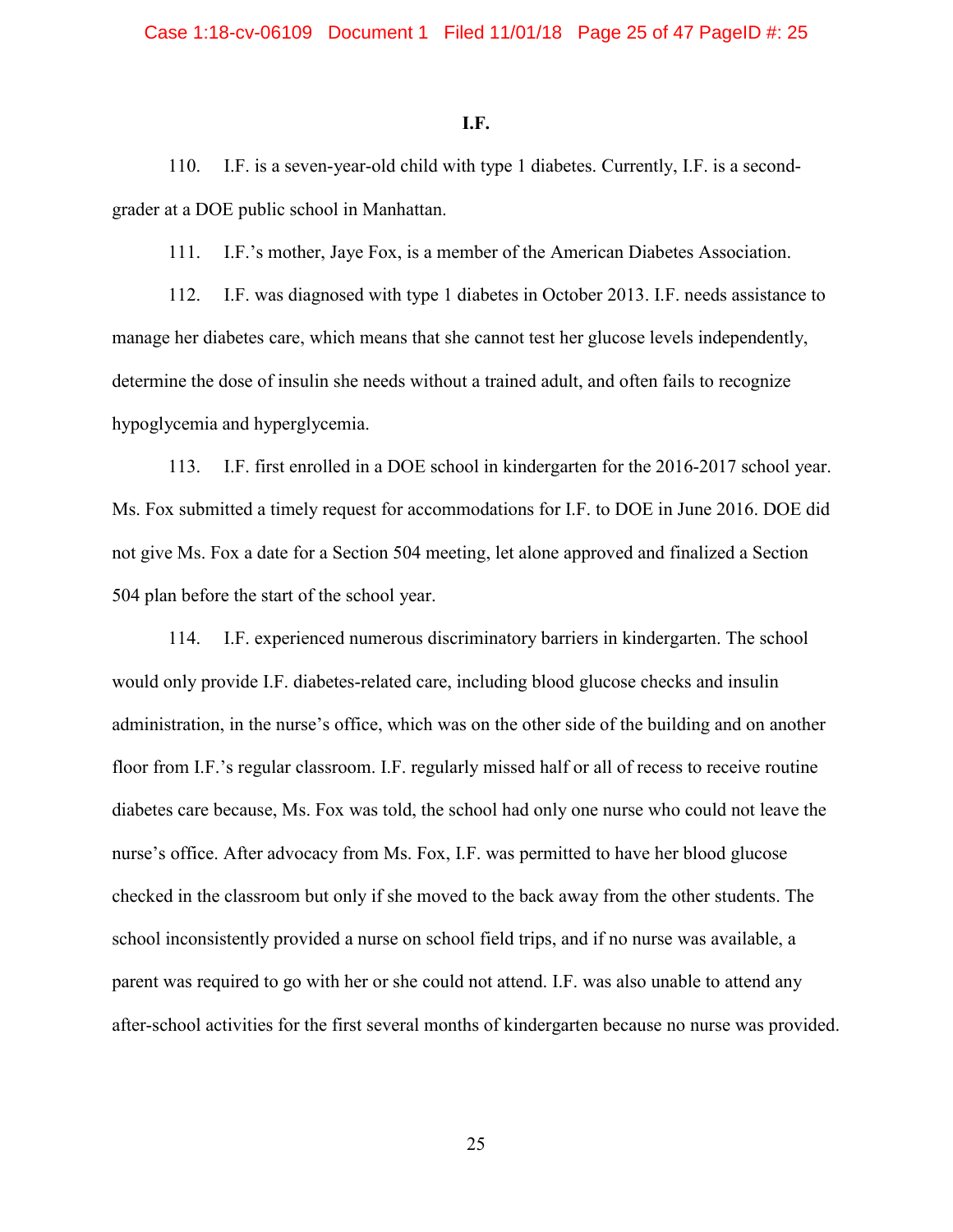#### Case 1:18-cv-06109 Document 1 Filed 11/01/18 Page 26 of 47 PageID #: 26

115. When choosing a first grade school, I.F.'s parents factored in the distance from class to the nurse's office because they knew that school officials were likely to force I.F. to travel back and forth from class instead of providing care in the classroom. I.F.'s parents did not send I.F. to an otherwise excellent school in Queens because the nurse's office was four floors away, and they did not want I.F. to miss so much class time and recess traveling back and forth for routine diabetes care.

116. In the 2017-2018 school year, I.F. enrolled in first grade at a public school in Manhattan, and again, Ms. Fox submitted all paperwork as soon as the forms were available in June 2017. In addition to a Section 504 plan, Ms. Fox submitted a request for bus transportation. Ms. Fox did not receive a finalized Section 504 plan until April 2018, almost eight months after the start of school, and only after retaining a private attorney to support her in the process.

117. Though Ms. Fox received a notice that bus transportation would be provided, she learned that the bus school officials had requested was a general bus, not a medical bus. I.F. had no bus transportation to or from school for the first month of school in first grade and I.F.'s father took her every day.

118. I.F. spent the first two months of school getting all diabetes-related care in the nurse's office, even though of two of I.F.'s teachers told Ms. Fox she was missing a significant amount of class time each day for diabetes care. The classroom teacher informed Ms. Fox at a parent-teacher conference I.F. could not test her blood glucose in the classroom because there was a risk of "bloodborne pathogens," invoking a stereotype rather than an actual risk about diabetes.

119. The first paraprofessional I.F. was assigned in first grade had little if any training in diabetes management and care. She inserted glucose test strips into the machine backwards,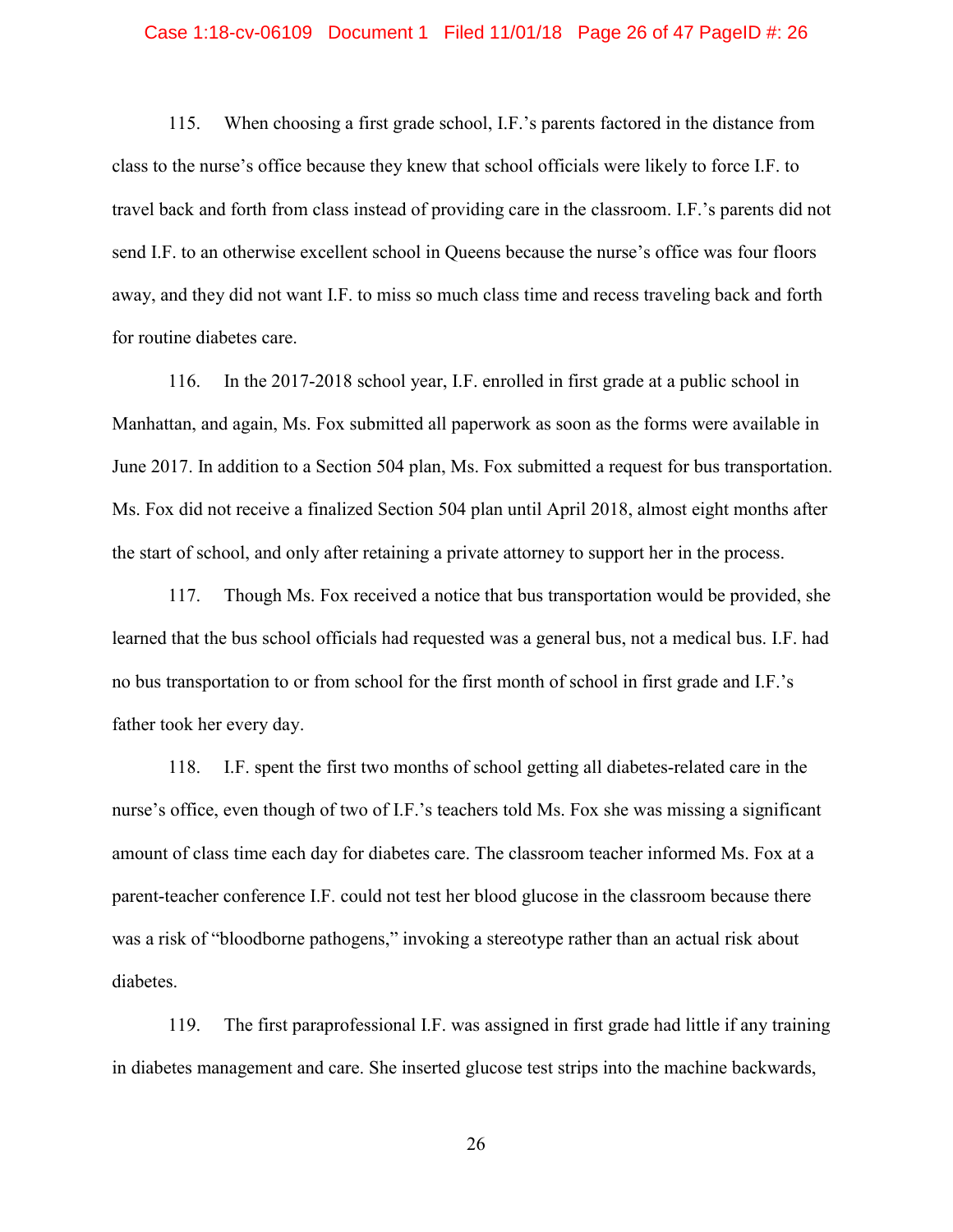#### Case 1:18-cv-06109 Document 1 Filed 11/01/18 Page 27 of 47 PageID #: 27

needed assistance from I.F. using the lancet, and, on one occasion where I.F. had a very low blood glucose level, walked a drowsy I.F. to the nurse's office on another floor instead of treating the low immediately.

120. Non-academic school activities presented similar issues. I.F.'s school provided no after-school nursing care for the entire first semester of school, and therefore I.F. was unable to participate in any after-school activities. The class went on many field trips that year, and the school sometimes failed to provide a nurse, forcing I.F.'s father to miss work to attend field trips with her to provide her care.

121. Though Ms. Fox timely submitted I.F.'s draft Section 504 plan for second grade (which was essentially the same as the previous year's) in June 2018, and I.F. is enrolled in the same school, the school has not responded with a finalized Section 504 plan.

122. This year, I.F. has faced many of the same discriminatory barriers. School officials have finally agreed I.F. should be receiving insulin administration in her classroom, yet they have promised only "best efforts" to provide classroom care and when there are not enough nurses on duty, I.F. must leave class to go to the nurse's office for routine care. Once again Ms. Fox requested bus transportation, but there was no bus available the first day of school. A paraprofessional was then assigned, but is frequently absent. Ms. Fox only learns the morning of or late the night before that the paraprofessional is unavailable and that I.F.'s father must take her to school. Nurse coverage on field trips remains spotty, and already this year I.F.'s father had to attend a field trip to provide care.

123. For the third year in a row, Ms. Fox is distressed and concerned that I.F. has not received a finalized Section 504 plan outlining I.F.'s needs. Similarly, I.F.'s father must remain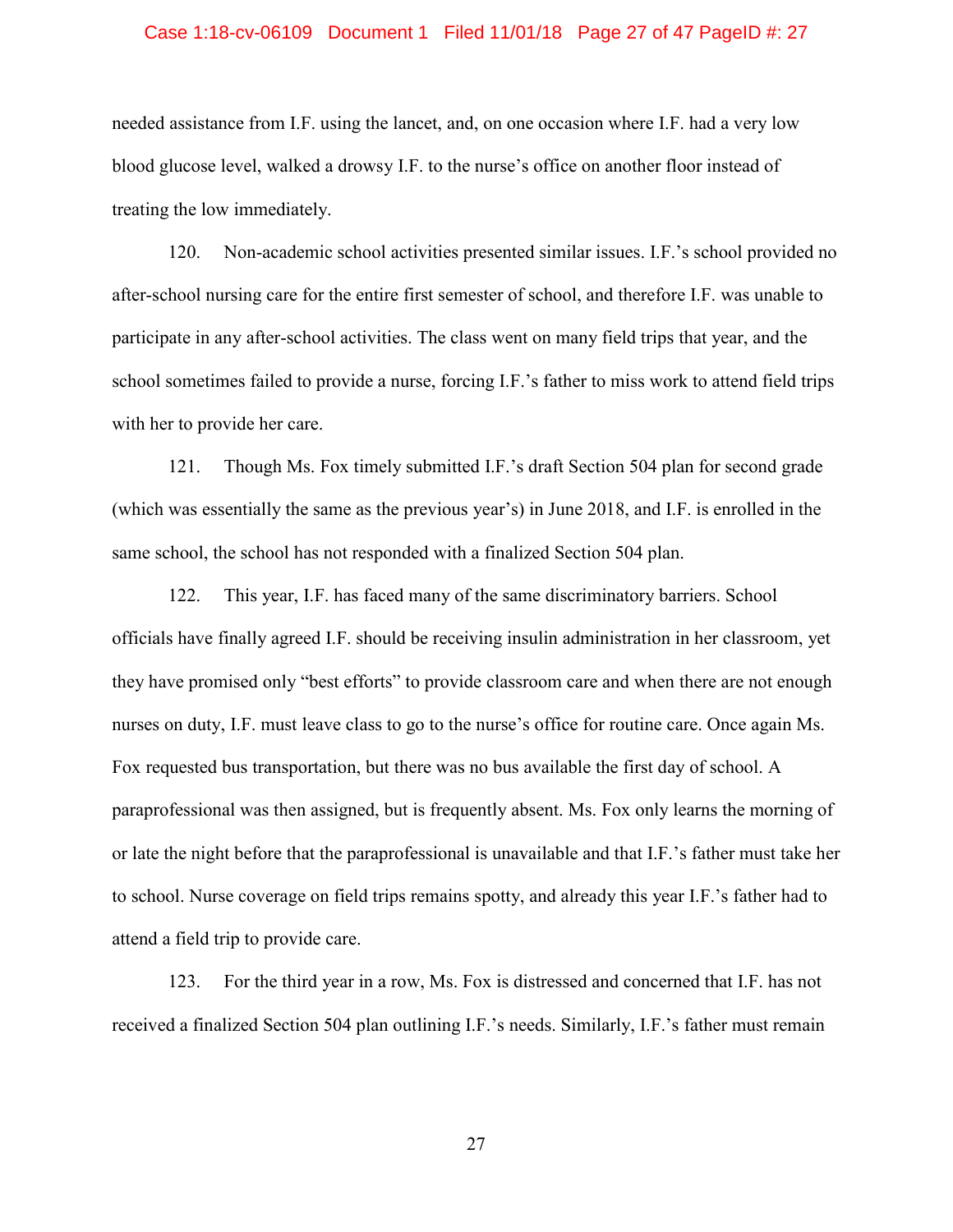#### Case 1:18-cv-06109 Document 1 Filed 11/01/18 Page 28 of 47 PageID #: 28

on call to take I.F. to school when no paraprofessional is available and provide care to I.F. while she is on field trips.

124. Ms. Fox feels distressed over the harm that this continued discrimination will cause I.F. and over the fact that she will face the same situation throughout this school year and in the next, unless DOE alters their systemic policies, practices, and procedures regarding the provision of diabetes-related care.

# **The American Diabetes Association**

125. The American Diabetes Association's mission is to prevent and cure diabetes and to improve the lives of all those affected by diabetes.

126. In furtherance of its mission, the Association advocates for students with diabetes in the school setting. The Association accomplishes this by offering a wide variety of programs and resources to families. Some of these activities include: the Legal Advocate Program, which provides one-on-one legal assistance for families facing discrimination in school, at work, in places of public accommodation, and in jail, prison, and law enforcement interactions; the Safe at School campaign, which offers education and self-advocacy tools, guidance on best practices for delivering diabetes care in the school setting, and delivery of know-your-rights presentations; and the State Advocacy Program, which sponsors, supports, or opposes legislation and regulatory activities impacting students with diabetes.

127. The Association has suffered an injury-in-fact because DOE's systemic failure to provide routine and necessary diabetes-related care to students with diabetes forces the Association's Legal Advocate Program to divert resources to conduct intakes, tracking, and follow-up assistance. These intakes have been extensive and come from parents or their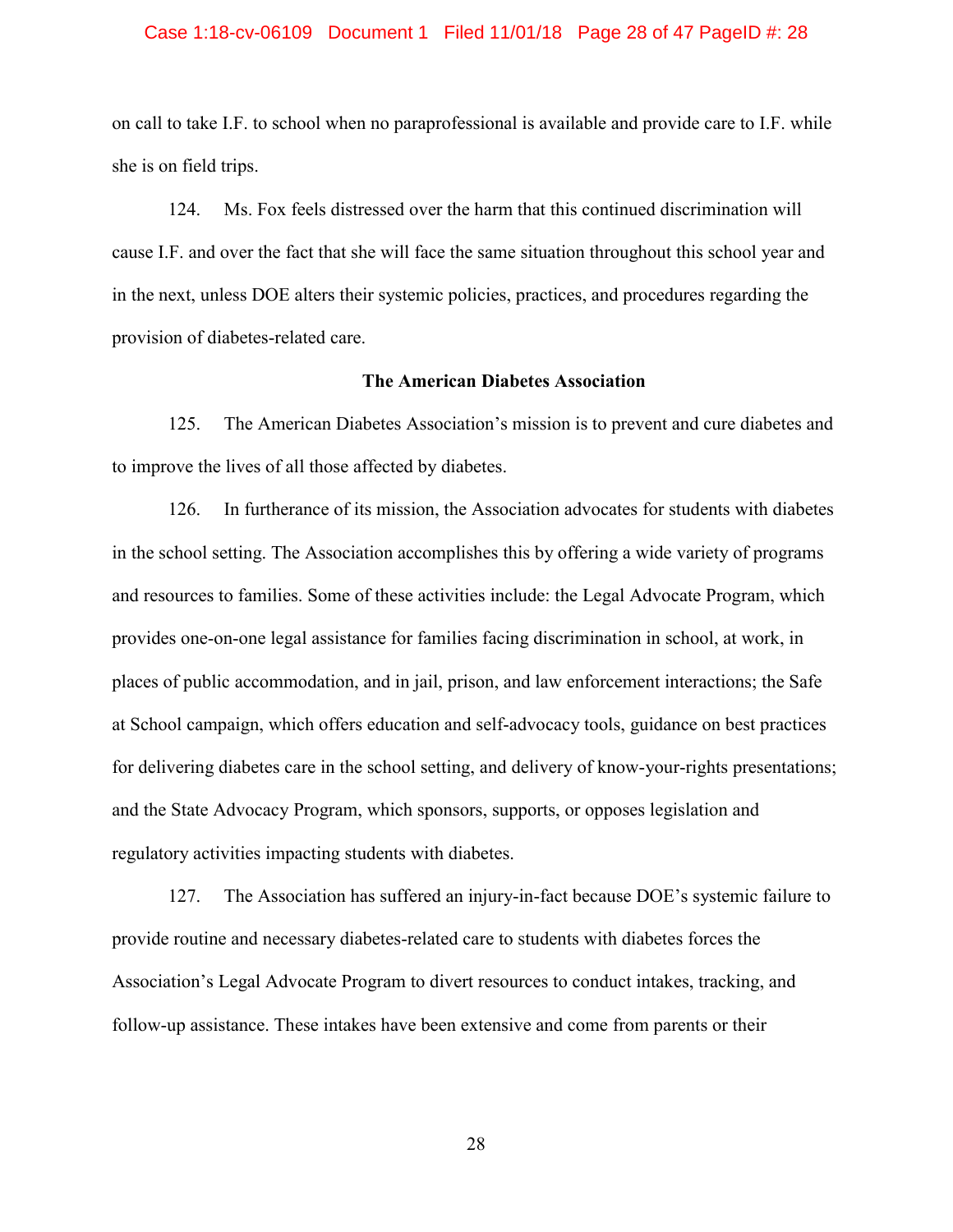#### Case 1:18-cv-06109 Document 1 Filed 11/01/18 Page 29 of 47 PageID #: 29

attorneys, regarding students with diabetes who attend DOE public schools and need diabetesrelated care.

128. As a result of DOE's systemic failure to provide students with routine and necessary diabetes-related care in appropriate settings, the Association has fewer resources to dedicate to creating new legal resources for constituents and to helping individuals facing other forms of discrimination.

129. The Association has further suffered injury-in-fact because DOE's systemic failure to provide routine and necessary diabetes-related care to students with diabetes caused the Association's Safe at School program to divert its resources to: gather and coordinate information; meet with New York City pediatric endocrinology practices; document problems; deliver Know Your Rights presentations for New York City families; contribute to the creation of New York state-level guidance and resources; strategize; and educate and negotiate directly with DOE on behalf of New York City children with diabetes.

130. For example, in or about 2010, Association staff and volunteers met with Defendant Dr. Platt, the Chief Executive Officer of the Office of School Health, to convince DOE to permit unlicensed, trained school staff to administer the lifesaving medication glucagon. The Safe at School program is small, but its focus is nationwide. Occasionally, a particular school district's approach to diabetes care is so problematic for students with diabetes that it demands the campaign's attention. When one school district requires this individualized attention, as the DOE has, it diverts the program's resources away from engaging in projects and creating resources that have nationwide utility and impairs the program's ability to assist all students with diabetes. Safe at School's burdened resources include both staff and volunteer time. Volunteers are a critical Association resource; the Association relies heavily upon and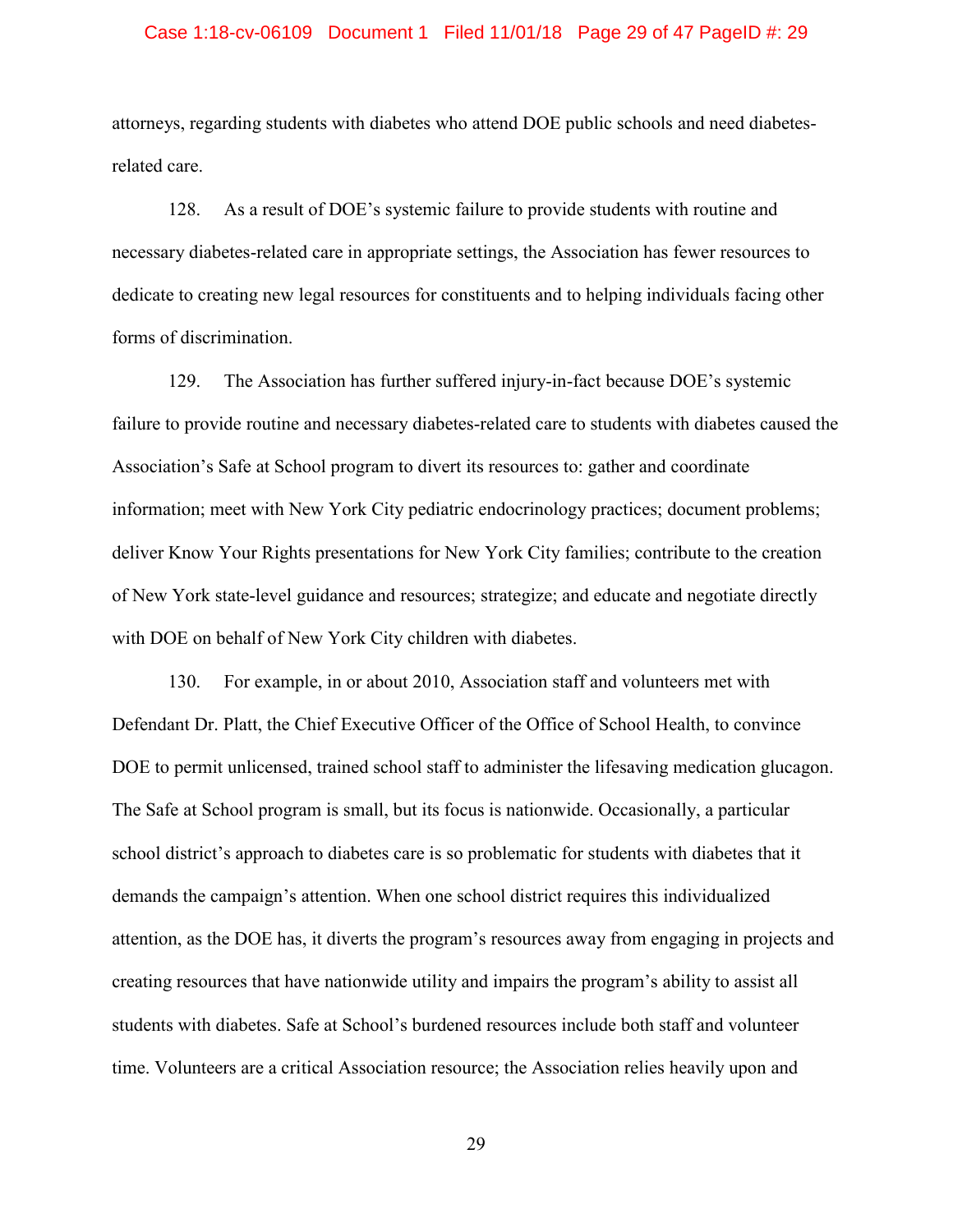#### Case 1:18-cv-06109 Document 1 Filed 11/01/18 Page 30 of 47 PageID #: 30

indeed could not carry out its mission without assistance from its healthcare professional and attorney volunteers. Both staff and volunteers have devoted significant time to addressing the inadequate provision of diabetes care in DOE schools.

131. The Association has further suffered an injury-in-fact because DOE's systemic failure to provide routine and necessary diabetes-related care to students with diabetes forced the Association to divert resources to focus on lobbying efforts in New York state. Association staff spoke with New York City families and healthcare professionals, many of whom are Association volunteers, about their/their patients' experiences receiving diabetes care in schools. Having identified a systemic problem with the provision of diabetes care in New York state and New York City, the Association was forced to divert further, substantial time and economic resources to passing legislation in New York aimed at expanding the state statutory rights of children with diabetes in the school setting. The legislation, pursuant to the Association's efforts, was signed into law on October 30, 2014. 2014 N.Y. Laws 423; N.Y. Educ. Law §916-b, 921 (McKinney 2015). This legislative advocacy required the diversion of extraordinary staff and volunteer time spent meeting with legislators, testifying, and gathering information from students and families. It also required the hiring of a contract lobbyist to assist with advocacy to pass the legislation. As a result of DOE's systemic failure to provide students with routine and necessary diabetesrelated care in appropriate settings, the Association had fewer resources to dedicate to other important legislative efforts in other key states.

132. Despite the Association's outreach to negotiate and collaborate with Dr. Platt and DOE and its efforts to spearhead legislation signed into law in 2014, and despite Dr. Platt's continued employment with OSH throughout the many years of the Association's advocacy in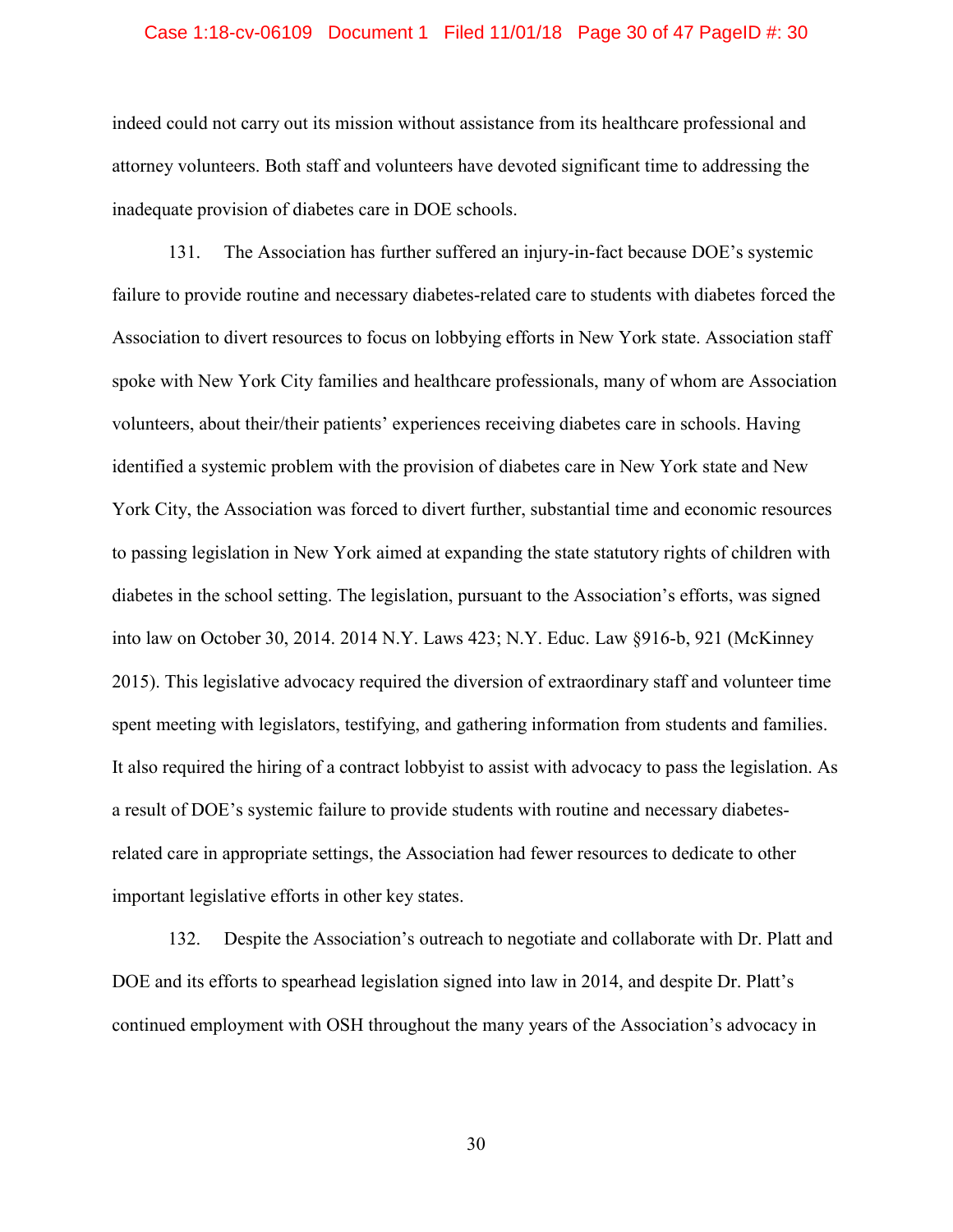#### Case 1:18-cv-06109 Document 1 Filed 11/01/18 Page 31 of 47 PageID #: 31

New York City, Defendants continue to exclude students with diabetes from its programs and fail to provide FAPE.

133. Despite extensive historical advocacy efforts expended by the Association, throughout 2018, the Association continued to hear from and about families experiencing discrimination by DOE. As a result, the Association was forced to conduct additional outreach and educational efforts to reach families with children with diabetes and pediatric endocrinology practices, to ensure that members of the New York City diabetes community understand a child's legal rights to receive appropriate diabetes care in DOE schools.

134. Three separate Association programs have been forced to divert significant resources to identify and counteract DOE's deficient provision of related aids and services. This diversion is an injury that is both ongoing and directly traceable to DOE's actions in failing to provide routine and necessary diabetes-related care for students with diabetes. This injury would be redressed by injunctive and declaratory relief. In addition, each act of discrimination DOE's policies cause directly frustrates the Association's mission of improving life for all people affected by diabetes because provision of routine and necessary diabetes-related care in schools is crucial to ensuring students with diabetes can be safe at school.

135. The Association also has members, including Yelena Ferrer, Jocelyne Rojas, and Jaye Fox, who have suffered injury due to DOE's actions and inactions. The Association's constituent and membership base includes students with diabetes in New York City. These constituents are children with diabetes who attend DOE public schools and who are being denied the routine and necessary diabetes care they need in order to receive an appropriate education. The Association's members and constituents also include parents of students with disabilities who can pursue their children's claims for denial of services and meaningful access to education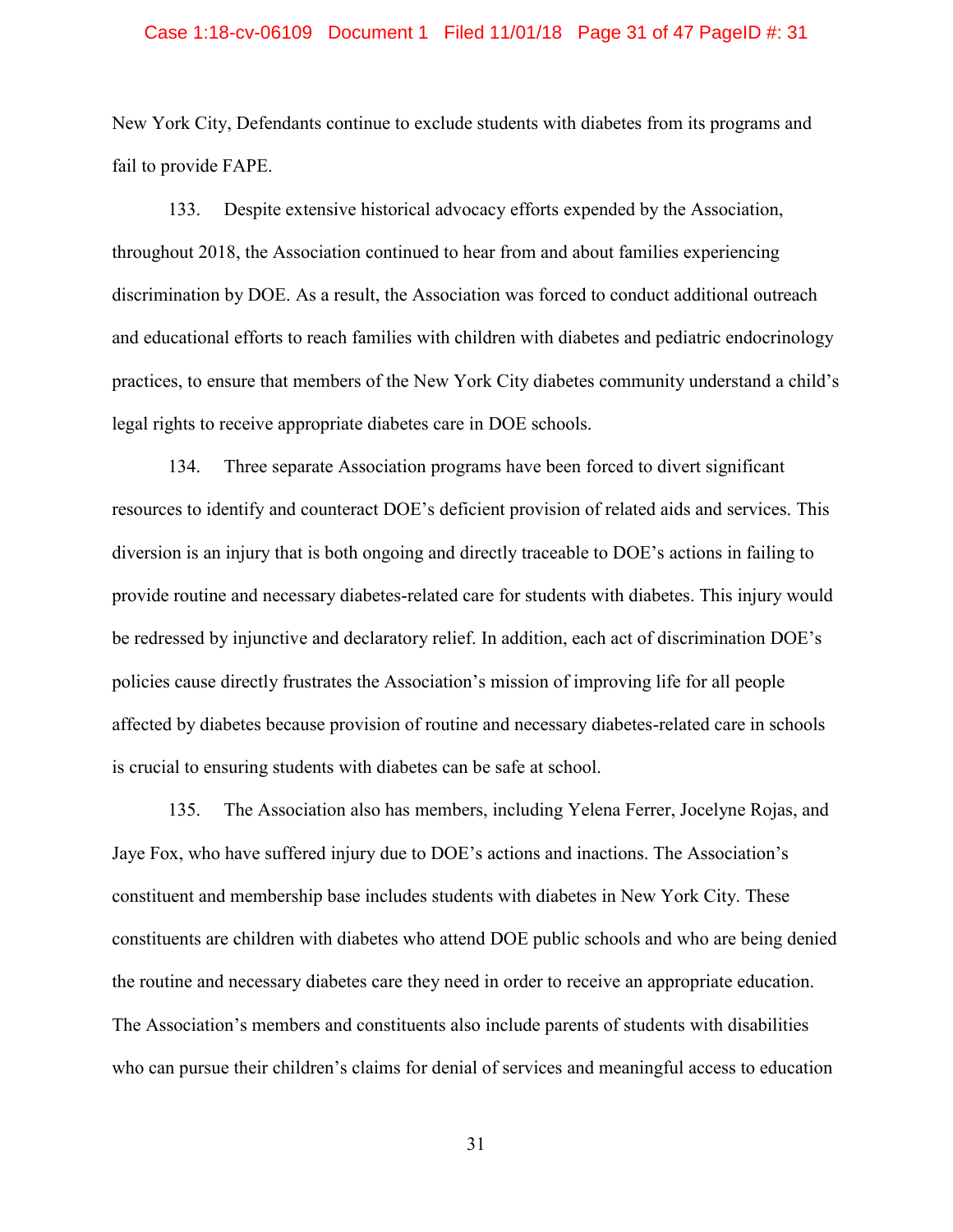#### Case 1:18-cv-06109 Document 1 Filed 11/01/18 Page 32 of 47 PageID #: 32

on behalf of their children. The Association has heard from many of these constituents who have children with diabetes who have been denied routine and necessary diabetes care by DOE. Therefore, one or more of the Association's members have been injured as a direct result of DOE's discriminatory actions and failures to act and would have standing to sue to challenge DOE's systemic legal violations in their own right. As a membership organization, the Association has standing on behalf of these members.

136. The interests that the Association seeks to protect in this litigation are germane to its mission and purpose. The Association's current strategic plan calls for the organization to "support people" as one of its three focus areas and within Government Affairs and Advocacy, one of the Legal Advocacy priorities is to "Enable young people with diabetes to be safe and have the same opportunities as their peers at school and school-related activities." The Association is challenging DOE's systemic failure to provide legally-mandated routine and necessary diabetes care to students with diabetes. These interests are germane to the Association's purpose of supporting people with diabetes.

137. Plaintiffs' claims are limited to injunctive and declaratory relief for reforms to DOE's policies, practices, and procedures and exclusively seek systemic reforms that do not require the participation of individual Association members in the lawsuit.

138. Having to divert resources to address the inadequate diabetes-related care for students with diabetes is an injury that is redressable by DOE. If DOE corrected its policies, practices, and procedures and ensured that students received the diabetes-related services and accommodations they need, the Association would be able to re-direct its resources toward its other priority areas.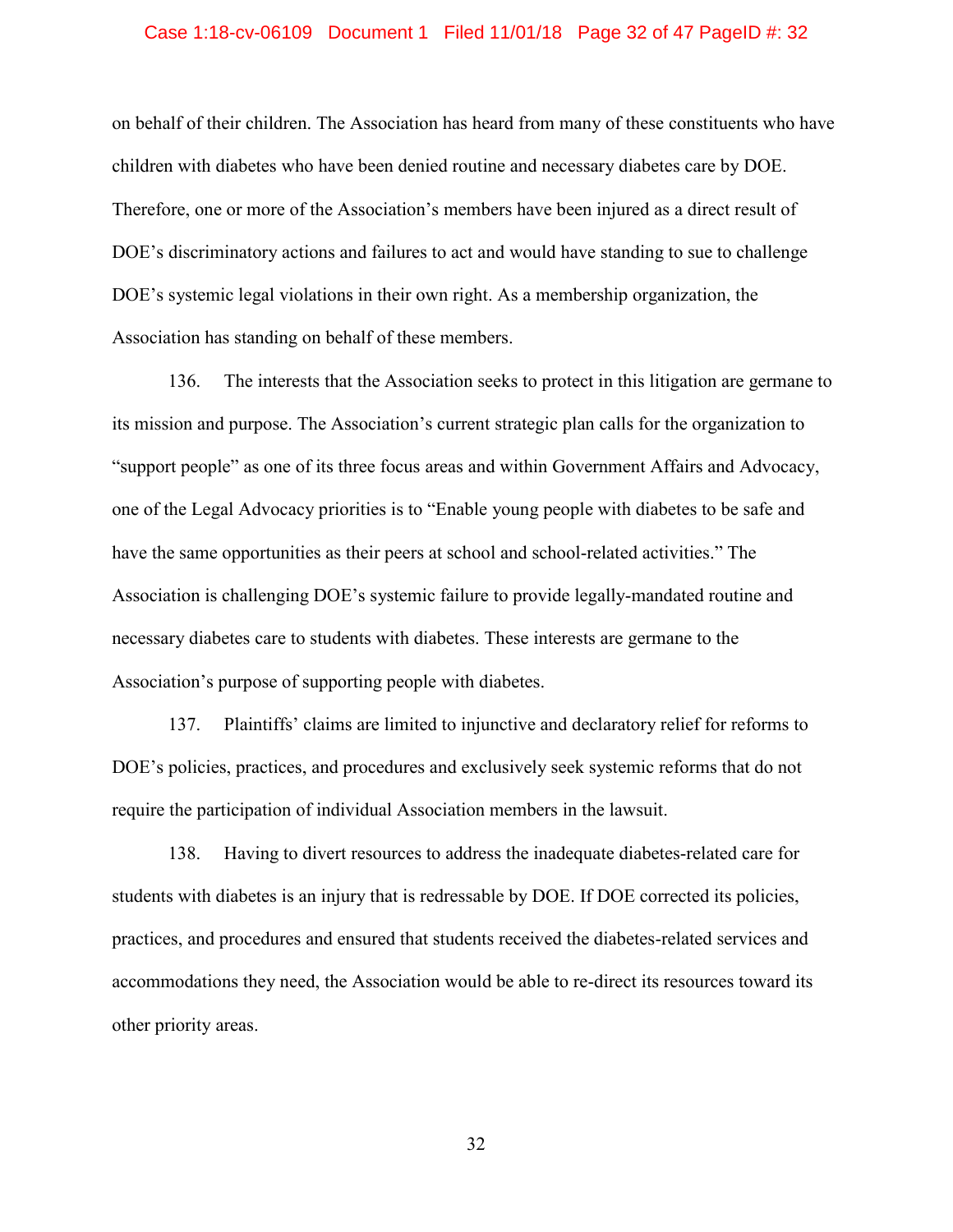# **CAUSES OF ACTION**

# **Count I**

# **Violation of Section 504 of the Rehabilitation Act of 1973 (29 U.S.C. § 794)**

139. Plaintiffs incorporate by reference each and every allegation contained in the

foregoing paragraphs as if specifically alleged herein.

140. Section 504 provides, in pertinent part:

No otherwise qualified individual with a disability in the United States … shall, solely by reason of his or her disability, be excluded from the participation in, be denied the benefits of, or be subjected to discrimination under any program or activity receiving Federal financial assistance[.] 29 U.S.C. § 794(a).

141. Defendants were, at all times relevant to this action, and are currently recipients of federal financial assistance within the meaning of Section 504, and Defendants provided and provide a "program or activity" where "program or activity" is described as "all the operations of" the recipient, which includes the educational programs and activities in schools in New York City. 29 U.S.C. § 794(b).

142. Plaintiffs and members of the putative class were, at all times relevant to this action, and are currently "otherwise qualified individuals with disabilities" within the meaning of Section 504. All members of the putative class have diabetes, an impairment that substantially limits a major bodily function by affecting the functioning of their endocrine system and substantially affects the major life activities of eating and caring for oneself. All attend DOE public schools and are qualified – with or without reasonable modification – to participate in DOE's educational services. The Association has members who have diabetes and who, like members of the class, are individuals with disabilities and attend DOE public schools.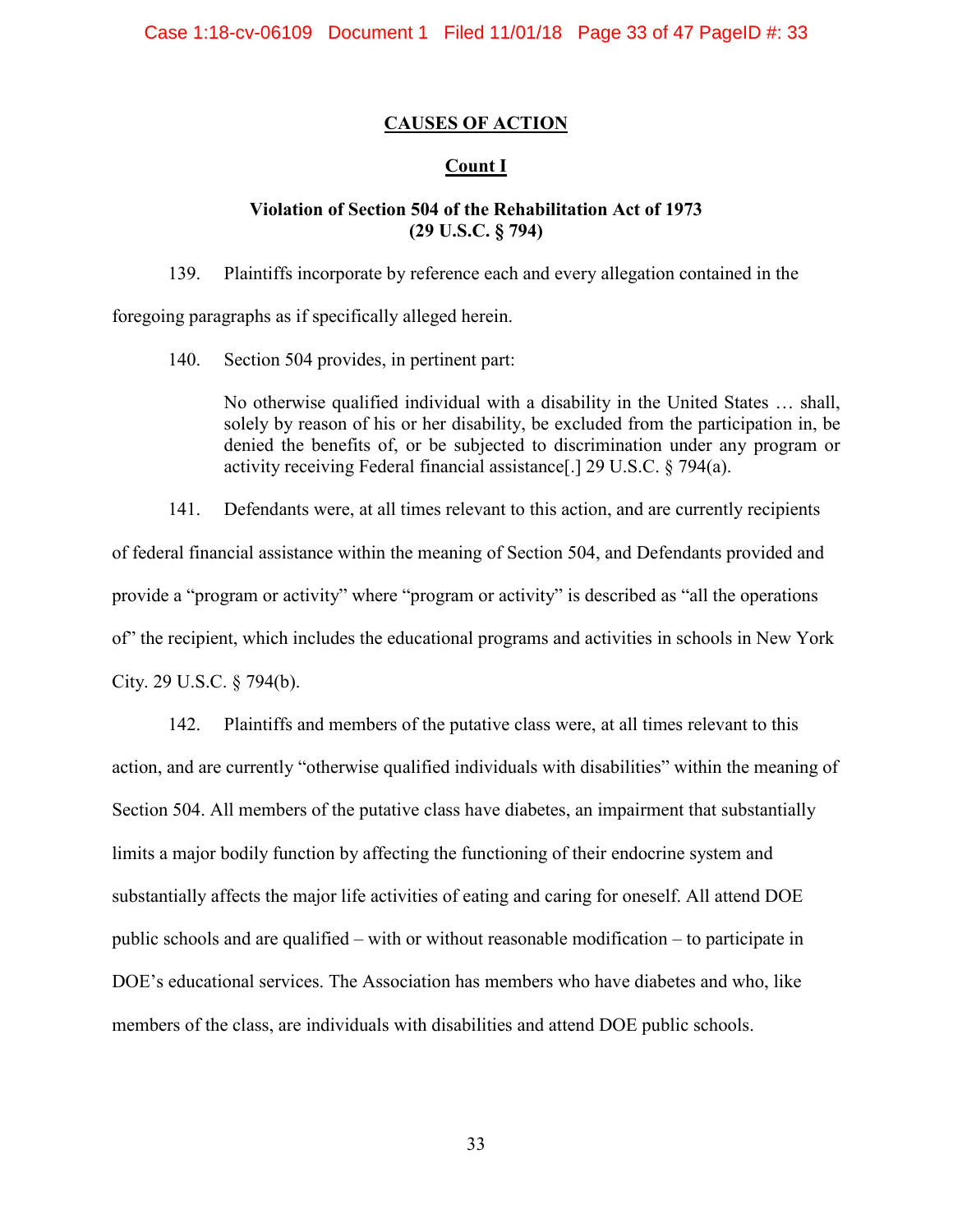#### Case 1:18-cv-06109 Document 1 Filed 11/01/18 Page 34 of 47 PageID #: 34

143. DOE has violated the rights of Plaintiffs and members of the putative class secured by Section 504 and its implementing regulations. *See* 28 C.F.R. § 41.1.

144. The Chancellor of the DOE has issued regulations that set forth Section 504 policies and procedures of the DOE for students attending DOE schools and programs, which DOE has violated.

145. As defined by Section 504, FAPE includes "special education and related aids and services . . . that are designed to meet individual educational needs" of students with disabilities as adequately as the needs of students without disabilities are met, without charge to the student or family. 34 C.F.R. § 104.33.

146. Through their policies, practices, and procedures relating to the provision of diabetes-related care in DOE public schools, Defendants fail to meet their obligations under Section 504's regulations to provide FAPE including, but not limited to:

i) By employing policies, practices, and procedures that regularly leave students with diabetes without diabetes-related care at the start of each school year and beyond; failing to individually assess whether routine and necessary diabetes-related care, including the administration of insulin and blood glucose checks, should be provided in students' classrooms and thereby unnecessarily forcing students to miss class time; failing to adequately train personnel, including teachers, paraprofessionals, and nurses, to deliver routine diabetes-related care, including administering insulin, glucagon, and performing blood glucose monitoring; and failing to provide accommodations during extracurricular and nonacademic activities and burdening parents to attend these events as a condition of their child's participation, Defendants do not comply with their obligation to provide FAPE to each qualified handicapped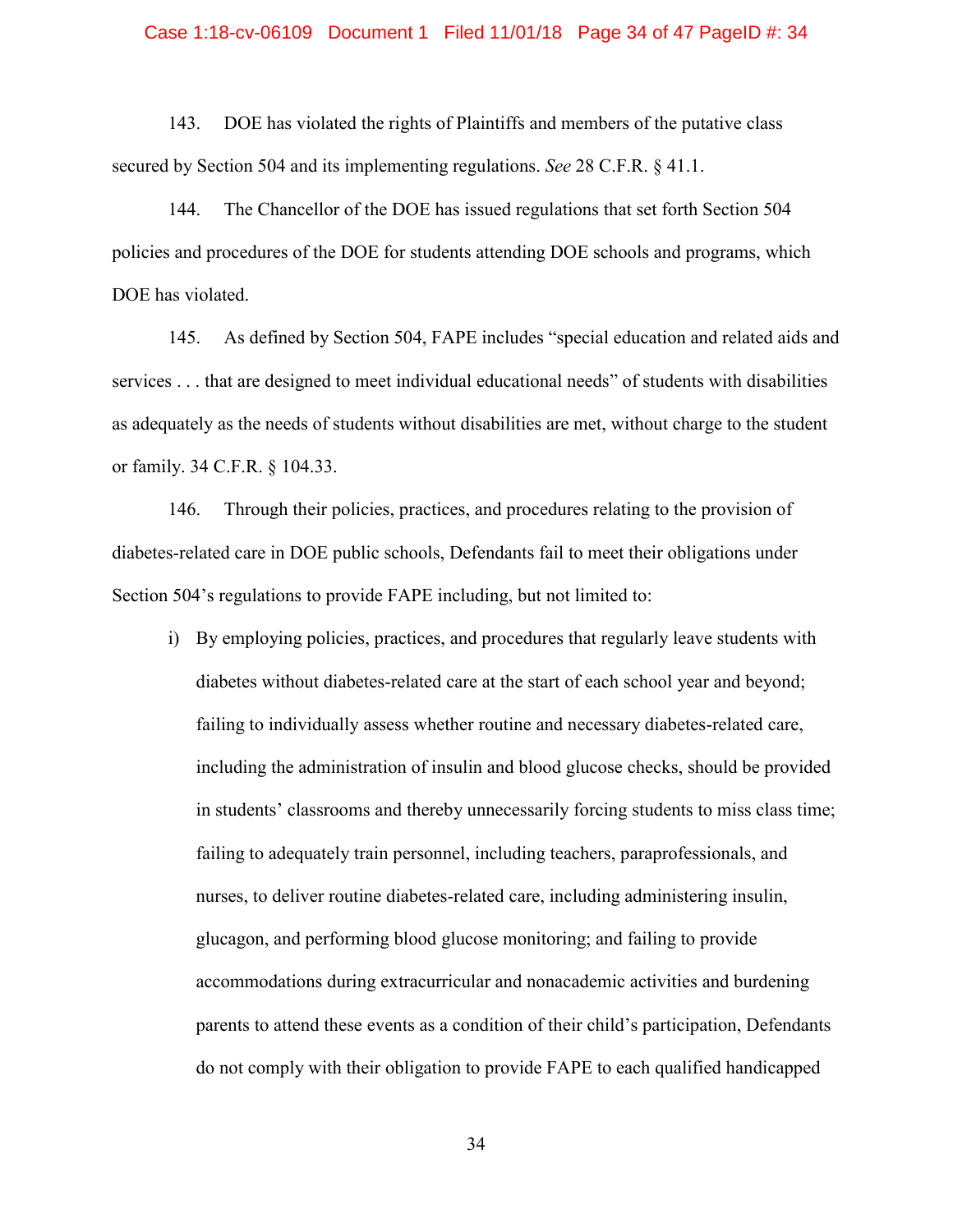person who attends schools operated by DOE in New York City, 34 C.F.R. § 104.33(a), nor their obligation to provide special education and related aids and services that are designed to meet the individual educational needs of handicapped persons as adequately as the needs of non-handicapped persons, 34 C.F.R. §  $104.33(b)$ ;

ii) By forcing parents of students with diabetes, but not parents of non-handicapped students, to deliver care at school and attend school activities such as nonacademic and extracurricular activities, as a condition of their child's attendance, Defendants do not provide students with diabetes a free education, 34 C.F.R. § 104.33(c).

147. Through their policies, practices, and procedures relating to the provision of diabetes-related care in New York City, Defendants fail to meet their obligations under Section 504's regulations to educate students in the least restrictive environment including, but not limited to:

i) By failing to individually assess whether routine and necessary diabetes-related care, including the administration of insulin, glucagon, blood glucose checks, and treating hyperglycemia and hypoglycemia should be provided in students' classrooms and thereby unnecessarily forcing students to miss class time for routine and necessary diabetes-related care and failing to provide routine and necessary diabetes-related care during nonacademic and extracurricular services and activities, Defendants fail to educate students in the most integrated setting appropriate to their needs, 34 C.F.R. § 104.4(b)(2). Nor do they comply with their obligation to educate handicapped persons with non-handicapped persons to the maximum extent appropriate to meet the needs of the handicapped person, 34 C.F.R. § 104.34(b).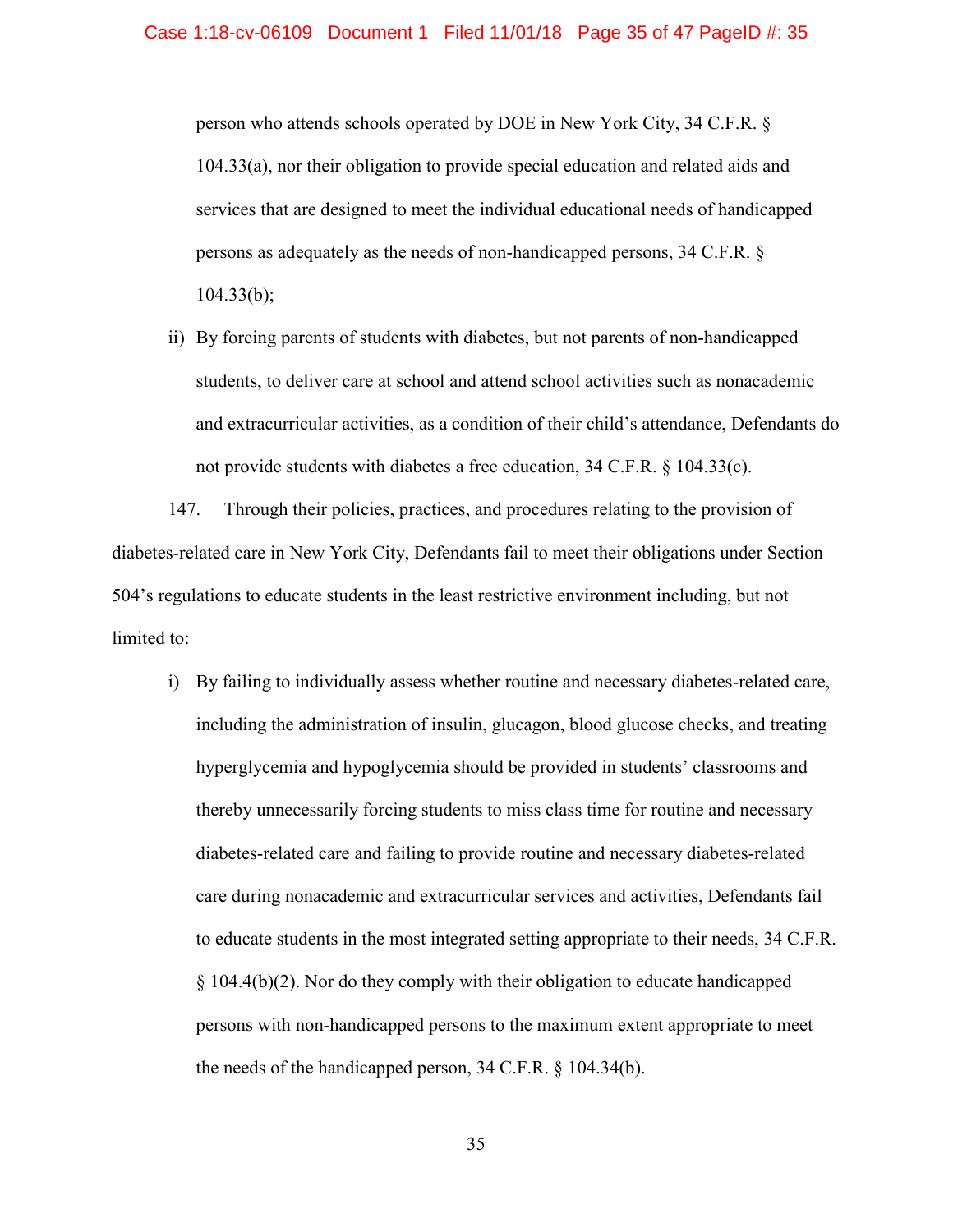ii) By failing to provide routine and necessary diabetes-related care during nonacademic and extracurricular services and activities, Defendants fail to afford handicapped students an equal opportunity for participation in such services and activities, 34 C.F.R. § 104.37(a)(2).

148. Through their policies, practices, and procedures relating to the provision of diabetes-related care in DOE public schools, Defendants fail to meet their obligations under Section 504's regulations as incorporated into the DOE Chancellor's 504 Regulations. By failing to hold Section 504 meetings within thirty days of receiving the required documentation and failing to finalize Section 504 plans for students with diabetes prior to the beginning of the school year, Defendants fail to allow students with disabilities to participate on an equal basis with students who are not disabled and fail to meet requirements for an annual review. *See* DOE Chancellor's 504 Regulations,  $(V)$ ,  $(V)(D)$ ,  $(V)(E)(1)$ .

149. By failing to ensure that students with diabetes in New York City receive routine and necessary diabetes-related care, the services that the Defendants offer are not equal to or not as effective in affording equal opportunity as those offered to non-disabled students. This conduct violates, among other provisions, 34 C.F.R. § 104.4(b)(1)(ii).

150. Defendants fail to provide Plaintiffs and members of the putative class with educational services that are as effective as those services available to their non-disabled peers, and thus deny students with diabetes equal opportunity: (1) to obtain the same result, (2) to gain the same benefit, and (3) to reach the same level of achievement as their non-disabled peers. Employing policies, practices, and procedures that regularly leave students with diabetes without diabetes-related care at the start of each school year, failing to individually assess whether routine and necessary diabetes-related care should be provided in students' classrooms and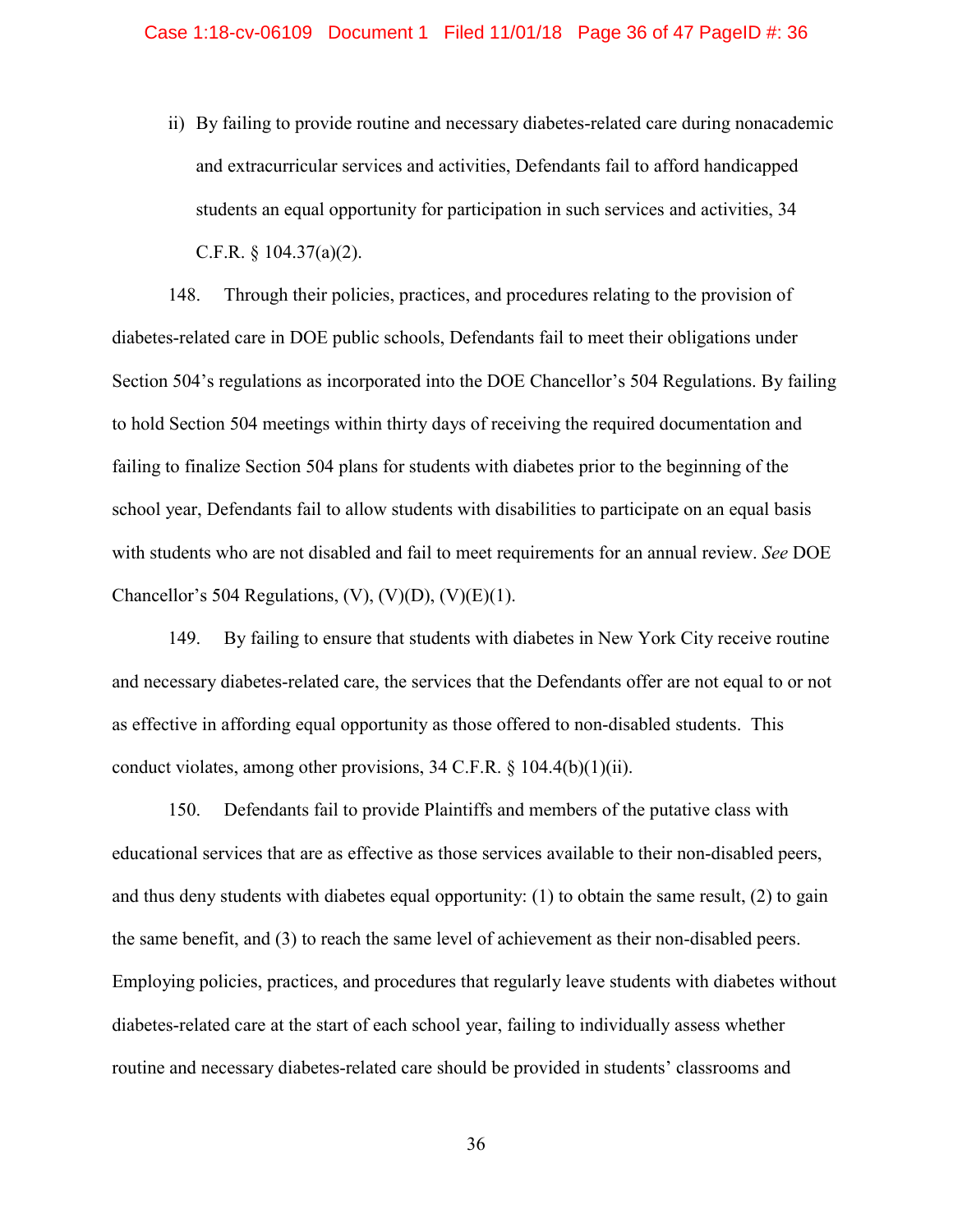#### Case 1:18-cv-06109 Document 1 Filed 11/01/18 Page 37 of 47 PageID #: 37

thereby unnecessarily forcing students to miss class time for routine and necessary diabetesrelated care, failing to train personnel, including teachers, paraprofessionals, and nurses, and delaying students' participation in or excluding students altogether from nonacademic and extracurricular activities by delaying the provision of or refusing to provide routine and necessary diabetes-related care during such activities does not constitute equal access to Defendants' education programs and services. As such, the educational services offered to students with diabetes in DOE public schools are not sufficient to provide equal access to Defendants' education programs and services for Plaintiffs and members of the putative class. This conduct violates, among other provisions, 34 C.F.R. § 104.4(b)(1)(iii).

151. Defendants fail to make reasonable modifications to their policies, practices, and procedures even though these modifications are necessary to avoid discriminating against Plaintiffs and members of the putative class, in violation of Section 504.

152. Specifically, Defendants fail to make reasonable modifications to their educational services to ensure that students with diabetes have equal access to education. Such reasonable modifications may include, but not be limited to, allowing students with diabetes to receive diabetes-related care within the classroom as well as providing school personnel trained in the provision of diabetes-related care in the classroom and during nonacademic and extracurricular activities.

153. Defendants use methods of administration that have the effect of subjecting Plaintiffs and members of the putative class to discrimination by reason of their disability because Defendants' policies and practices effectively deny students with disabilities in DOE schools full access to their curriculum, nonacademic, and extracurricular activities as is necessary for them to achieve educational progress. As such, these methods of administration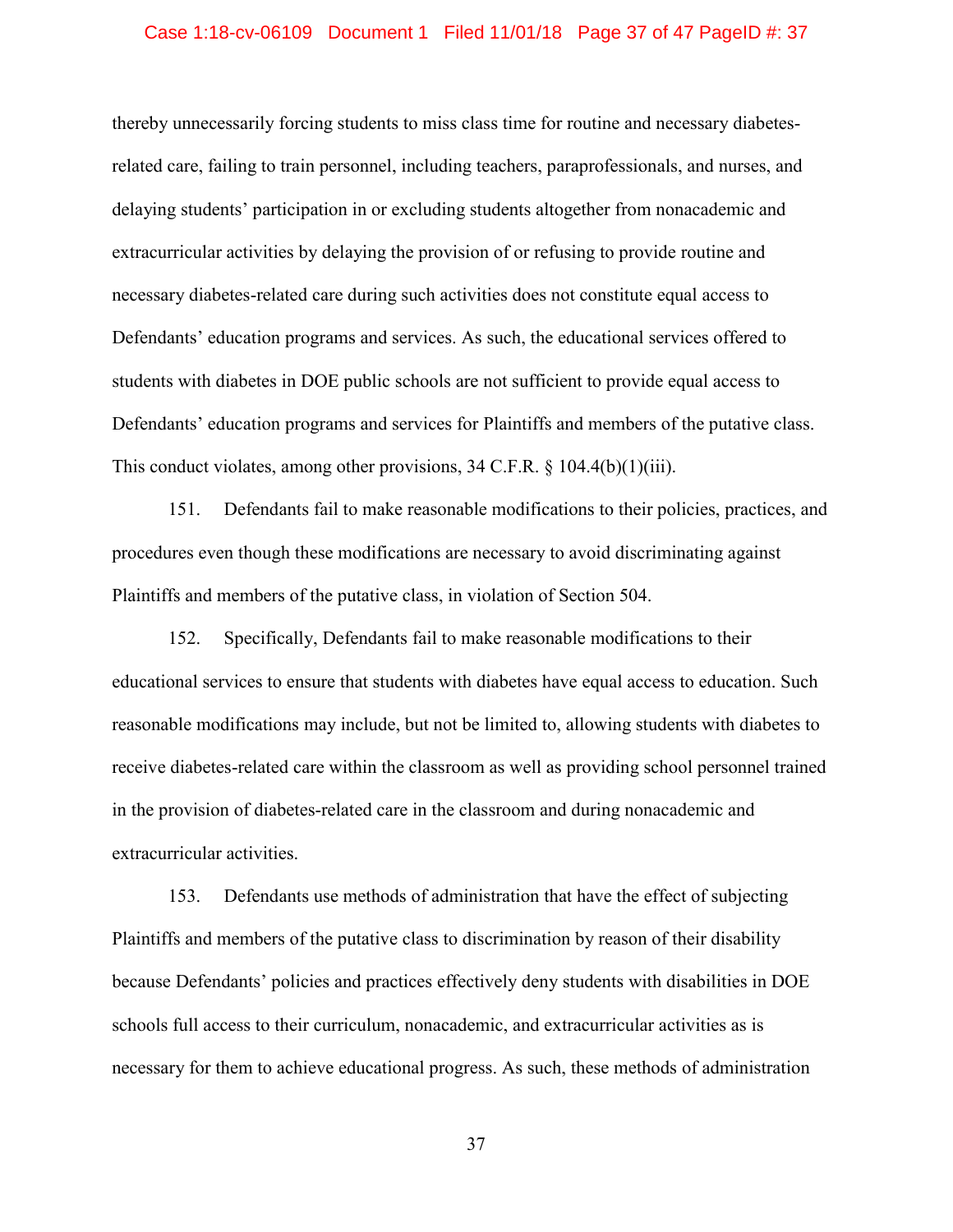## Case 1:18-cv-06109 Document 1 Filed 11/01/18 Page 38 of 47 PageID #: 38

also have the purpose and effect of defeating or substantially impairing accomplishments of the objectives of Defendants' educational services with respect to Plaintiffs and members of the putative class because these students with disabilities are denied equal access to education. This conduct violates, among other provisions, 34 C.F.R. §§ 104.4(b)(4)(i) and (ii).

154. Because Defendants' discriminatory conduct is ongoing, declaratory relief and injunctive relief are appropriate remedies. Further, as a direct result of Defendants' actions, Plaintiffs and members of the putative class are suffering irreparable harm, including lost educational opportunities. Therefore, speedy and immediate relief is appropriate.

155. Pursuant to 29 U.S.C. § 794(a), Plaintiffs are entitled to declaratory and injunctive relief and to reasonable attorneys' fees and costs incurred in bringing this action.

#### **Count II**

# **Violation of the Americans with Disabilities Act (42 U.S.C. § 12101,** *et seq.***)**

156. Plaintiffs incorporate by reference each and every allegation contained in the foregoing paragraphs as if specifically alleged herein.

157. Title II of the ADA states, in pertinent part:

[N]o qualified individual with a disability shall, by reason of such disability, be excluded from participation in or be denied the benefits of the services, programs, or activities of a public entity, or subjected to discrimination by any such entity. 42 U.S.C. § 12132.

158. A "public entity" includes state and local governments, their agencies, and their instrumentalities. 42 U.S.C. § 12131(1).

159. The Defendants were, at all times relevant to this action, and currently are "public entities" within the meaning of Title II of the ADA.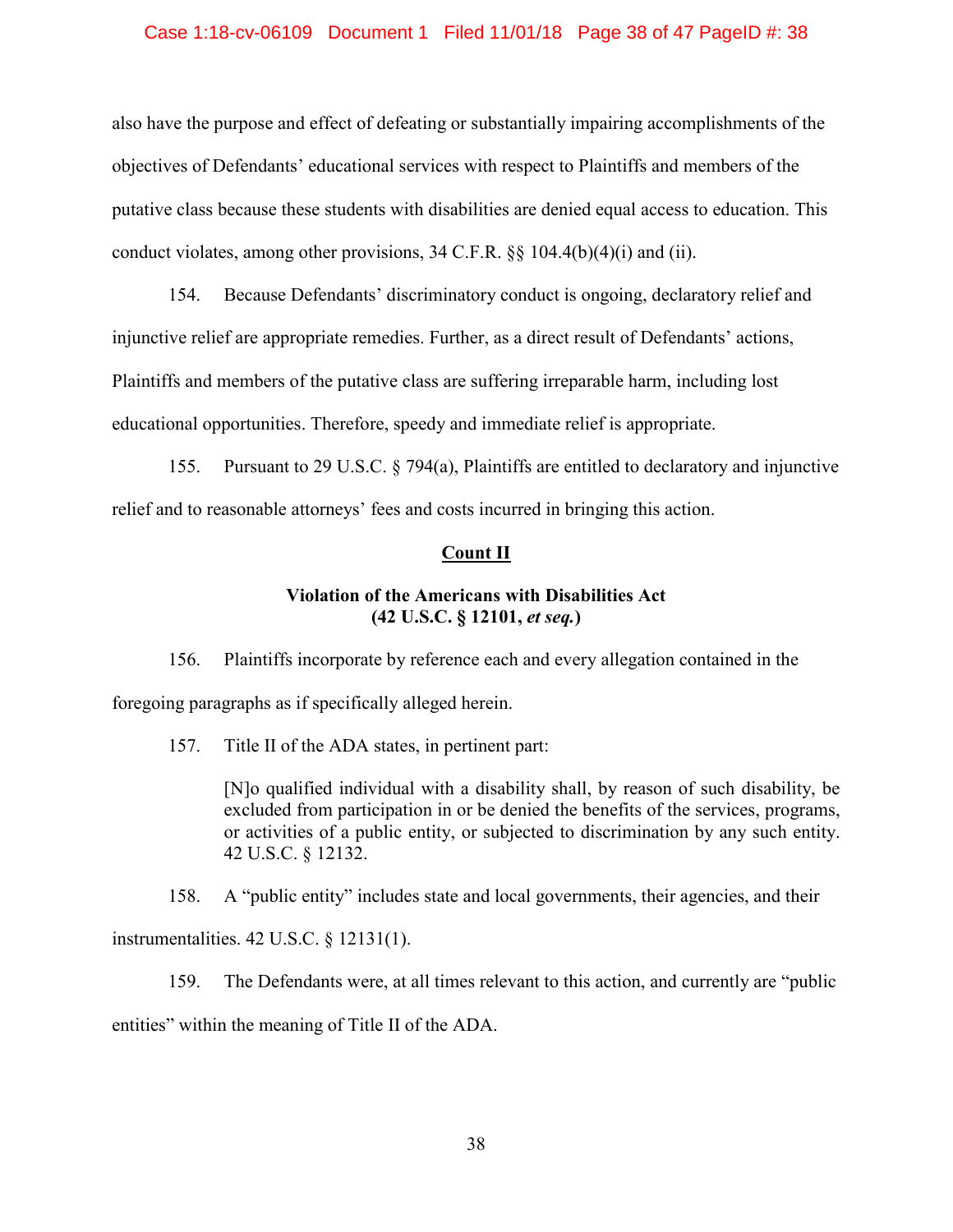#### Case 1:18-cv-06109 Document 1 Filed 11/01/18 Page 39 of 47 PageID #: 39

160. Defendants provided and provide "services, programs [and] activities" including educational and extracurricular programs, services, and activities in their schools.

161. The term "disability" includes physical and mental impairments that substantially limit one or more major life activities. 42 U.S.C. § 12102(2). A "'qualified individual with a disability' means an individual with a disability who, with or without reasonable modifications to rules, policies, or practices . . . meets the essential eligibility requirements for the receipt of services or the participation in programs or activities provided by a public entity." 42 U.S.C. § 12131(2).

162. Each of the named individual Plaintiffs, and all others similarly situated, were, at all times relevant to this action, and are currently "qualified individuals with disabilities" within the meaning of Title II of the ADA. They all have impairments that substantially limit a major life activity, and they all attend DOE schools and, thus, are qualified – with or without reasonable modification – to participate in the programs, services, and activities of the DOE.

163. By failing to provide routine and necessary diabetes-related care to students in DOE schools in appropriate settings, Defendants have failed to provide Plaintiffs and members of the putative class equal access to their programs and services, in violation of Title II of the ADA and its implementing regulations. *See* 42 U.S.C. § 12134; 28 C.F.R. § 35.101 *et seq*.

164. By failing to ensure that students with diabetes receive routine and necessary diabetes-related care in appropriate settings, the educational services that the DOE offers are not equal to or the educational services are not as effective in affording equal opportunity as those offered to non-disabled students. This conduct violates, among other provisions, 28 C.F.R. §  $35.130(b)(1)(ii)$ .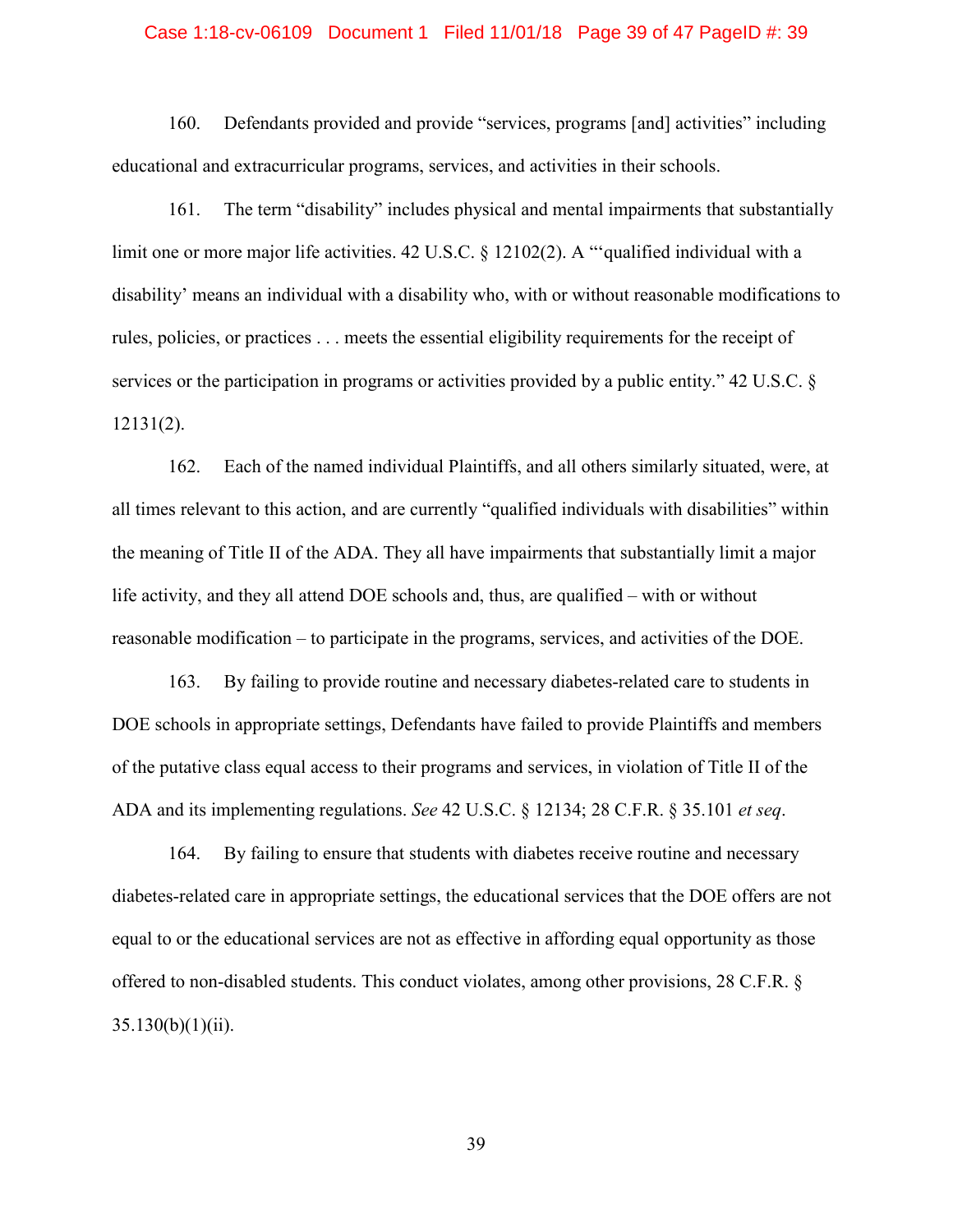#### Case 1:18-cv-06109 Document 1 Filed 11/01/18 Page 40 of 47 PageID #: 40

165. Defendants fail to provide Plaintiffs and members of the putative class with educational services that are as effective as those educational services available to their nondisabled peers, and thus deny youth with disabilities equal opportunity: (1) to obtain the same result, (2) to gain the same benefit, and (3) to reach the same level of achievement as their nondisabled peers. Employing policies, practices, and procedures that regularly leave students with diabetes without diabetes-related care at the start of each school year, failing to individually assess whether routine and necessary diabetes-related care should be provided in students' classrooms and thereby unnecessarily forcing students to miss class time, failing to adequately train personnel, including teachers, paraprofessionals, and nurses to deliver routine diabetesrelated care, and delaying the participation of or excluding students with diabetes from extracurricular and nonacademic activities does not constitute equal access to Defendants' education programs and services. As such, the educational services offered in DOE schools for students with diabetes are not sufficient to provide equal access to Defendants' education programs and services for Plaintiffs and members of the putative class. This conduct violates, among other provisions, 28 C.F.R.  $\S 35.130(b)(1)(iii)$ .

166. Defendants fail to make reasonable modifications to their policies, practices, and procedures even though these modifications are necessary to avoid discriminating against Plaintiffs and members of the putative class, in violation of 28 C.F.R. § 35.130(b)(7).

167. Specifically, Defendants fail to make reasonable modifications to their diabetesrelated care policies and practices to ensure that students with diabetes have equal access to education. Such reasonable modifications may include, but not be limited to, allowing students with diabetes to receive diabetes-related care within the classroom as well as providing school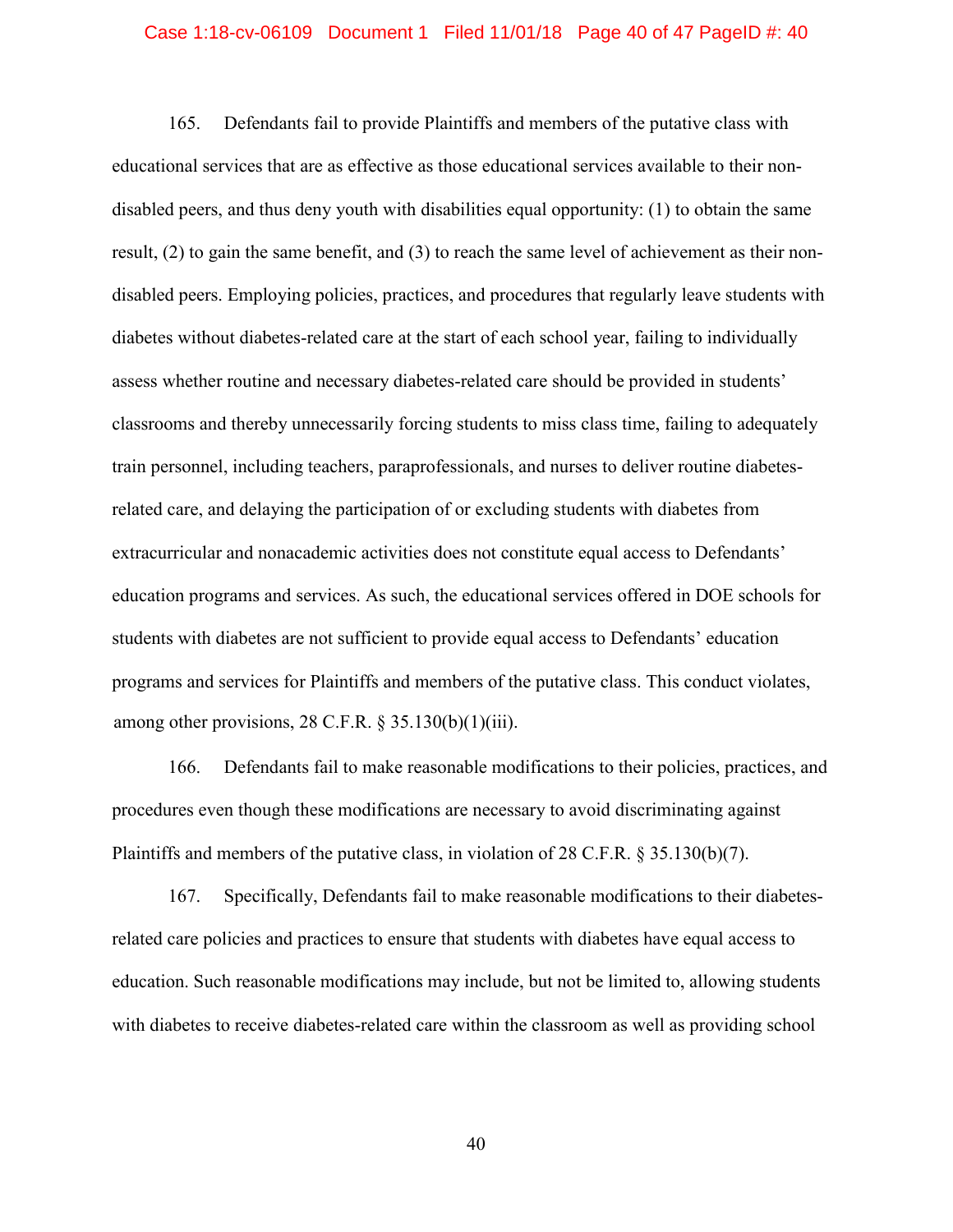#### Case 1:18-cv-06109 Document 1 Filed 11/01/18 Page 41 of 47 PageID #: 41

personnel trained in the provision of diabetes-related care in the classroom and during nonacademic and extracurricular activities.

168. Defendants use methods of administration that have the effect of subjecting Plaintiffs and members of the putative class to discrimination by reason of their disability because Defendants' policy and practice of failing to provide routine and necessary diabetesrelated care effectively denies students with disabilities in DOE schools services necessary for them to achieve educational progress. As such, these methods of administration also have the purpose and effect of defeating or substantially impairing accomplishments of the objectives of Defendants' educational services in DOE schools with respect to Plaintiffs and members of the putative class because these students with disabilities are denied equal access to education. This conduct violates, among other provisions, 28 C.F.R. §§ 35.130(b)(3)(i) and (ii).

169. By failing to individually assess whether routine and necessary diabetes-related care, including the administration of insulin, blood glucose checks, and treating hyperglycemia and hypoglycemia should be provided in students' classrooms and thereby unnecessarily forcing students to miss class time for routine and necessary diabetes-related care, Defendants fail to administer their services, programs, and activities in the most integrated setting appropriate to the needs of students with diabetes. 28 C.F.R. § 35.130(d). Further, Defendants fail to ensure that their safety requirements, including but not limited to policies, practices, and procedures that force students to leave the classroom for routine and necessary diabetes-related care, are based on actual risks, not on mere speculation, stereotypes, or generalizations about individuals with disabilities. 28 C.F.R. § 35.130(h).

170. Because Defendants' discriminatory and wrongful conduct is ongoing, declaratory and injunctive relief are appropriate remedies. Further, as a direct result of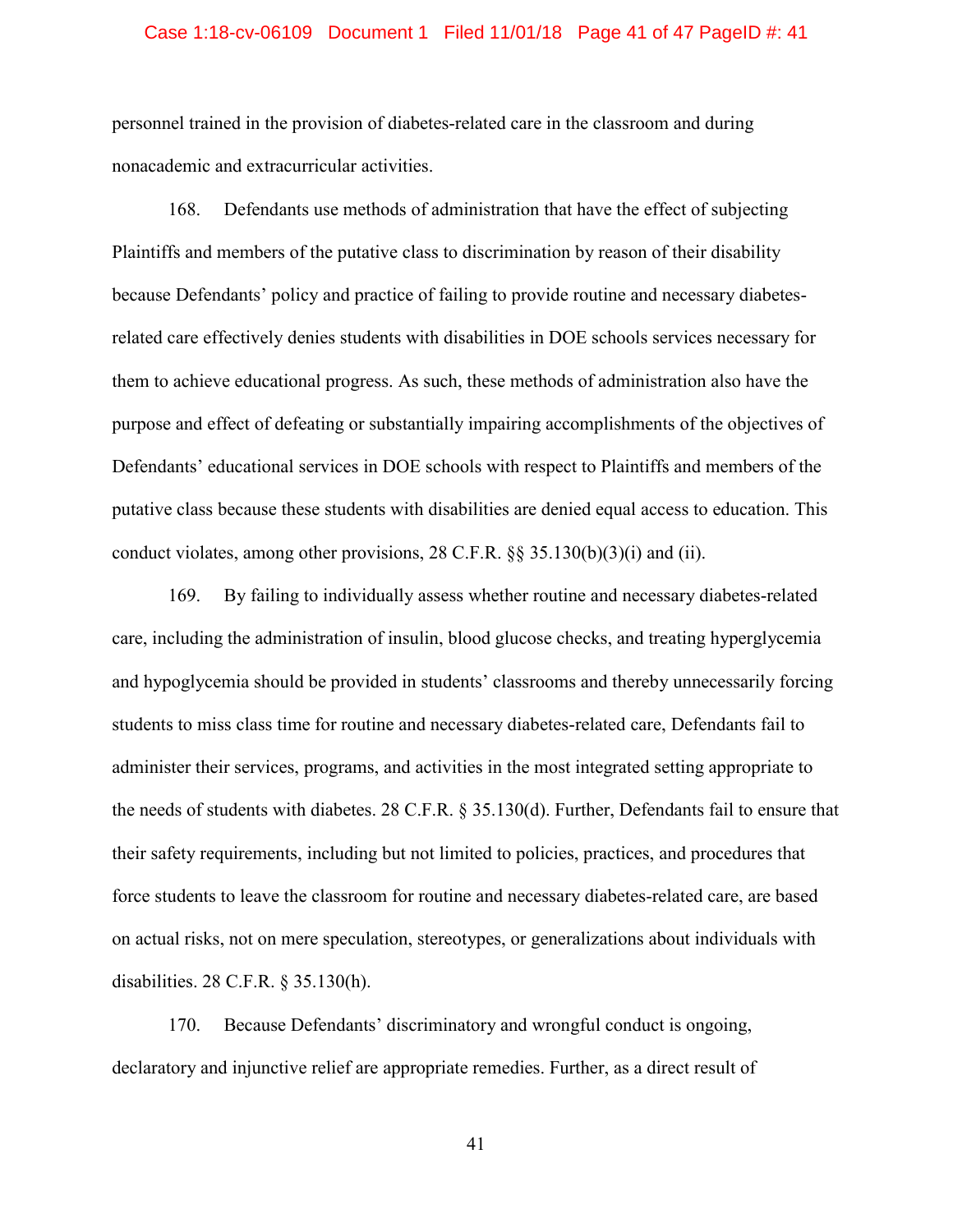## Case 1:18-cv-06109 Document 1 Filed 11/01/18 Page 42 of 47 PageID #: 42

Defendants' actions, Plaintiffs and members of the putative class are suffering irreparable harm, including lost education opportunities. Therefore, speedy and immediate relief is appropriate.

171. Pursuant to 42 U.S.C. § 12133, Plaintiffs are entitled to declaratory and injunctive relief as well as reasonable attorneys' fees and costs incurred in bringing this action under 42 U.S.C. § 12205.

## **Count III**

# **Violation of the New York City Human Rights Law (N.Y.C. Admin. Code § 8-101,** *et seq.***)**

172. Plaintiffs incorporate by reference each and every allegation contained in the foregoing paragraphs as if specifically alleged herein.

173. NYCHRL provides that "[i]t shall be an unlawful discriminatory practice for any person, being the owner, lessee, proprietor, manager, superintendent, agent or employee or any place or provider of public accommodation because of the actual or perceived . . . disability . . . status of any person directly or indirectly, to refuse, withhold from or deny to such person any of the accommodations, advantages, facilities or privileges thereof . . . . "N.Y.C. Admin. Code  $\S$  8-107(4)(a). Persons include all "natural persons, proprietorship, partnerships, associations, group associations, organizations, governmental bodies or agencies, corporations [and] legal representatives . . . . " N.Y.C. Admin. Code  $\S$  8-102(1).

174. Further, the term "place or provider of public accommodation" encompasses "providers, whether licensed or unlicensed, of goods, services, facilities, accommodations, advantages or privileges of any kind, and places, whether licensed or unlicensed, where goods, services, facilities, accommodations, advantages or privileges of any kind are extended, offered, sold or otherwise made available." N.Y.C. Admin. Code § 8-102(9).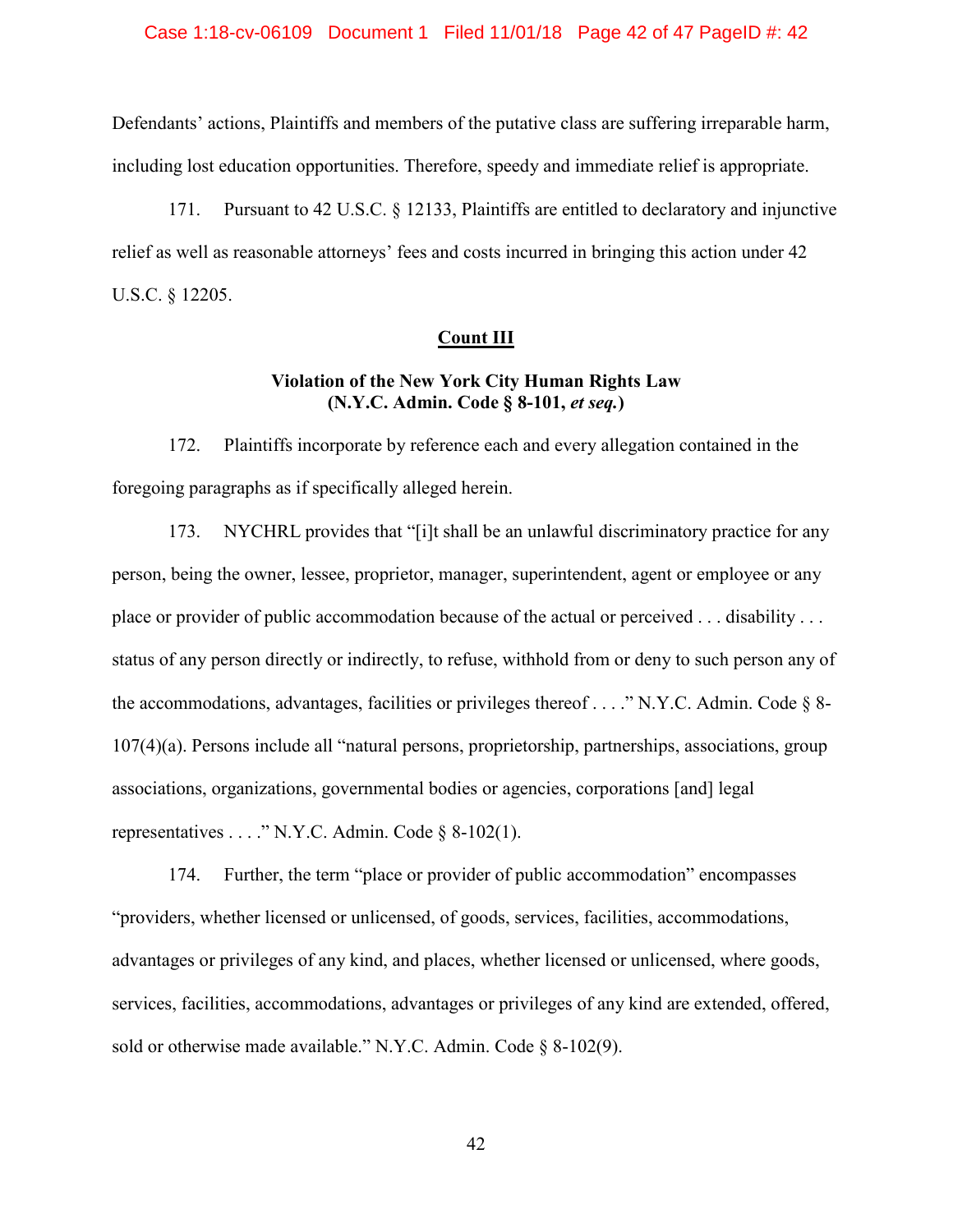#### Case 1:18-cv-06109 Document 1 Filed 11/01/18 Page 43 of 47 PageID #: 43

175. Educational institutions, defined as "kindergartens, primary and secondary schools, academies . . . and all other educational facilities," like those operated by Defendants, are contemplated within the definition of public accommodations in the NYCHRL. N.Y.C. Admin. Code § 8-102(8). Public education services constitute a service, accommodation, advantage, or privilege that is offered to the general public within the meaning of N.Y.C. Admin. Code § 8-102(9). Defendants NYC DOE and Carranza, DOHMH and Barbot, as well as OSH and Platt, are "managers" of public agencies and as "governmental bodies or agencies" are plainly "persons" within N.Y.C. Admin. Code  $\S$  8-102(1).

176. Through their failure to provide routine and necessary diabetes-related care in DOE public schools in appropriate settings and their exclusion of children with diabetes from various school activities, Defendants, in their role as "managers," violate  $\S$  8-107(4)(a) by denying to students with disabilities access to a service, accommodation, privilege, or advantage that is otherwise available to students without disabilities because students with diabetes need diabetes-related care to have access to education.

177. In addition, Defendants violate N.Y.C. Admin. Code § 8-107(15). This provision mandates that covered entities must "make reasonable accommodation to enable a person with a disability to . . . enjoy the right or rights in question, provided that the disability is known or should have been known by the covered entity." N.Y.C. Admin. Code  $\S$  8-107(15). Because this provision applies to all entities that must comply with N.Y.C. Admin Code § 8-107, Defendants are bound by it.

178. The provision of routine and necessary diabetes-related care is crucial to providing students with diabetes access to education on equal terms with students without disabilities. Moreover, Defendants are aware that these students have diabetes because of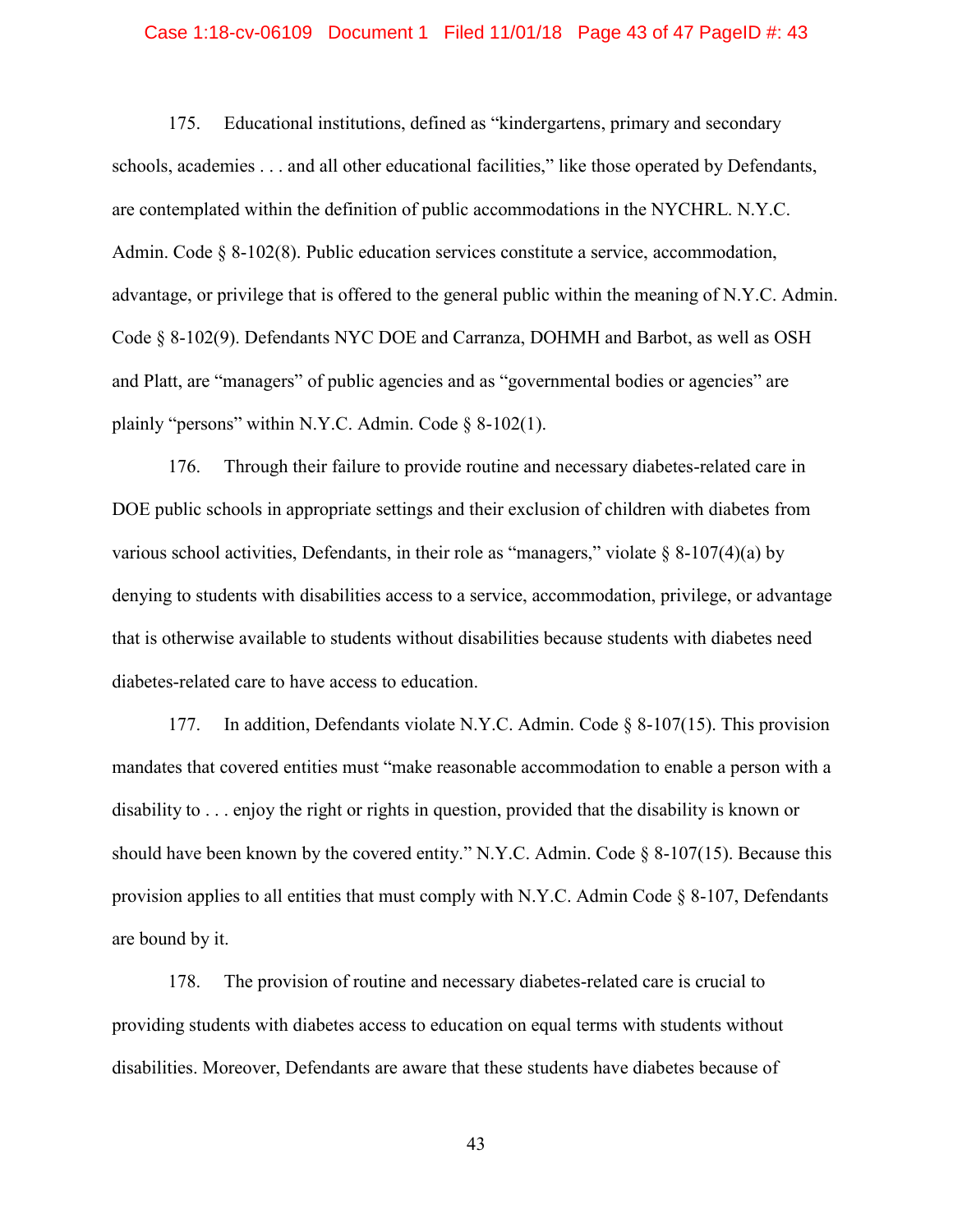#### Case 1:18-cv-06109 Document 1 Filed 11/01/18 Page 44 of 47 PageID #: 44

communication with students' families and doctors, including the DMAF. Defendants' failure to ensure that these students receive mandated care is thus a violation of the  $\S$  8-107(15) reasonable accommodation mandate.

179. These violations are particularly grave in light of the "uniquely remedial" purpose behind the NYCHRL. The construction provision of this law expressly provides that each section must be "construed liberally for the accomplishment of the uniquely broad and remedial purposes thereof, regardless of whether federal or New York State civil and human rights laws, including those laws with provisions comparably-worded to provisions of this title, have been so construed." N.Y.C. Admin. Code § 8-130. Accordingly, Defendants' conduct is subject to a much stricter standard than under state or federal law, and their liability under these provisions must be determined separately and independently from their liability under the disability provisions of either state or federal civil rights law.

180. As a direct and proximate result of Defendants' violations of the NYCHRL, Plaintiffs have been injured as set forth herein.

181. Defendants' conduct constitutes an ongoing and continuous violation of the NYCHRL. Unless Defendants are enjoined from further violations, Plaintiffs will continue to suffer injuries for which there is no adequate remedy at law. In particular, Plaintiffs will suffer irreparable harm in that they will continue to be discriminated against and denied the accommodations, advantages, facilities, or privileges of DOE public schools, as well as reasonable accommodations that would provide them the opportunity to benefit from them. Plaintiffs are accordingly entitled to injunctive relief and reasonable attorneys' fees and costs.

Wherefore, Plaintiffs pray for relief as set forth below.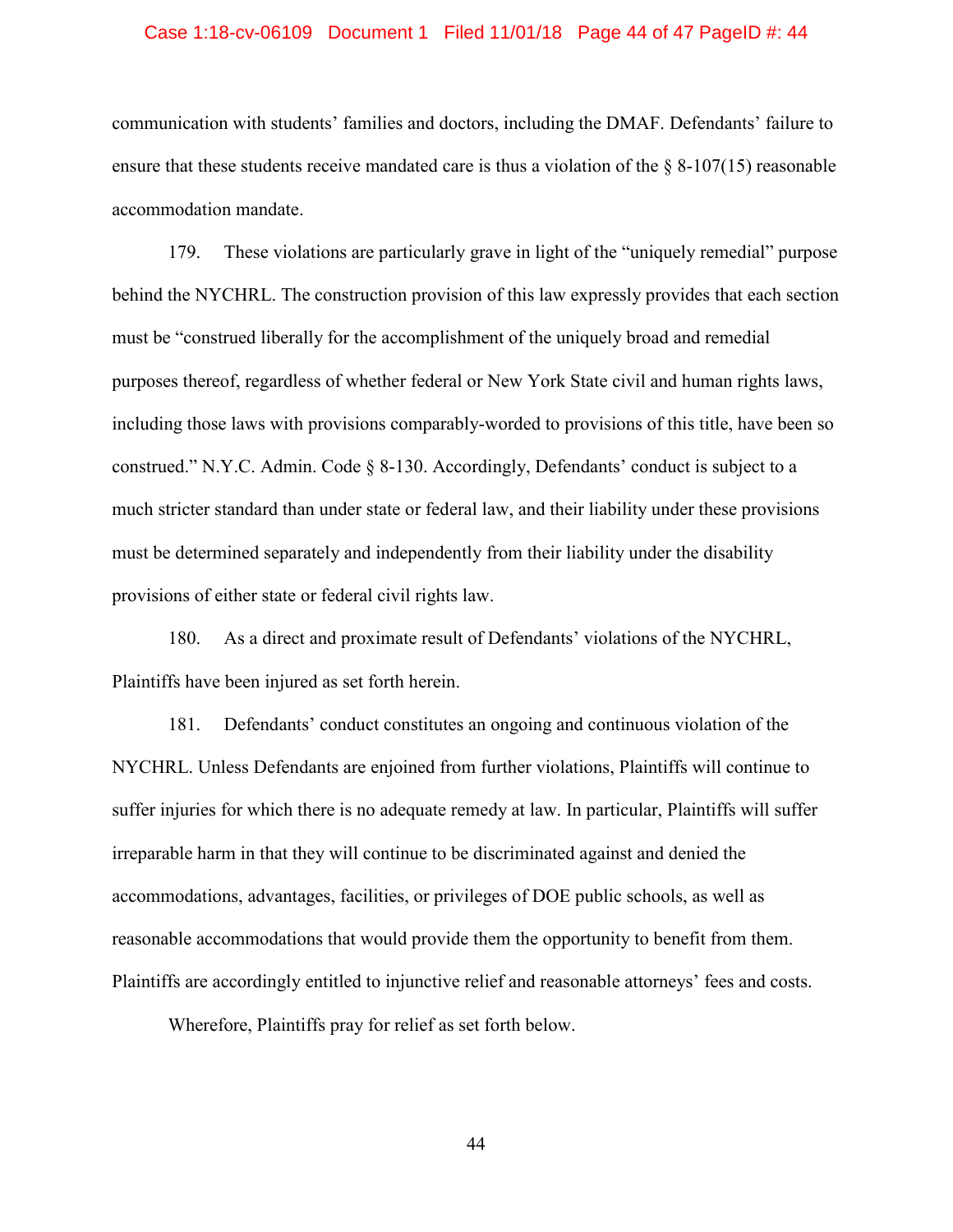# **Count IV**

# **Declaratory Relief**

182. Plaintiffs re-allege and incorporate herein all previously alleged paragraphs in this Complaint.

183. Plaintiffs contend that Defendants have failed and are failing to comply with applicable laws prohibiting discrimination against students with disabilities in violation of Section 504, 29 U.S.C. § 794, and accompanying regulations; the ADA, 42 U.S.C. § 12101 *et seq.*, and accompanying regulations; and the NYCHRL, N.Y.C. Admin. Code § 8-101 *et seq.*, and accompanying regulations.

184. Defendants disagree with Plaintiffs' contention.

185. A judicial declaration is necessary and appropriate at this time in order that each of the parties may know their respective rights and duties and act accordingly.

Wherefore, Plaintiffs pray for relief as set forth below.

#### **PRAYER FOR RELIEF**

Wherefore, Plaintiffs, individually and on behalf of the class they represent, ask the Court to:

186. Order that Plaintiffs may maintain this action as a class action pursuant to Rule 23(b)(2) of the Federal Rules of Civil Procedure;

187. Order and declare that the Defendants' conduct as alleged herein has violated, and continues to violate, Section 504, 29 U.S.C. § 794, and accompanying regulations; the ADA, 42 U.S.C. § 12101 *et seq.*, and accompanying regulations; and the NYCHRL, N.Y.C. Admin. Code § 8-101 *et seq.*, and accompanying regulations;

188. Preliminarily and permanently enjoin Defendants from violating Section 504, 29 U.S.C. § 794, and accompanying regulations; the ADA, 42 U.S.C. § 12101 *et seq.*, and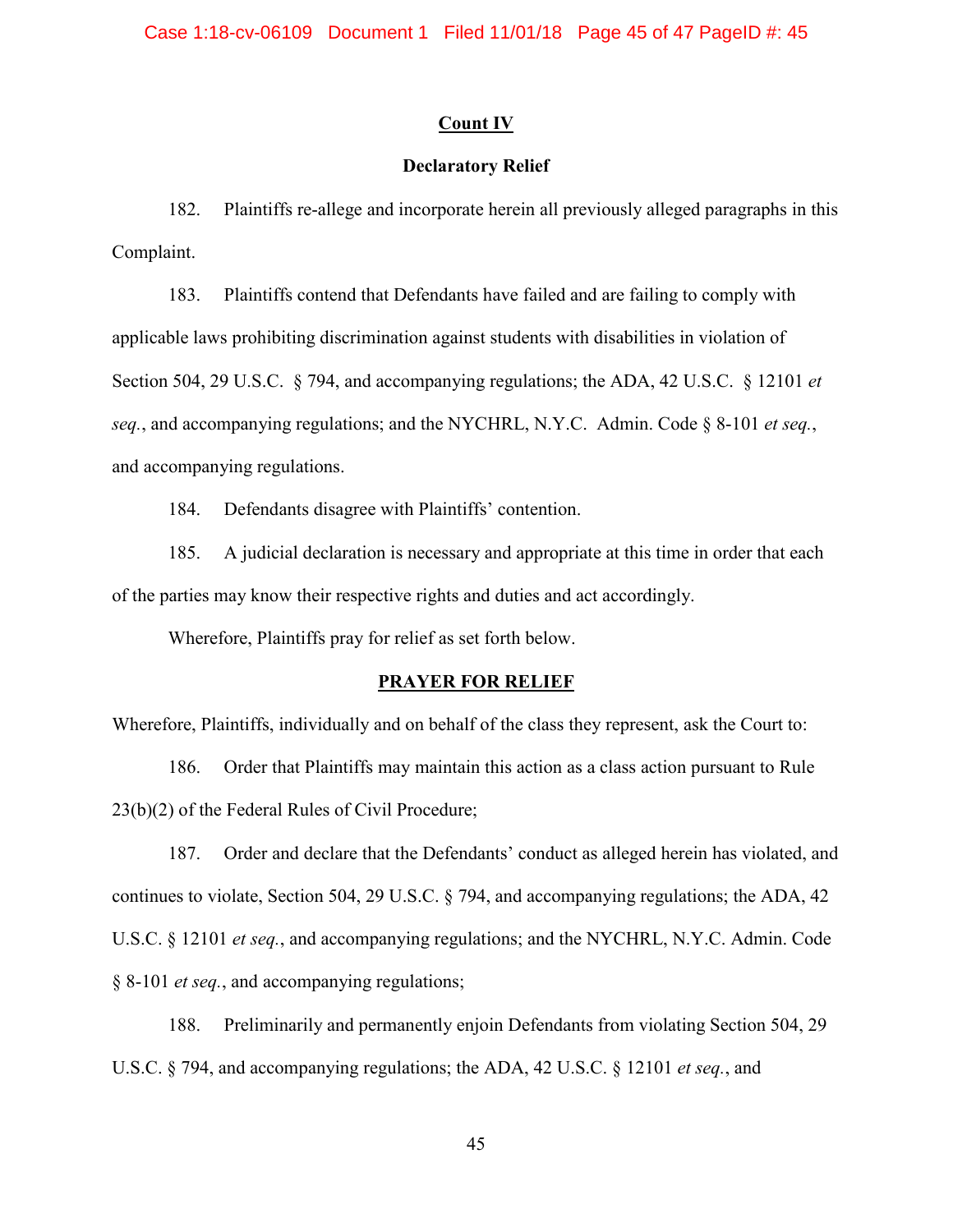## Case 1:18-cv-06109 Document 1 Filed 11/01/18 Page 46 of 47 PageID #: 46

accompanying regulations; and the NYCHRL, N.Y.C. Admin. Code § 8-101 *et seq.*, and accompanying regulations;

189. Order Defendants to alter their systemic policies, procedures, and practices regarding the provision of diabetes-related care to ensure that Plaintiffs and the members of the putative class receive FAPE and equal access to education for all students with diabetes attending DOE public schools in compliance with all laws that protect such students;

190. Order Defendants to develop and implement a remedial plan that includes new systemic policies, practices, and procedures to ensure that all students in the putative class receive routine and necessary diabetes-related care from adequately trained staff in the most integrated setting appropriate for educational and other school-related activities before, during, and after the school day;

191. Retain jurisdiction of this case until Defendants have complied with the orders of this Court, and there is a reasonable assurance that Defendants will continue to comply in the future, absent continuing jurisdiction;

192. Award attorneys' fees and costs, as provided by statute and law; and

193. Any such other relief as the Court finds just and proper.